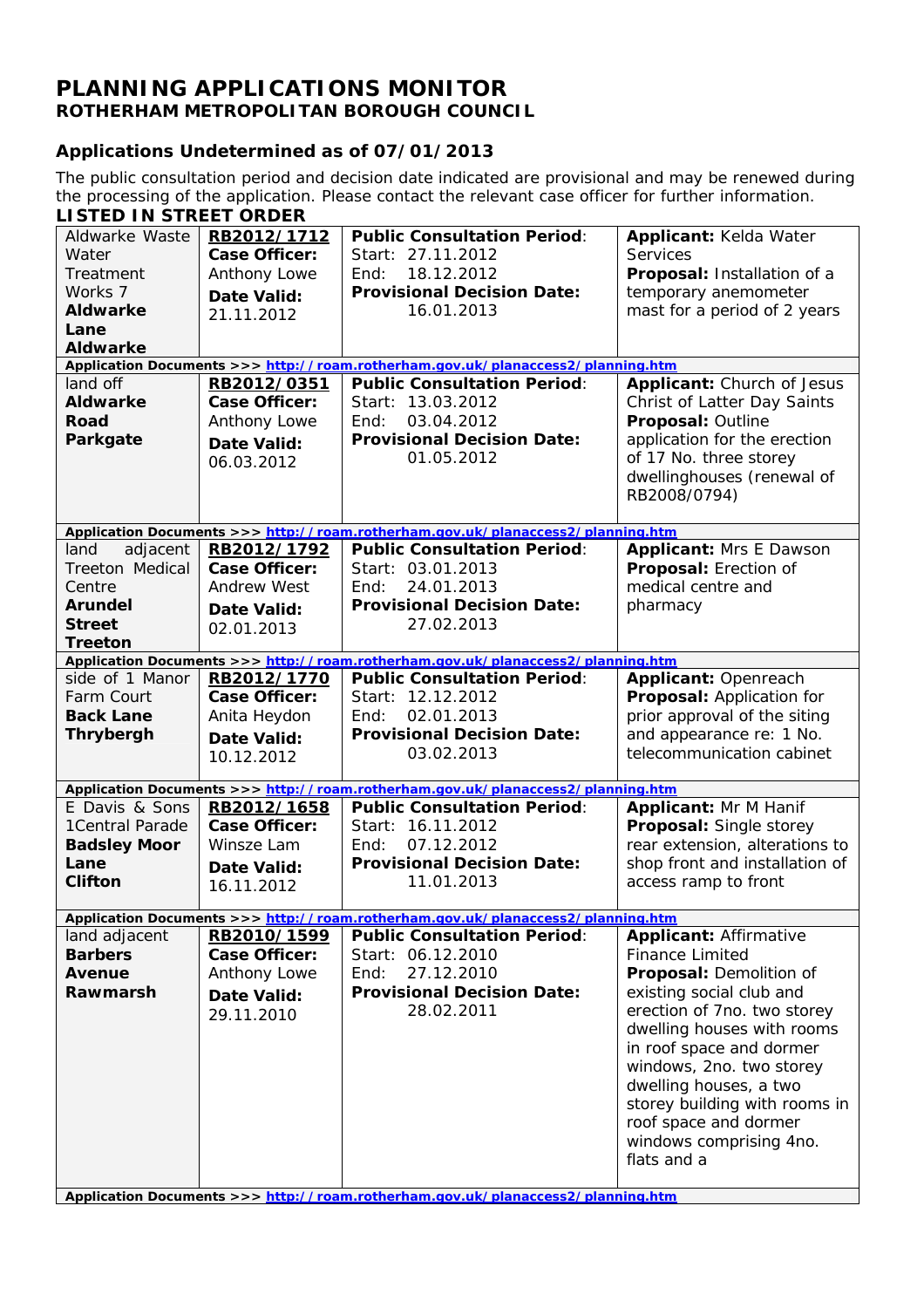| 8<br><b>Barnsley Road</b><br>Wath-upon-<br><b>Dearne</b><br>CofE<br>Wath<br>Primary School | RB2012/1732<br><b>Case Officer:</b><br>Debbie Morris<br>Date Valid:<br>12.12.2012<br>RB2012/1575<br><b>Case Officer:</b> | <b>Public Consultation Period:</b><br>Start: 30.11.2012<br>21.12.2012<br>End:<br><b>Provisional Decision Date:</b><br>06.02.2013<br>Application Documents >>> http://roam.rotherham.gov.uk/planaccess2/planning.htm<br><b>Public Consultation Period:</b><br>Start: 17.12.2012 | <b>Applicant: Mr Singh</b><br>Proposal: Change of use to<br>hot food takeaway (use class<br>A5) and installation of flue to<br>side<br>Applicant: Rotherham MBC<br>- Transportation & |
|--------------------------------------------------------------------------------------------|--------------------------------------------------------------------------------------------------------------------------|--------------------------------------------------------------------------------------------------------------------------------------------------------------------------------------------------------------------------------------------------------------------------------|---------------------------------------------------------------------------------------------------------------------------------------------------------------------------------------|
| <b>Barnsley Road</b><br>Wath-upon-<br><b>Dearne</b>                                        | Debbie Morris<br>Date Valid:<br>17.12.2012                                                                               | 07.01.2013<br>End:<br><b>Provisional Decision Date:</b><br>11.02.2013                                                                                                                                                                                                          | <b>Highways Projects</b><br>Proposal: Erection of cycle<br>shelter                                                                                                                    |
|                                                                                            |                                                                                                                          | Application Documents >>> http://roam.rotherham.gov.uk/planaccess2/planning.htm                                                                                                                                                                                                |                                                                                                                                                                                       |
| King Henry<br><b>Bawtry Road</b><br><b>Bramley</b>                                         | RB2012/1650<br><b>Case Officer:</b><br>Anita Heydon<br>Date Valid:<br>14.11.2012                                         | <b>Public Consultation Period:</b><br>Start: 21.11.2012<br>12.12.2012<br>End:<br><b>Provisional Decision Date:</b><br>09.01.2013                                                                                                                                               | Applicant: Mitchell &<br><b>Butlers Plc</b><br>Proposal: Display 1 No.<br>totem sign to front                                                                                         |
|                                                                                            |                                                                                                                          | Application Documents >>> http://roam.rotherham.gov.uk/planaccess2/planning.htm                                                                                                                                                                                                |                                                                                                                                                                                       |
| 115<br><b>Bawtry Road</b><br><b>Wickersley</b>                                             | RB2013/0011<br><b>Case Officer:</b><br>Matthew<br>Temperton<br>Date Valid:<br>03.01.2013                                 | <b>Public Consultation Period:</b><br>Start: 04.01.2013<br>25.01.2013<br>End:<br><b>Provisional Decision Date:</b><br>28.02.2013                                                                                                                                               | Applicant: Mr G Habbin<br>Proposal: Details of the<br>erection of 1 No. detached<br>dwellinghouse (reserved by<br>outline RB2012/1255)                                                |
|                                                                                            |                                                                                                                          | Application Documents >>> http://roam.rotherham.gov.uk/planaccess2/planning.htm                                                                                                                                                                                                |                                                                                                                                                                                       |
| Barnwell House<br>154A<br><b>Bawtry Road</b><br><b>Wickersley</b>                          | RB2012/1588<br><b>Case Officer:</b><br>Anita Heydon<br>Date Valid:<br>24.12.2012                                         | <b>Public Consultation Period:</b><br>Start: 24.12.2012<br>14.01.2013<br>End:<br><b>Provisional Decision Date:</b><br>21.01.2013                                                                                                                                               | <b>Applicant: Mr S Calvert</b><br>Proposal: Non-material<br>amendment to application<br>RB2010/0782 to include<br>alterations to windows in the<br>two storey extension               |
|                                                                                            |                                                                                                                          | Application Documents >>> http://roam.rotherham.gov.uk/planaccess2/planning.htm                                                                                                                                                                                                |                                                                                                                                                                                       |
| Kings<br><b>Butchers</b><br>242<br><b>Bawtry Road</b><br><b>Wickersley</b>                 | RB2013/0002<br><b>Case Officer:</b><br>Anita Heydon<br>Date Valid:<br>17.12.2012                                         | <b>Public Consultation Period:</b><br>Start: 02.01.2013<br>23.01.2013<br>End:<br><b>Provisional Decision Date:</b><br>11.02.2013                                                                                                                                               | Applicant: London &<br><b>Associated Properties PLC</b><br>Proposal: Change of use to<br>hot food takeaway (use class<br>A5)                                                          |
|                                                                                            |                                                                                                                          | Application Documents >>> http://roam.rotherham.gov.uk/planaccess2/planning.htm                                                                                                                                                                                                |                                                                                                                                                                                       |
| 64<br><b>Benton Way</b><br><b>Kimberworth</b>                                              | RB2012/1807<br><b>Case Officer:</b><br><b>Robert Morrell</b><br>Date Valid:<br>24.12.2012                                | <b>Public Consultation Period:</b><br>Start: 07.01.2013<br>28.01.2013<br>End:<br><b>Provisional Decision Date:</b><br>18.02.2013                                                                                                                                               | <b>Applicant: Mr K Morton</b><br>Proposal: Installation of<br>dormer window to front                                                                                                  |
|                                                                                            |                                                                                                                          | Application Documents >>> http://roam.rotherham.gov.uk/planaccess2/planning.htm                                                                                                                                                                                                |                                                                                                                                                                                       |
| Maltby<br>Academy<br><b>Braithwell</b><br>Road<br><b>Maltby</b>                            | RB2012/1677<br><b>Case Officer:</b><br>Matthew<br>Temperton<br>Date Valid:<br>18.12.2012                                 | <b>Public Consultation Period:</b><br>Start: 18.12.2012<br>08.01.2013<br>End:<br><b>Provisional Decision Date:</b><br>12.02.2013<br>Application Documents >>> http://roam.retherham.gov.uk/planaceoss?/planning.htm                                                            | <b>Applicant: Maltby Academy</b><br>Proposal: Siting of modular<br>building                                                                                                           |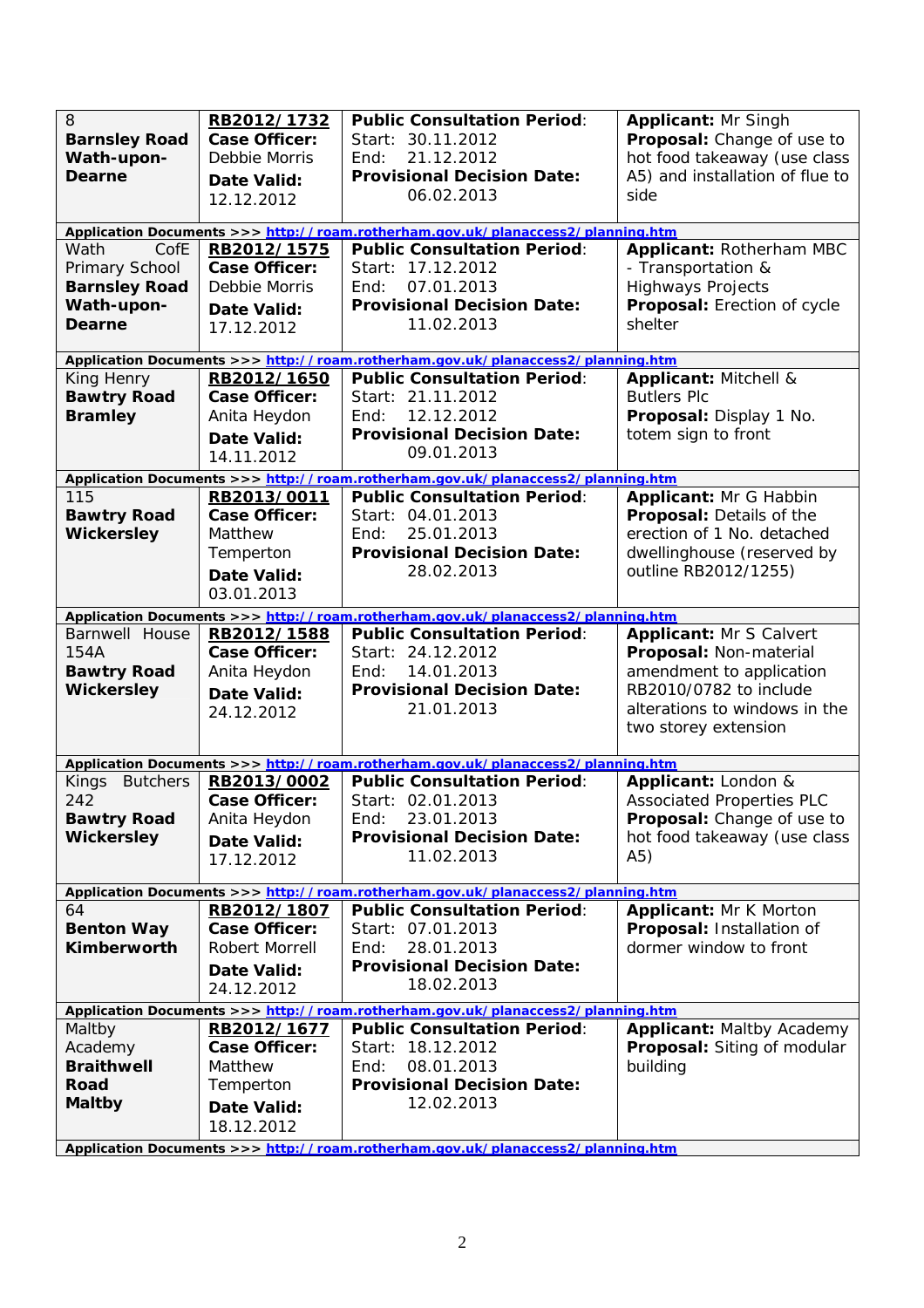| 31<br><b>Braithwell</b><br>Road<br>Ravenfield                                                   | RB2012/1767<br><b>Case Officer:</b><br>Anita Heydon<br><b>Date Valid:</b><br>07.01.2013  | <b>Public Consultation Period:</b><br>Start: 07.01.2013<br>28.01.2013<br>End:<br><b>Provisional Decision Date:</b><br>04.03.2013 | Applicant: Mr D Radford<br>Proposal: Erection of car<br>port to front                                                                                                                                                                                                                        |
|-------------------------------------------------------------------------------------------------|------------------------------------------------------------------------------------------|----------------------------------------------------------------------------------------------------------------------------------|----------------------------------------------------------------------------------------------------------------------------------------------------------------------------------------------------------------------------------------------------------------------------------------------|
|                                                                                                 |                                                                                          | Application Documents >>> http://roam.rotherham.gov.uk/planaccess2/planning.htm                                                  |                                                                                                                                                                                                                                                                                              |
| 12<br><b>Bramley</b><br><b>Grange View</b><br><b>Bramley</b>                                    | RB2012/1744<br><b>Case Officer:</b><br>Anita Heydon<br><b>Date Valid:</b><br>04.12.2012  | <b>Public Consultation Period:</b><br>Start: 06.12.2012<br>27.12.2012<br>End:<br><b>Provisional Decision Date:</b><br>29.01.2013 | Applicant: Mr & Mrs Green<br>Proposal: Single storey<br>front extension                                                                                                                                                                                                                      |
|                                                                                                 |                                                                                          | Application Documents >>> http://roam.rotherham.gov.uk/planaccess2/planning.htm                                                  |                                                                                                                                                                                                                                                                                              |
| 46<br><b>Brampton</b><br><b>Road</b><br><b>Thurcroft</b>                                        | RB2012/1787<br><b>Case Officer:</b><br><b>Stacey Waller</b><br>Date Valid:<br>19.12.2012 | <b>Public Consultation Period:</b><br>Start: 19.12.2012<br>09.01.2013<br>End:<br><b>Provisional Decision Date:</b><br>13.02.2013 | <b>Applicant: Mr P Bradbury</b><br>Proposal: Single storey<br>front extension                                                                                                                                                                                                                |
|                                                                                                 |                                                                                          | Application Documents >>> http://roam.rotherham.gov.uk/planaccess2/planning.htm                                                  |                                                                                                                                                                                                                                                                                              |
| <b>Brooklands</b><br>Croft<br>Wales                                                             | RB2012/1730<br><b>Case Officer:</b><br><b>Andrew West</b><br>Date Valid:<br>30.11.2012   | <b>Public Consultation Period:</b><br>Start: 04.12.2012<br>25.12.2012<br>End:<br><b>Provisional Decision Date:</b><br>25.01.2013 | Applicant: Mr A Colclough<br>Proposal: Single storey<br>rear extension                                                                                                                                                                                                                       |
|                                                                                                 |                                                                                          | Application Documents >>> http://roam.rotherham.gov.uk/planaccess2/planning.htm                                                  |                                                                                                                                                                                                                                                                                              |
| 50<br><b>Broome</b><br><b>Avenue</b><br><b>Swinton</b>                                          | RB2012/1666<br><b>Case Officer:</b><br>Debbie Morris<br>Date Valid:<br>19.11.2012        | <b>Public Consultation Period:</b><br>Start: 21.11.2012<br>12.12.2012<br>End:<br><b>Provisional Decision Date:</b><br>14.01.2013 | <b>Applicant: Mr P Houlbrook</b><br>Proposal: Single storey<br>rear extension                                                                                                                                                                                                                |
|                                                                                                 |                                                                                          | Application Documents >>> http://roam.rotherham.gov.uk/planaccess2/planning.htm                                                  |                                                                                                                                                                                                                                                                                              |
| 65<br>Caraway<br>Grove<br><b>Swinton</b>                                                        | RB2012/1777<br><b>Case Officer:</b><br>Debbie Morris<br>Date Valid:<br>19.12.2012        | <b>Public Consultation Period:</b><br>Start: 19.12.2012<br>09.01.2013<br>End:<br><b>Provisional Decision Date:</b><br>13.02.2013 | Applicant: Mr D Smith<br>Proposal: Increase in roof<br>height and dormer window<br>to side                                                                                                                                                                                                   |
|                                                                                                 |                                                                                          | Application Documents >>> http://roam.rotherham.gov.uk/planaccess2/planning.htm                                                  |                                                                                                                                                                                                                                                                                              |
| Chapel<br>Walk<br>Mosque<br><b>Chapel Walk</b><br>Rotherham<br><b>Town Centre</b>               | RB2012/1433<br><b>Case Officer:</b><br>Emma Jackson<br><b>Date Valid:</b><br>26.09.2012  | <b>Public Consultation Period:</b><br>Start: 28.09.2012<br>19.10.2012<br>End:<br><b>Provisional Decision Date:</b><br>21.11.2012 | Applicant: Rotherham<br>Mosque Trust<br>Proposal: Demolition of<br>existing building and<br>erection of new community,<br>cultural & faith facility with<br>mosque                                                                                                                           |
|                                                                                                 |                                                                                          | Application Documents >>> http://roam.rotherham.gov.uk/planaccess2/planning.htm                                                  |                                                                                                                                                                                                                                                                                              |
| Old<br>Sunday<br>School/2a<br>Wesley<br>Cottages<br>Chapelfield<br>Lane<br><b>Thorpe Hesley</b> | RB2012/1541<br><b>Case Officer:</b><br>Robert Morrell<br>Date Valid:<br>05.12.2012       | <b>Public Consultation Period:</b><br>Start: 07.12.2012<br>28.12.2012<br>End:<br><b>Provisional Decision Date:</b><br>30.01.2013 | Applicant: Mr D Gennard<br>Proposal: Extension of<br>residential curtilage,<br>demolition of existing single<br>storey extension, conversion<br>of building to form extension<br>to adjacent dwelling,<br>including new roof with<br>dormer windows front & rear<br>and conservatory to rear |
|                                                                                                 |                                                                                          |                                                                                                                                  |                                                                                                                                                                                                                                                                                              |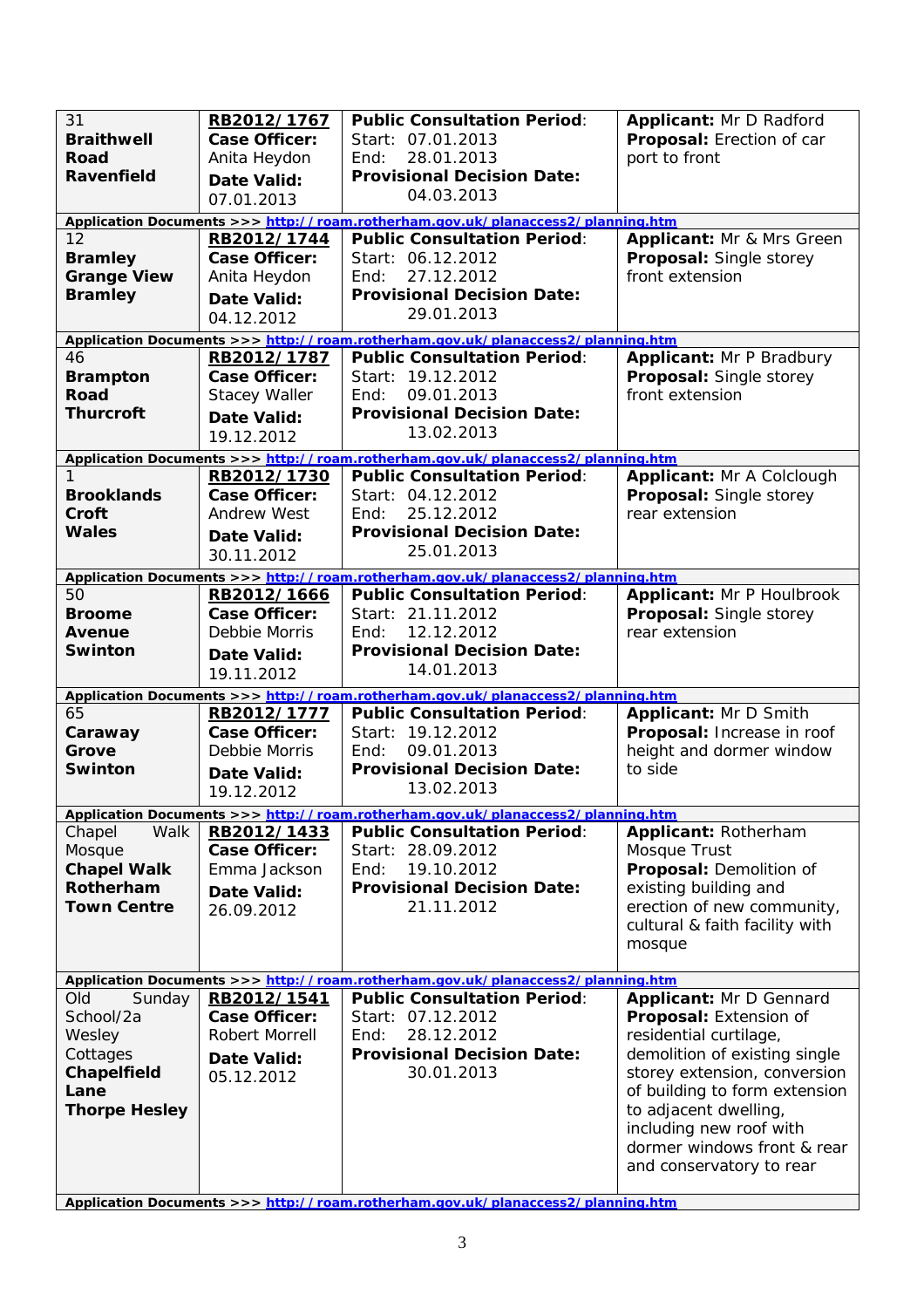| 90<br><b>Chaucer Road</b><br>Herringthorpe<br><b>Saints</b><br>All                          | RB2012/1664<br><b>Case Officer:</b><br>Winsze Lam<br><b>Date Valid:</b><br>22.11.2012<br>RB2012/1704 | <b>Public Consultation Period:</b><br>Start: 23.11.2012<br>14.12.2012<br>End:<br><b>Provisional Decision Date:</b><br>17.01.2013<br>Application Documents >>> http://roam.rotherham.gov.uk/planaccess2/planning.htm<br><b>Public Consultation Period:</b> | <b>Applicant: Mr P</b><br>McLaughlan<br>Proposal: Two storey side<br>extension with rooms in the<br>roofspace and single storey<br>extensions to front<br><b>Applicant: Mr D Burton</b> |
|---------------------------------------------------------------------------------------------|------------------------------------------------------------------------------------------------------|-----------------------------------------------------------------------------------------------------------------------------------------------------------------------------------------------------------------------------------------------------------|-----------------------------------------------------------------------------------------------------------------------------------------------------------------------------------------|
| Church Yard<br><b>Church Lane</b><br><b>Aston</b>                                           | <b>Case Officer:</b><br><b>Andrew West</b><br>Date Valid:<br>21.11.2012                              | Start: 23.11.2012<br>14.12.2012<br>End:<br><b>Provisional Decision Date:</b><br>16.01.2013                                                                                                                                                                | Proposal: Application to<br>prune 1 No. lime tree<br>protected by RMBC Tree<br>Preservation Order No.19<br>1975                                                                         |
| Aston Hall J&I<br>School<br><b>Church Lane</b><br>Aston                                     | RB2013/0003<br><b>Case Officer:</b><br><b>Andrew West</b><br><b>Date Valid:</b><br>07.01.2013        | Application Documents >>> http://roam.rotherham.gov.uk/planaccess2/planning.htm<br><b>Public Consultation Period:</b><br>Start: 07.01.2013<br>28.01.2013<br>End:<br><b>Provisional Decision Date:</b><br>04.03.2013                                       | Applicant: Aston Hall J&I<br>School<br>Proposal: Erection of<br>modular building and<br>associated car parking                                                                          |
| $\mathcal{P}$                                                                               | RB2012/1729                                                                                          | Application Documents >>> http://roam.rotherham.gov.uk/planaccess2/planning.htm<br><b>Public Consultation Period:</b>                                                                                                                                     | <b>Applicant: Mr M Gittins</b>                                                                                                                                                          |
| <b>Cinder Bridge</b><br><b>Road</b><br>Greasbrough                                          | <b>Case Officer:</b><br>Robert Morrell<br><b>Date Valid:</b><br>29.11.2012                           | Start: 29.11.2012<br>20.12.2012<br>End:<br><b>Provisional Decision Date:</b><br>24.01.2013                                                                                                                                                                | Proposal: Demolition of<br>rear extensions, erection of<br>two storey rear & side<br>extension and extension to<br>rear of existing garage                                              |
|                                                                                             |                                                                                                      | Application Documents >>> http://roam.rotherham.gov.uk/planaccess2/planning.htm                                                                                                                                                                           |                                                                                                                                                                                         |
| 3<br><b>Claire Court</b><br><b>Northfield</b>                                               | RB2012/1805<br><b>Case Officer:</b><br>Anthony Lowe<br><b>Date Valid:</b><br>20.12.2012              | <b>Public Consultation Period:</b><br>Start: 03.01.2013<br>24.01.2013<br>End:<br><b>Provisional Decision Date:</b><br>14.02.2013                                                                                                                          | Applicant: Mr D Swift<br>Proposal: Change of use to<br>physiotherapy clinic (use<br>class D1)                                                                                           |
|                                                                                             |                                                                                                      | Application Documents >>> http://roam.rotherham.gov.uk/planaccess2/planning.htm                                                                                                                                                                           |                                                                                                                                                                                         |
| land<br>adjacent<br>61<br>Station<br><b>Street</b><br><b>Cliffefield</b><br>Road<br>Swinton | RB2012/1762<br><b>Case Officer:</b><br>Debbie Morris<br>Date Valid:<br>07.12.2012                    | <b>Public Consultation Period:</b><br>Start: 11.12.2012<br>01.01.2013<br>End:<br><b>Provisional Decision Date:</b><br>31.01.2013                                                                                                                          | <b>Applicant: Openreach</b><br>Proposal: Application for<br>prior approval of the siting<br>and appearance re:<br>installation of 1 No.<br>telecommunications cabinet                   |
|                                                                                             |                                                                                                      | Application Documents >>> http://roam.rotherham.gov.uk/planaccess2/planning.htm                                                                                                                                                                           |                                                                                                                                                                                         |
| 96<br><b>Clough Street</b><br><b>Thornhill</b>                                              | RB2012/1794<br><b>Case Officer:</b><br>Robert Morrell<br>Date Valid:<br>19.12.2012                   | <b>Public Consultation Period:</b><br>Start: 20.12.2012<br>10.01.2013<br>End:<br><b>Provisional Decision Date:</b><br>13.02.2013                                                                                                                          | <b>Applicant: Mrs &amp; Mrs</b><br>Hussain<br>Proposal: First floor rear<br>extension                                                                                                   |
|                                                                                             |                                                                                                      | Application Documents >>> http://roam.rotherham.gov.uk/planaccess2/planning.htm                                                                                                                                                                           |                                                                                                                                                                                         |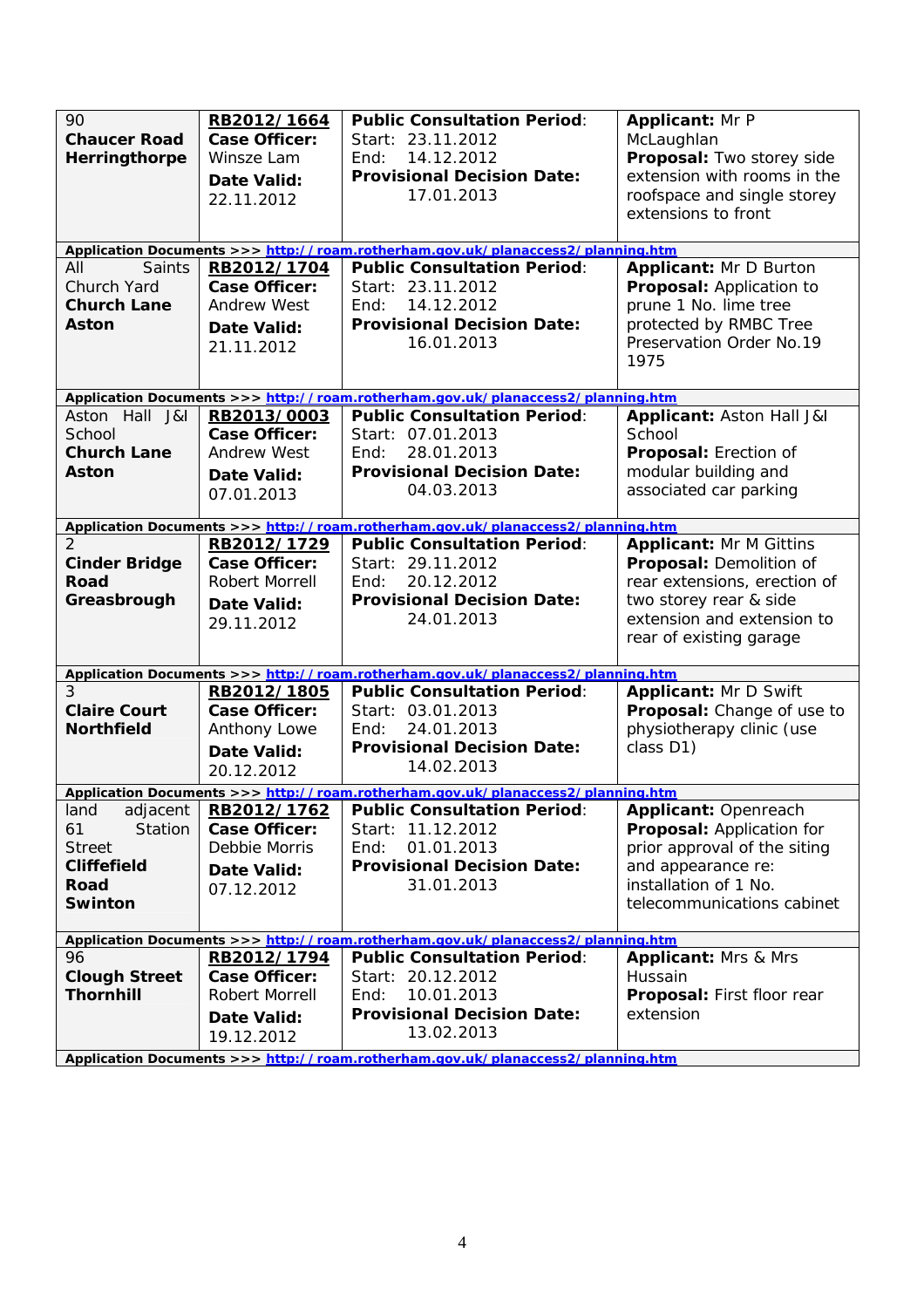| 36<br><b>Common Road</b><br><b>Thorpe Salvin</b>                                                     | RB2012/1716<br><b>Case Officer:</b><br><b>Andrew West</b><br>Date Valid:<br>27.11.2012 | <b>Public Consultation Period:</b><br>Start: 27.11.2012<br>18.12.2012<br>End:<br><b>Provisional Decision Date:</b><br>22.01.2013                                                                                    | <b>Applicant: Mr N Green</b><br>Proposal: Single storey side<br>& front extension with rooms<br>in the roof space and single<br>storey rear extension with<br>formation of dormer<br>windows                                                                                                                                            |
|------------------------------------------------------------------------------------------------------|----------------------------------------------------------------------------------------|---------------------------------------------------------------------------------------------------------------------------------------------------------------------------------------------------------------------|-----------------------------------------------------------------------------------------------------------------------------------------------------------------------------------------------------------------------------------------------------------------------------------------------------------------------------------------|
|                                                                                                      |                                                                                        | Application Documents >>> http://roam.rotherham.gov.uk/planaccess2/planning.htm                                                                                                                                     |                                                                                                                                                                                                                                                                                                                                         |
| 36<br><b>Common Road</b><br><b>Thorpe Salvin</b>                                                     | RB2012/1720<br><b>Case Officer:</b><br><b>Andrew West</b><br>Date Valid:<br>27.11.2012 | <b>Public Consultation Period:</b><br>Start: 28.11.2012<br>19.12.2012<br>End:<br><b>Provisional Decision Date:</b><br>22.01.2013                                                                                    | Applicant: Mr T Green<br>Proposal: Single storey side<br>extension and single storey<br>rear extension with<br>formation of dormer<br>windows                                                                                                                                                                                           |
|                                                                                                      |                                                                                        | Application Documents >>> http://roam.rotherham.gov.uk/planaccess2/planning.htm                                                                                                                                     |                                                                                                                                                                                                                                                                                                                                         |
| <b>Coral Close</b><br>Aughton                                                                        | RB2012/1783<br>Case Officer:<br><b>Andrew West</b><br>Date Valid:<br>18.12.2012        | <b>Public Consultation Period:</b><br>Start: 20.12.2012<br>10.01.2013<br>End:<br><b>Provisional Decision Date:</b><br>12.02.2013                                                                                    | Applicant: Mr T Strutt<br>Proposal: Demolition of<br>existing porch and erection<br>of single storey side & rear<br>extensions                                                                                                                                                                                                          |
|                                                                                                      |                                                                                        | Application Documents >>> http://roam.rotherham.gov.uk/planaccess2/planning.htm                                                                                                                                     |                                                                                                                                                                                                                                                                                                                                         |
| <b>ALBA/UPS</b><br>Warehouse Unit<br>Cortonwood<br><b>Drive</b><br><b>Brampton</b><br><b>Bierlow</b> | RB2012/1615<br><b>Case Officer:</b><br>Emma Jackson<br>Date Valid:<br>27.11.2012       | <b>Public Consultation Period:</b><br>Start: 30.11.2012<br>21.12.2012<br>End:<br><b>Provisional Decision Date:</b><br>26.02.2013                                                                                    | <b>Applicant: Budenny LLP</b><br>Proposal: Demolition of<br>existing warehouse building<br>& erection of 9,177 sqm of<br>A1 retail floorspace with<br>associated car parking &<br>landscaping                                                                                                                                           |
|                                                                                                      |                                                                                        | Application Documents >>> http://roam.rotherham.gov.uk/planaccess2/planning.htm                                                                                                                                     |                                                                                                                                                                                                                                                                                                                                         |
| 34<br>Cotswold<br>Crescent<br><b>Whiston</b>                                                         | RB2012/1684<br><b>Case Officer:</b><br>Luke Herring<br>Date Valid:<br>20.11.2012       | <b>Public Consultation Period:</b><br>Start: 21.11.2012<br>12.12.2012<br>End:<br><b>Provisional Decision Date:</b><br>15.01.2013                                                                                    | <b>Applicant: Mr R Scott</b><br>Proposal: Demolition of<br>existing garage and erection<br>of single storey side & rear<br>extension including dormer<br>window to create rooms in<br>roof space and formation of<br>bay window to front and<br>raised decking to rear<br>(amendment to<br>RB2012/0854 to include<br>increase in roof h |
|                                                                                                      |                                                                                        | Application Documents >>> http://roam.rotherham.gov.uk/planaccess2/planning.htm                                                                                                                                     |                                                                                                                                                                                                                                                                                                                                         |
| adjacent<br>land<br>0f<br>access<br>Beechwood<br>Lodge<br>Cottenham<br>Road<br>Eastwood              | RB2012/1705<br><b>Case Officer:</b><br>Winsze Lam<br>Date Valid:<br>05.12.2012         | <b>Public Consultation Period:</b><br>Start: 05.12.2012<br>26.12.2012<br>End:<br><b>Provisional Decision Date:</b><br>29.01.2013<br>Application Documents >>> http://roam.rotherham.gov.uk/planaccess2/planning.htm | Applicant: Openreach<br>Proposal: Application for<br>prior approval of the siting<br>and appearance re:<br>installation of cabinet                                                                                                                                                                                                      |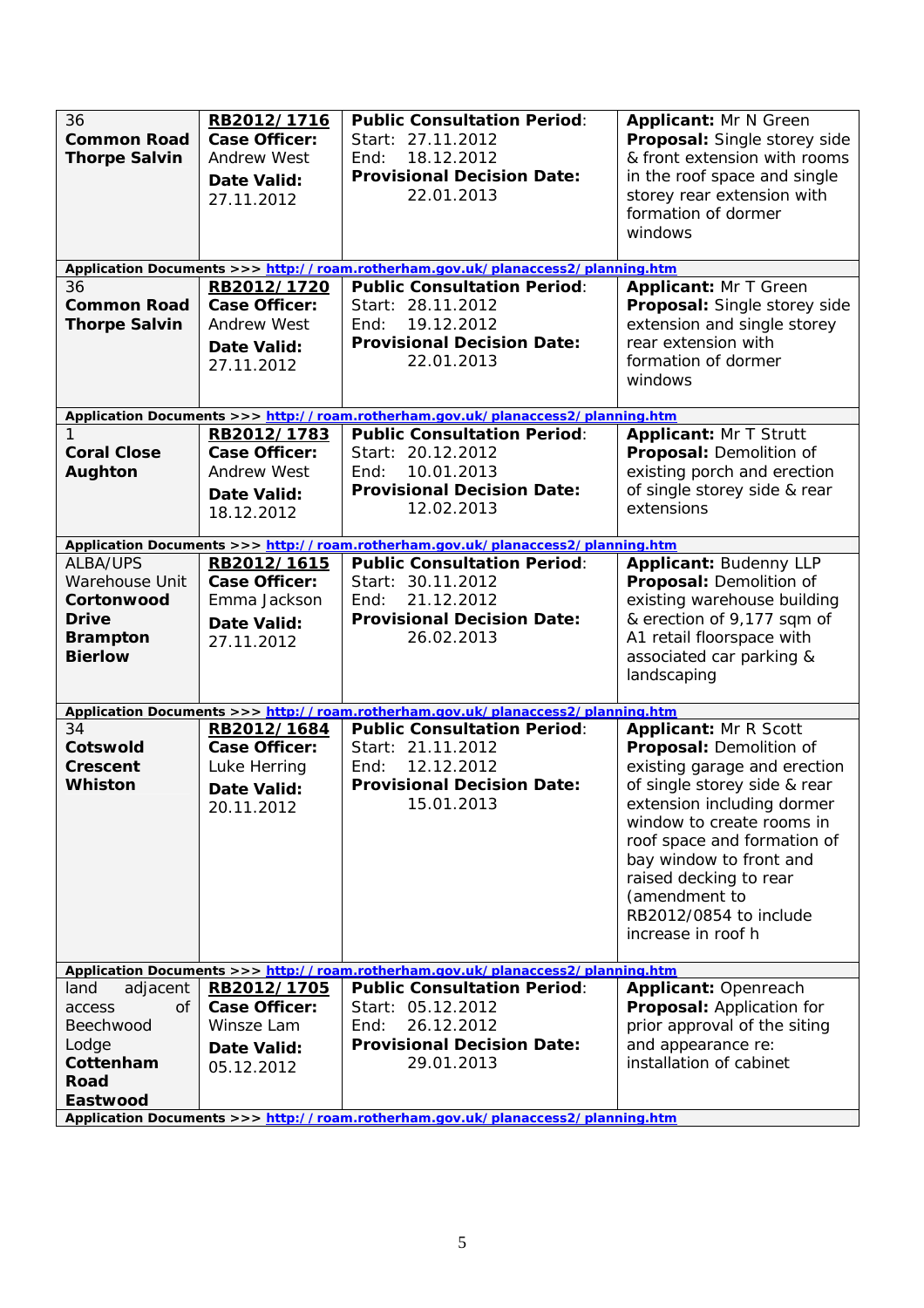| Courtesy<br>Consultation                                                             | RB2012/1468<br><b>Case Officer:</b><br>David Temple<br>Date Valid:<br>08.10.2012         | <b>Public Consultation Period:</b><br>Start:<br>End:<br><b>Provisional Decision Date:</b><br>29.10.2012                               | Applicant: Sheffield City<br>Council<br>Proposal: Erection of rail<br>connected aggregates depot<br>with coated roadstone plant,<br>ready-mixed concrete plant<br>and aggregate recycling<br>facility (Additional<br>information received<br>comprising of Air Quality<br>Assessment) Unit 3, Europa<br>Way, Sheffield for Aggregate<br>Industr |
|--------------------------------------------------------------------------------------|------------------------------------------------------------------------------------------|---------------------------------------------------------------------------------------------------------------------------------------|-------------------------------------------------------------------------------------------------------------------------------------------------------------------------------------------------------------------------------------------------------------------------------------------------------------------------------------------------|
|                                                                                      |                                                                                          | Application Documents >>> http://roam.rotherham.gov.uk/planaccess2/planning.htm                                                       |                                                                                                                                                                                                                                                                                                                                                 |
| Courtesy<br>Consultation                                                             | RB2012/1595<br><b>Case Officer:</b><br>Anthony Lowe<br>Date Valid:<br>01.11.2012         | <b>Public Consultation Period:</b><br>Start:<br>End:<br><b>Provisional Decision Date:</b><br>22.11.2012                               | Applicant: Sheffield City<br>Council<br>Proposal: Application to<br>allow an additional 15,000<br>tonnes of waste per year<br>(bringing the total to 65,000<br>tonnes annually) to be<br>collected from outside the<br>Sheffield Waste Disposal<br>Authority Area, and to widen<br>the catchment area for that<br>waste to include Doncaster    |
|                                                                                      |                                                                                          | Application Documents >>> http://roam.rotherham.gov.uk/planaccess2/planning.htm                                                       |                                                                                                                                                                                                                                                                                                                                                 |
| 17<br>Crowgate<br><b>South Anston</b>                                                | RB2012/1686<br><b>Case Officer:</b><br><b>Stacey Waller</b><br>Date Valid:<br>26.11.2012 | <b>Public Consultation Period:</b><br>Start: 26.11.2012<br>17.12.2012<br>End:<br><b>Provisional Decision Date:</b><br>21.01.2013      | Applicant: Mr & Mrs L<br>Hallam<br>Proposal: Demolition of<br>existing conservatory and<br>erection of replacement<br>conservatory                                                                                                                                                                                                              |
|                                                                                      |                                                                                          | Application Documents >>> http://roam.rotherham.gov.uk/planaccess2/planning.htm                                                       |                                                                                                                                                                                                                                                                                                                                                 |
| <b>Crown Close</b><br>Kimberworth                                                    | Case Officer:<br>Robert Morrell<br>Date Valid:<br>27.11.2012                             | RB2012/1696 Public Consultation Period:<br>Start: 28.11.2012<br>19.12.2012<br>End:<br><b>Provisional Decision Date:</b><br>22.01.2013 | <b>Applicant:</b> Mr & Mrs R<br>Barraclough<br>Proposal: Demolition of<br>existing porch and erection<br>of a single storey rear<br>extension                                                                                                                                                                                                   |
|                                                                                      |                                                                                          | Application Documents >>> http://roam.rotherham.gov.uk/planaccess2/planning.htm                                                       |                                                                                                                                                                                                                                                                                                                                                 |
| former<br>Dalton<br>allotments<br>&<br>adjacent land<br><b>Dalton Lane</b><br>Dalton | RB2010/0781<br><b>Case Officer:</b><br>Anthony Lowe<br>Date Valid:<br>16.06.2010         | <b>Public Consultation Period:</b><br>Start: 23.06.2010<br>14.07.2010<br>End:<br><b>Provisional Decision Date:</b><br>15.09.2010      | <b>Applicant: RMBC</b><br>(Neighbourhood<br>Investment)<br>Proposal: Outline<br>application for residential<br>development for up to 200                                                                                                                                                                                                        |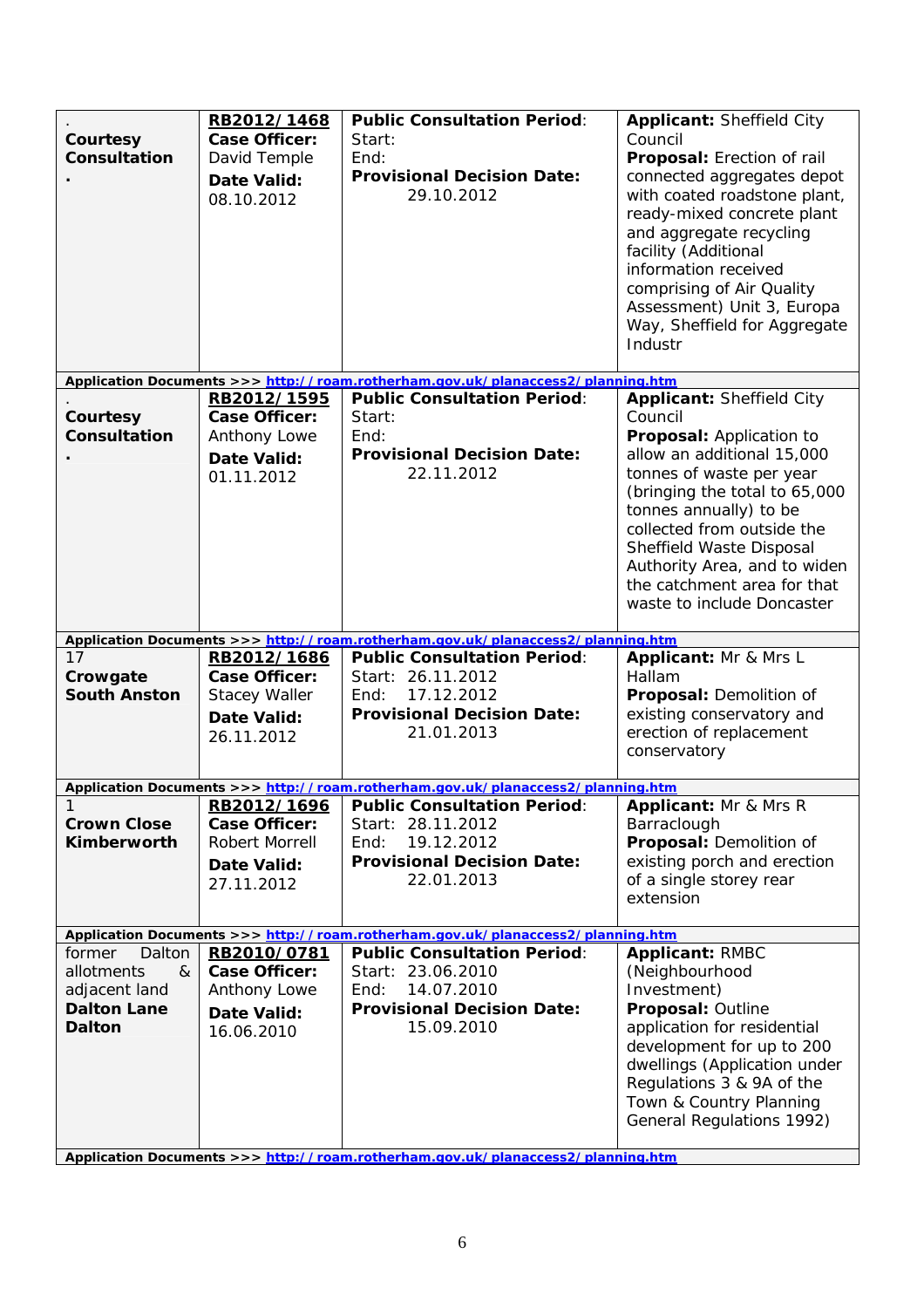| Oak Dene<br>Dam Ings<br>Lane<br><b>Aston</b> | RB2012/1726<br><b>Case Officer:</b><br><b>Andrew West</b><br>Date Valid:<br>26.11.2012 | <b>Public Consultation Period:</b><br>Start: 28.11.2012<br>19.12.2012<br>End:<br><b>Provisional Decision Date:</b><br>21.01.2013 | <b>Applicant: Mr R Fletcher</b><br>Proposal: Demolition of<br>existing conservatory,<br>Increase roof height, rooms<br>in roof space with formation<br>of dormer windows and<br>veranda to rear |
|----------------------------------------------|----------------------------------------------------------------------------------------|----------------------------------------------------------------------------------------------------------------------------------|-------------------------------------------------------------------------------------------------------------------------------------------------------------------------------------------------|
|                                              | RB2012/1641                                                                            | Application Documents >>> http://roam.rotherham.gov.uk/planaccess2/planning.htm<br><b>Public Consultation Period:</b>            | <b>Applicant: Mr Hussain</b>                                                                                                                                                                    |
| <b>Delta Place</b>                           | <b>Case Officer:</b>                                                                   | Start: 14.11.2012                                                                                                                | Proposal: Two storey side                                                                                                                                                                       |
| <b>East Dene</b>                             | Winsze Lam                                                                             | 05.12.2012<br>End:                                                                                                               | & single storey rear                                                                                                                                                                            |
|                                              | Date Valid:                                                                            | <b>Provisional Decision Date:</b>                                                                                                | extensions                                                                                                                                                                                      |
|                                              | 13.11.2012                                                                             | 08.01.2013                                                                                                                       |                                                                                                                                                                                                 |
|                                              |                                                                                        | Application Documents >>> http://roam.rotherham.gov.uk/planaccess2/planning.htm                                                  |                                                                                                                                                                                                 |
| land at                                      | RB2012/1778                                                                            | <b>Public Consultation Period:</b>                                                                                               | <b>Applicant: Guinness</b>                                                                                                                                                                      |
| <b>Denman Road</b>                           | <b>Case Officer:</b>                                                                   | Start: 02.01.2013                                                                                                                | <b>Northern Counties</b>                                                                                                                                                                        |
| Wath-upon-                                   | Emma Jackson                                                                           | 23.01.2013<br>End:                                                                                                               | Proposal: Erection of 18                                                                                                                                                                        |
| Dearne                                       | <b>Date Valid:</b>                                                                     | <b>Provisional Decision Date:</b><br>22.02.2013                                                                                  | No. dwellinghouses                                                                                                                                                                              |
|                                              | 28.12.2012                                                                             |                                                                                                                                  |                                                                                                                                                                                                 |
| Former Guest &                               | RB2012/0326                                                                            | Application Documents >>> http://roam.rotherham.gov.uk/planaccess2/planning.htm<br><b>Public Consultation Period:</b>            | <b>Applicant: RU Estates</b>                                                                                                                                                                    |
| Chrimes                                      | <b>Case Officer:</b>                                                                   | Start: 07.03.2012                                                                                                                | Proposal: Listed Building                                                                                                                                                                       |
| <b>Building</b>                              | <b>Matthew Peck</b>                                                                    | 28.03.2012<br>End:                                                                                                               | Consent for demolition of 3                                                                                                                                                                     |
| <b>Don Street</b>                            | Date Valid:                                                                            | <b>Provisional Decision Date:</b>                                                                                                | No. rear wings                                                                                                                                                                                  |
| Rotherham                                    | 24.02.2012                                                                             | 20.04.2012                                                                                                                       |                                                                                                                                                                                                 |
| <b>Town Centre</b>                           |                                                                                        |                                                                                                                                  |                                                                                                                                                                                                 |
|                                              |                                                                                        | Application Documents >>> http://roam.rotherham.gov.uk/planaccess2/planning.htm                                                  |                                                                                                                                                                                                 |
|                                              |                                                                                        |                                                                                                                                  |                                                                                                                                                                                                 |
| land at                                      | RB2012/0867                                                                            | <b>Public Consultation Period:</b>                                                                                               | Applicant: RU Estates Ltd                                                                                                                                                                       |
| <b>Don Street</b>                            | <b>Case Officer:</b>                                                                   | Start: 18.10.2012                                                                                                                | Proposal: Continuation of                                                                                                                                                                       |
| Rotherham                                    | Sandra Siner                                                                           | 08.11.2012<br>End:                                                                                                               | Outline Application for new                                                                                                                                                                     |
| <b>Town Centre</b>                           | Date Valid:                                                                            | <b>Provisional Decision Date:</b><br>05.12.2012                                                                                  | 12,000 Capacity Community<br>Football Stadium with                                                                                                                                              |
|                                              | 10.10.2012                                                                             |                                                                                                                                  | Associated Car Parking and                                                                                                                                                                      |
|                                              |                                                                                        |                                                                                                                                  | Public Realm Including                                                                                                                                                                          |
|                                              |                                                                                        |                                                                                                                                  | Details of Access and Scale                                                                                                                                                                     |
|                                              |                                                                                        |                                                                                                                                  | with variation of Conditions                                                                                                                                                                    |
|                                              |                                                                                        |                                                                                                                                  | 8, 49, 50 and 51 (restricting                                                                                                                                                                   |
|                                              |                                                                                        |                                                                                                                                  | the use of car park; the i                                                                                                                                                                      |
|                                              |                                                                                        | Application Documents >>> http://roam.rotherham.gov.uk/planaccess2/planning.htm                                                  |                                                                                                                                                                                                 |
| south<br>land<br><b>of</b>                   | RB2013/0010                                                                            | <b>Public Consultation Period:</b>                                                                                               | Applicant: RU Estates Ltd                                                                                                                                                                       |
| <b>New</b><br>York                           | <b>Case Officer:</b>                                                                   | Start: 04.01.2013                                                                                                                | Proposal: Earthworks                                                                                                                                                                            |
| <b>New</b><br>Stadium,                       | Sandra Siner                                                                           | 25.01.2013<br>End:                                                                                                               | operation to form flood                                                                                                                                                                         |
| York Way off                                 | Date Valid:                                                                            | <b>Provisional Decision Date:</b>                                                                                                | defence embankment and                                                                                                                                                                          |
| <b>Don Street</b>                            | 21.12.2012                                                                             | 15.02.2013                                                                                                                       | realignment of Trans-                                                                                                                                                                           |
| Rotherham                                    |                                                                                        |                                                                                                                                  | Pennine Trail                                                                                                                                                                                   |
| <b>Town Centre</b>                           |                                                                                        | Application Documents >>> http://roam.rotherham.gov.uk/planaccess2/planning.htm                                                  |                                                                                                                                                                                                 |
| 155                                          | RB2012/1785                                                                            | <b>Public Consultation Period:</b>                                                                                               | <b>Applicant: Mr K Rushsar</b>                                                                                                                                                                  |
| <b>Doncaster</b>                             | Case Officer:                                                                          | Start: 21.12.2012                                                                                                                | Proposal: Retrospective                                                                                                                                                                         |
| Road                                         | Winsze Lam                                                                             | 11.01.2013<br>End:                                                                                                               | application for detached                                                                                                                                                                        |
| Eastwood                                     | Date Valid:                                                                            | <b>Provisional Decision Date:</b>                                                                                                | garage                                                                                                                                                                                          |
|                                              | 18.12.2012                                                                             | 12.02.2013<br>Application Documents >>> http://roam.rotherham.gov.uk/planaccess2/planning.htm                                    |                                                                                                                                                                                                 |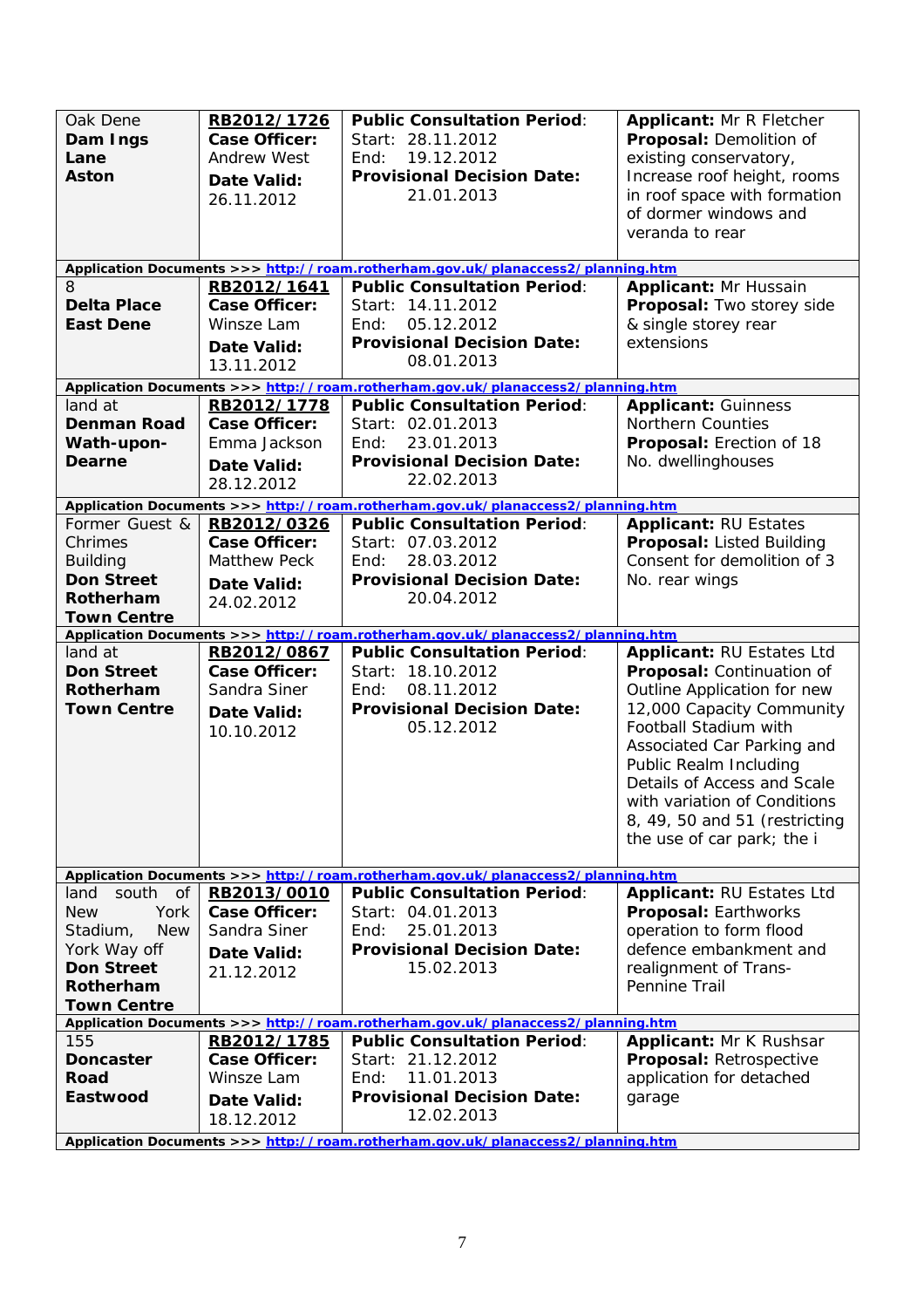| 232<br><b>Doncaster</b><br>Road<br><b>Thrybergh</b><br>4<br><b>Dovecote</b><br>Lane<br>Ravenfield | RB2012/1580<br><b>Case Officer:</b><br>Anita Heydon<br><b>Date Valid:</b><br>28.12.2012<br>RB2012/0708<br><b>Case Officer:</b><br>Anita Heydon<br><b>Date Valid:</b><br>27.11.2012 | <b>Public Consultation Period:</b><br>Start: 07.01.2013<br>28.01.2013<br>End:<br><b>Provisional Decision Date:</b><br>22.02.2013<br>Application Documents >>> http://roam.rotherham.gov.uk/planaccess2/planning.htm<br><b>Public Consultation Period:</b><br>Start: 27.11.2012<br>Find:<br>18.12.2012<br><b>Provisional Decision Date:</b><br>22.01.2013 | <b>Applicant: Mr G Saville</b><br>Proposal: Erection of<br>double garage to front with<br>rooms in the roofspace<br>Applicant: Mr T Lynskey<br>Proposal: Alterations to<br>roof to include raising ridge<br>height and installation of<br>dormer windows and<br>conversion of barn to form<br>dwelling |
|---------------------------------------------------------------------------------------------------|------------------------------------------------------------------------------------------------------------------------------------------------------------------------------------|----------------------------------------------------------------------------------------------------------------------------------------------------------------------------------------------------------------------------------------------------------------------------------------------------------------------------------------------------------|--------------------------------------------------------------------------------------------------------------------------------------------------------------------------------------------------------------------------------------------------------------------------------------------------------|
|                                                                                                   |                                                                                                                                                                                    | Application Documents >>> http://roam.rotherham.gov.uk/planaccess2/planning.htm                                                                                                                                                                                                                                                                          |                                                                                                                                                                                                                                                                                                        |
| 35<br><b>East Avenue</b><br>Rawmarsh                                                              | RB2012/1494<br><b>Case Officer:</b><br>Anthony Lowe<br><b>Date Valid:</b><br>17.12.2012                                                                                            | <b>Public Consultation Period:</b><br>Start: 18.12.2012<br>08.01.2013<br>End:<br><b>Provisional Decision Date:</b><br>11.02.2013                                                                                                                                                                                                                         | <b>Applicant: Mr B Oxley</b><br>Proposal: Two storey rear<br>extension and two storey<br>side & single storey front<br>extension                                                                                                                                                                       |
|                                                                                                   |                                                                                                                                                                                    | Application Documents >>> http://roam.rotherham.gov.uk/planaccess2/planning.htm                                                                                                                                                                                                                                                                          |                                                                                                                                                                                                                                                                                                        |
| 156<br><b>East Bawtry</b><br>Road<br><b>Whiston</b>                                               | RB2012/1692<br><b>Case Officer:</b><br>Luke Herring<br><b>Date Valid:</b><br>04.12.2012                                                                                            | <b>Public Consultation Period:</b><br>Start: 04.12.2012<br>25.12.2012<br>End:<br><b>Provisional Decision Date:</b><br>29.01.2013                                                                                                                                                                                                                         | Applicant: Mr M Shakefer<br>Proposal: Two storey side<br>and rear & first floor rear<br>extension, conservatory to<br>rear, canopy to front,<br>formation of rooms in<br>roofspace with dormer<br>windows to rear                                                                                      |
|                                                                                                   |                                                                                                                                                                                    | Application Documents >>> http://roam.rotherham.gov.uk/planaccess2/planning.htm                                                                                                                                                                                                                                                                          |                                                                                                                                                                                                                                                                                                        |
| 177<br><b>East Bawtry</b><br>Road<br>Whiston                                                      | RB2012/1759<br><b>Case Officer:</b><br>Luke Herring<br><b>Date Valid:</b><br>07.12.2012                                                                                            | <b>Public Consultation Period:</b><br>Start: 21.12.2012<br>11.01.2013<br>End:<br><b>Provisional Decision Date:</b><br>01.02.2013                                                                                                                                                                                                                         | <b>Applicant: Mr D Commons</b><br>Proposal: Two storey side<br>& single storey front<br>extension                                                                                                                                                                                                      |
|                                                                                                   |                                                                                                                                                                                    | Application Documents >>> http://roam.rotherham.gov.uk/planaccess2/planning.htm                                                                                                                                                                                                                                                                          |                                                                                                                                                                                                                                                                                                        |
| Whincover Farm<br><b>Farfield Lane</b><br>Wath-upon-<br>Dearne                                    | RB2013/0006<br><b>Case Officer:</b><br>Emma Jackson<br>Date Valid:<br>21.12.2012                                                                                                   | <b>Public Consultation Period:</b><br>Start: 04.01.2013<br>25.01.2013<br>End:<br><b>Provisional Decision Date:</b><br>15.02.2013                                                                                                                                                                                                                         | <b>Applicant: Mr Downing</b><br>Proposal: Erection of<br>detached ancillary<br>accommodation to existing<br>dwelling                                                                                                                                                                                   |
|                                                                                                   |                                                                                                                                                                                    | Application Documents >>> http://roam.rotherham.gov.uk/planaccess2/planning.htm                                                                                                                                                                                                                                                                          |                                                                                                                                                                                                                                                                                                        |
| Enterprise<br>13<br>Court<br><b>Farfield Park</b><br><b>Manvers</b>                               | RB2012/1448<br><b>Case Officer:</b><br>Debbie Morris<br>Date Valid:<br>14.12.2012                                                                                                  | <b>Public Consultation Period:</b><br>Start: 14.12.2012<br>04.01.2013<br>End:<br><b>Provisional Decision Date:</b><br>08.02.2013<br>Application Documents >>> http://roam.rotherham.gov.uk/planaccess2/planning.htm                                                                                                                                      | <b>Applicant: Ms M Pearce</b><br>Proposal: Change of use<br>from offices (use class B1)<br>to a clinic (use class D1)                                                                                                                                                                                  |

8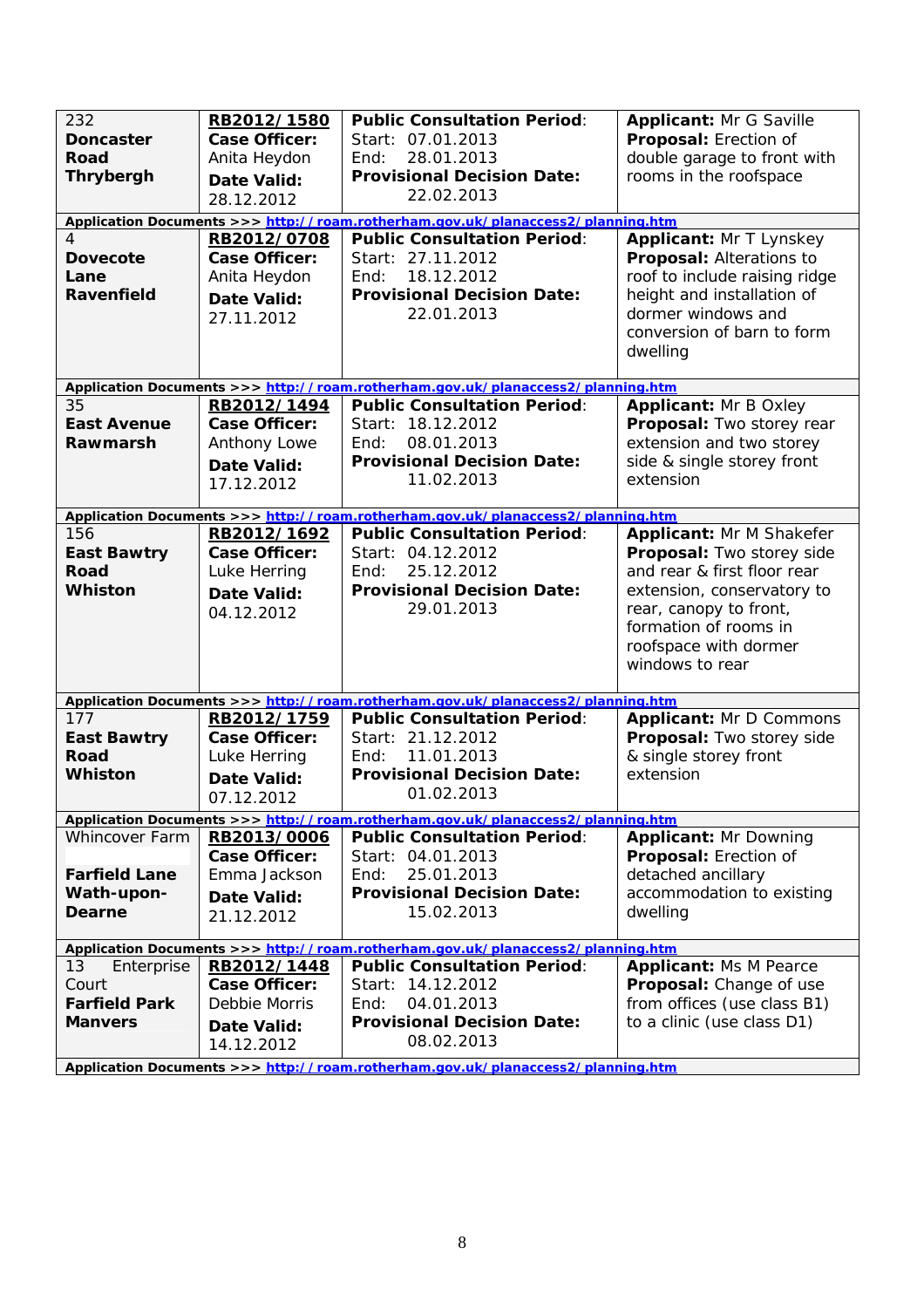| <b>Bradgate</b><br>Quarry Site<br><b>Fenton Road</b><br><b>Kimberworth</b><br>Park | RB2012/1409<br><b>Case Officer:</b><br>Lisa Brooks<br><b>Date Valid:</b><br>13.09.2012 | <b>Public Consultation Period:</b><br>Start: 26.09.2012<br>17.10.2012<br>End:<br><b>Provisional Decision Date:</b><br>08.11.2012<br>Application Documents >>> http://roam.rotherham.gov.uk/planaccess2/planning.htm | Applicant: RMBC Land &<br>Property Team & The<br><b>Watson Estate</b><br>Proposal: Outline<br>application for the<br>development of 85 to 90<br>dwellinghouses |
|------------------------------------------------------------------------------------|----------------------------------------------------------------------------------------|---------------------------------------------------------------------------------------------------------------------------------------------------------------------------------------------------------------------|----------------------------------------------------------------------------------------------------------------------------------------------------------------|
| land off                                                                           | RB2012/1586                                                                            | <b>Public Consultation Period:</b>                                                                                                                                                                                  | <b>Applicant: Barrett Homes</b>                                                                                                                                |
| <b>Field View</b>                                                                  | <b>Case Officer:</b>                                                                   | Start:                                                                                                                                                                                                              | Proposal: Non-material                                                                                                                                         |
| <b>Brinsworth</b>                                                                  | Lisa Brooks                                                                            | End:                                                                                                                                                                                                                | amendment to application                                                                                                                                       |
|                                                                                    | Date Valid:                                                                            | <b>Provisional Decision Date:</b>                                                                                                                                                                                   | RB2011/1503 to include                                                                                                                                         |
|                                                                                    | 14.12.2012                                                                             | 11.01.2013                                                                                                                                                                                                          | addition of conservatories to                                                                                                                                  |
|                                                                                    |                                                                                        |                                                                                                                                                                                                                     | various plots                                                                                                                                                  |
|                                                                                    |                                                                                        |                                                                                                                                                                                                                     |                                                                                                                                                                |
| The<br>Threshing                                                                   | RB2012/1771                                                                            | Application Documents >>> http://roam.rotherham.gov.uk/planaccess2/planning.htm<br><b>Public Consultation Period:</b>                                                                                               | Applicant: Mr S Ramsden                                                                                                                                        |
| Barn                                                                               | <b>Case Officer:</b>                                                                   | Start: 18.12.2012                                                                                                                                                                                                   | <b>Proposal: Listed Building</b>                                                                                                                               |
| <b>Firsby Lane</b>                                                                 | Matthew Peck                                                                           | 08.01.2013<br>End:                                                                                                                                                                                                  | Consent for installation of                                                                                                                                    |
| <b>Hooton</b>                                                                      | Date Valid:                                                                            | <b>Provisional Decision Date:</b>                                                                                                                                                                                   | satellite dish                                                                                                                                                 |
| <b>Roberts</b>                                                                     | 17.12.2012                                                                             | 11.02.2013                                                                                                                                                                                                          |                                                                                                                                                                |
|                                                                                    |                                                                                        | Application Documents >>> http://roam.rotherham.gov.uk/planaccess2/planning.htm                                                                                                                                     |                                                                                                                                                                |
| former DC Cook                                                                     | RB2009/0400                                                                            | <b>Public Consultation Period:</b>                                                                                                                                                                                  | <b>Applicant: Netto</b>                                                                                                                                        |
| site                                                                               | <b>Case Officer:</b>                                                                   | Start: 07.02.2009                                                                                                                                                                                                   | <b>Foodstores Ltd</b>                                                                                                                                          |
| Fitzwilliam                                                                        | Sandra Siner                                                                           | 28.02.2009<br>End:                                                                                                                                                                                                  | Proposal: Erection of 2 No.                                                                                                                                    |
| Road                                                                               | <b>Date Valid:</b>                                                                     | <b>Provisional Decision Date:</b>                                                                                                                                                                                   | buildings to form two/three                                                                                                                                    |
| Eastwood                                                                           | 02.04.2009                                                                             | 28.05.2009                                                                                                                                                                                                          | retail units for use within                                                                                                                                    |
|                                                                                    |                                                                                        |                                                                                                                                                                                                                     | class A1                                                                                                                                                       |
|                                                                                    |                                                                                        | Application Documents >>> http://roam.rotherham.gov.uk/planaccess2/planning.htm                                                                                                                                     |                                                                                                                                                                |
| land adjacent 5                                                                    | RB2012/1701                                                                            | <b>Public Consultation Period:</b>                                                                                                                                                                                  | Applicant: A Cole & S                                                                                                                                          |
| <b>Flatts Lane</b>                                                                 | <b>Case Officer:</b>                                                                   | Start: 04.01.2013                                                                                                                                                                                                   | Norbron                                                                                                                                                        |
| <b>Treeton</b>                                                                     | Andrew West                                                                            | 25.01.2013<br>End:                                                                                                                                                                                                  | Proposal: Erection of 1 No.                                                                                                                                    |
|                                                                                    | Date Valid:                                                                            | <b>Provisional Decision Date:</b>                                                                                                                                                                                   | dwellinghouse with detached                                                                                                                                    |
|                                                                                    | 28.12.2012                                                                             | 22.02.2013                                                                                                                                                                                                          | garage                                                                                                                                                         |
|                                                                                    |                                                                                        |                                                                                                                                                                                                                     |                                                                                                                                                                |
| <b>KCM</b> Metals                                                                  |                                                                                        | Application Documents >>> http://roam.rotherham.gov.uk/planaccess2/planning.htm                                                                                                                                     |                                                                                                                                                                |
| 8 <sup>0</sup><br><b>Skip Hire</b>                                                 | RB2012/1669<br><b>Case Officer:</b>                                                    | <b>Public Consultation Period:</b><br>Start: 21.12.2012                                                                                                                                                             | <b>Applicant: KCM Metals &amp;</b><br><b>Skip Hire</b>                                                                                                         |
| <b>Gin House</b>                                                                   | Robert Morrell                                                                         | 11.01.2013<br>End:                                                                                                                                                                                                  | Proposal: Retrospective                                                                                                                                        |
| Lane                                                                               | Date Valid:                                                                            | <b>Provisional Decision Date:</b>                                                                                                                                                                                   | application for the erection                                                                                                                                   |
| <b>Thornhill</b>                                                                   | 21.12.2012                                                                             | 15.02.2013                                                                                                                                                                                                          | of recyclable waste storage                                                                                                                                    |
|                                                                                    |                                                                                        |                                                                                                                                                                                                                     | units                                                                                                                                                          |
|                                                                                    |                                                                                        |                                                                                                                                                                                                                     |                                                                                                                                                                |
|                                                                                    |                                                                                        | Application Documents >>> http://roam.rotherham.gov.uk/planaccess2/planning.htm                                                                                                                                     |                                                                                                                                                                |
| <b>KCM</b> Metals<br>&                                                             | RB2012/1669                                                                            | <b>Public Consultation Period:</b><br>Start: 24.12.2012                                                                                                                                                             | Applicant: KCM Metals &                                                                                                                                        |
| <b>Skip Hire</b><br><b>Gin House</b>                                               | Case Officer:<br>Robert Morrell                                                        | 14.01.2013<br>End:                                                                                                                                                                                                  | <b>Skip Hire</b>                                                                                                                                               |
| Lane                                                                               |                                                                                        | <b>Provisional Decision Date:</b>                                                                                                                                                                                   | Proposal: Retrospective<br>application for the erection                                                                                                        |
| <b>Thornhill</b>                                                                   | Date Valid:                                                                            | 15.02.2013                                                                                                                                                                                                          | of recyclable waste storage                                                                                                                                    |
|                                                                                    | 21.12.2012                                                                             |                                                                                                                                                                                                                     | units                                                                                                                                                          |
|                                                                                    |                                                                                        |                                                                                                                                                                                                                     |                                                                                                                                                                |
|                                                                                    |                                                                                        | Application Documents >>> http://roam.rotherham.gov.uk/planaceese3/planning.htm                                                                                                                                     |                                                                                                                                                                |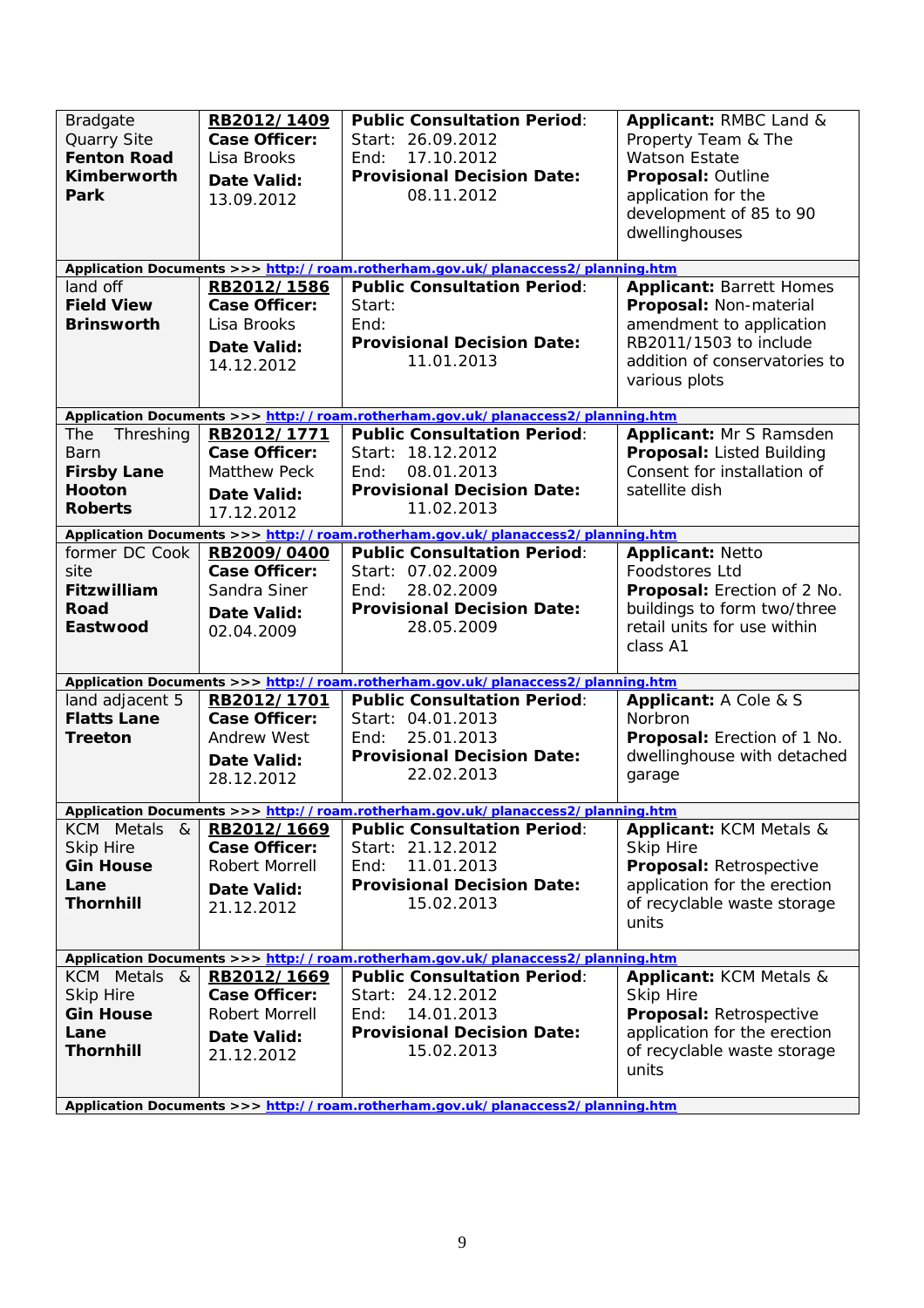| <b>Victrex</b><br>Manufacturing<br><b>Gin House</b><br>Lane<br><b>Thornhill</b> | RB2012/0067<br><b>Case Officer:</b><br>Anthony Lowe<br>Date Valid:<br>16.01.2012 | <b>Public Consultation Period:</b><br>Start: 20.01.2012<br>10.02.2012<br>End:<br><b>Provisional Decision Date:</b><br>12.03.2012 | <b>Applicant: Victrex</b><br>Manufacturing Limited<br>Proposal: Application for<br><b>Hazardous Substance</b><br>Consent to increase<br>substance quantity<br>(variation to application<br>RB2011/0373) |
|---------------------------------------------------------------------------------|----------------------------------------------------------------------------------|----------------------------------------------------------------------------------------------------------------------------------|---------------------------------------------------------------------------------------------------------------------------------------------------------------------------------------------------------|
|                                                                                 |                                                                                  | Application Documents >>> http://roam.rotherham.gov.uk/planaccess2/planning.htm                                                  |                                                                                                                                                                                                         |
| Kilnhurst<br>Hall                                                               | RB2010/1160                                                                      | <b>Public Consultation Period:</b>                                                                                               | Applicant: Cock of the                                                                                                                                                                                  |
| Farm                                                                            | <b>Case Officer:</b>                                                             | Start: 07.09.2010                                                                                                                | North (Poultry) Ltd                                                                                                                                                                                     |
| <b>Glasshouse</b>                                                               | Anthony Lowe                                                                     | End:<br>28.09.2010                                                                                                               | Proposal: Demolition of                                                                                                                                                                                 |
| Lane                                                                            | Date Valid:                                                                      | <b>Provisional Decision Date:</b>                                                                                                | existing barn & erection of a                                                                                                                                                                           |
| <b>Kilnhurst</b>                                                                | 27.08.2010                                                                       | 22.10.2010                                                                                                                       | pair of two storey semi-                                                                                                                                                                                |
|                                                                                 |                                                                                  |                                                                                                                                  | detached dwellinghouses                                                                                                                                                                                 |
|                                                                                 |                                                                                  | Application Documents >>> http://roam.rotherham.gov.uk/planaccess2/planning.htm                                                  |                                                                                                                                                                                                         |
| Kilnhurst<br>Hall                                                               | RB2012/1298                                                                      | <b>Public Consultation Period:</b>                                                                                               | Applicant: Mr G Schofield                                                                                                                                                                               |
| Farm                                                                            | <b>Case Officer:</b>                                                             | Start: 17.12.2012                                                                                                                | Proposal: Conversion of                                                                                                                                                                                 |
| <b>Glasshouse</b>                                                               | Anthony Lowe                                                                     | 07.01.2013<br>End:                                                                                                               | farm building to form 2 No.                                                                                                                                                                             |
| Lane                                                                            | Date Valid:                                                                      | <b>Provisional Decision Date:</b>                                                                                                | semi-detached                                                                                                                                                                                           |
| <b>Kilnhurst</b>                                                                | 17.12.2012                                                                       | 11.02.2013                                                                                                                       | dwellinghouses                                                                                                                                                                                          |
|                                                                                 |                                                                                  |                                                                                                                                  |                                                                                                                                                                                                         |
|                                                                                 |                                                                                  | Application Documents >>> http://roam.rotherham.gov.uk/planaccess2/planning.htm                                                  |                                                                                                                                                                                                         |
| Kilnhurst<br>Hall                                                               | RB2012/1298                                                                      | <b>Public Consultation Period:</b>                                                                                               | Applicant: Mr G Schofield                                                                                                                                                                               |
| Farm                                                                            | <b>Case Officer:</b>                                                             | Start: 18.12.2012                                                                                                                | Proposal: Conversion of                                                                                                                                                                                 |
| Glasshouse                                                                      | Anthony Lowe                                                                     | 08.01.2013<br>End:                                                                                                               | farm building to form 2 No.                                                                                                                                                                             |
| Lane                                                                            | <b>Date Valid:</b>                                                               | <b>Provisional Decision Date:</b>                                                                                                | semi-detached                                                                                                                                                                                           |
| <b>Kilnhurst</b>                                                                | 17.12.2012                                                                       | 11.02.2013                                                                                                                       | dwellinghouses                                                                                                                                                                                          |
|                                                                                 |                                                                                  | Application Documents >>> http://roam.rotherham.gov.uk/planaccess2/planning.htm                                                  |                                                                                                                                                                                                         |
| 59                                                                              | RB2012/1748                                                                      | <b>Public Consultation Period:</b>                                                                                               | Applicant: Mr & Mrs Deeks                                                                                                                                                                               |
| <b>Godric Drive</b>                                                             | <b>Case Officer:</b>                                                             | Start: 10.12.2012                                                                                                                | Proposal: Two storey side                                                                                                                                                                               |
| <b>Brinsworth</b>                                                               | <b>Robert Morrell</b>                                                            | 31.12.2012<br>End:                                                                                                               | and rear and first floor rear                                                                                                                                                                           |
|                                                                                 |                                                                                  | <b>Provisional Decision Date:</b>                                                                                                | extension and single storey                                                                                                                                                                             |
|                                                                                 | Date Valid:                                                                      | 01.02.2013                                                                                                                       | side extension                                                                                                                                                                                          |
|                                                                                 | 07.12.2012                                                                       |                                                                                                                                  |                                                                                                                                                                                                         |
|                                                                                 |                                                                                  | Application Documents >>> http://roam.rotherham.gov.uk/planaccess2/planning.htm                                                  |                                                                                                                                                                                                         |
| land off                                                                        | RB2012/1654                                                                      | <b>Public Consultation Period:</b>                                                                                               | <b>Applicant: Todwick Parish</b>                                                                                                                                                                        |
| Goosecarr                                                                       | Case Officer:                                                                    | Start: 16.11.2012                                                                                                                | Council                                                                                                                                                                                                 |
| Lane                                                                            | <b>Matthew Peck</b>                                                              | 07.12.2012<br>End:                                                                                                               | Proposal: Demolition of                                                                                                                                                                                 |
| <b>Todwick</b>                                                                  | Date Valid:                                                                      | <b>Provisional Decision Date:</b>                                                                                                | existing sports pavillion,                                                                                                                                                                              |
|                                                                                 | 14.11.2012                                                                       | 09.01.2013                                                                                                                       | erection of community and                                                                                                                                                                               |
|                                                                                 |                                                                                  |                                                                                                                                  | changing facilities, re-siting                                                                                                                                                                          |
|                                                                                 |                                                                                  |                                                                                                                                  | of storage container                                                                                                                                                                                    |
|                                                                                 |                                                                                  | Application Documents >>> http://roam.rotherham.gov.uk/planaccess2/planning.htm                                                  |                                                                                                                                                                                                         |
| Rotherham                                                                       | RB2012/1734                                                                      | <b>Public Consultation Period:</b>                                                                                               | Applicant: Mr Qureshi                                                                                                                                                                                   |
| Auto<br>Salvage                                                                 | <b>Case Officer:</b>                                                             | Start: 03.12.2012                                                                                                                | Proposal: Change of use to                                                                                                                                                                              |
| Primrose                                                                        | Robert Morrell                                                                   | 24.12.2012<br>End:                                                                                                               | breakers yard (use class sui                                                                                                                                                                            |
| <b>Business Park</b>                                                            | Date Valid:                                                                      | <b>Provisional Decision Date:</b>                                                                                                | generis)                                                                                                                                                                                                |
| Greasbrough                                                                     | 03.12.2012                                                                       | 28.01.2013                                                                                                                       |                                                                                                                                                                                                         |
| Road                                                                            |                                                                                  |                                                                                                                                  |                                                                                                                                                                                                         |
| <b>Northfield</b>                                                               |                                                                                  |                                                                                                                                  |                                                                                                                                                                                                         |
|                                                                                 |                                                                                  | Application Documents >>> http://roam.rotherham.gov.uk/planaccess2/planning.htm                                                  |                                                                                                                                                                                                         |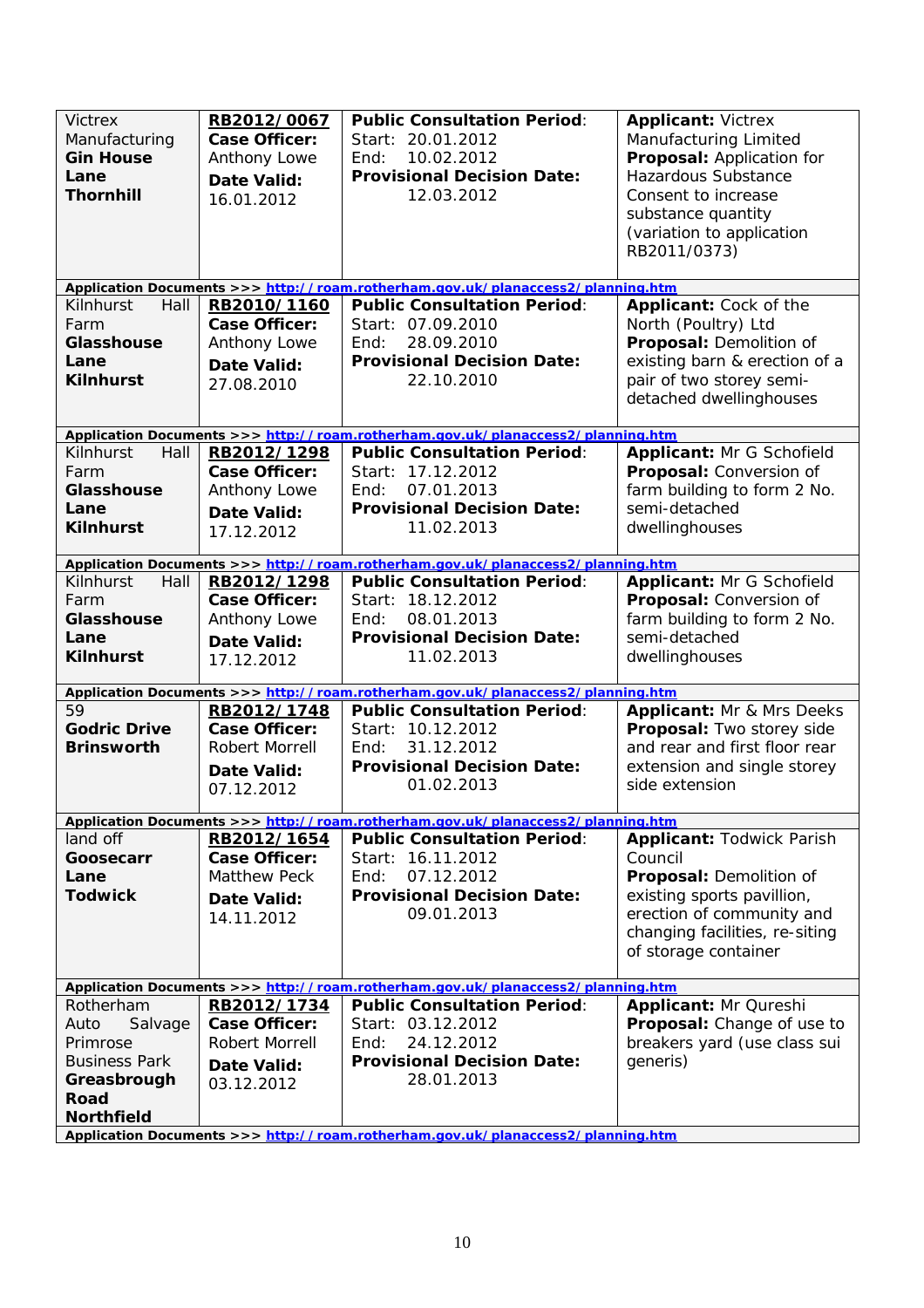| Green<br>Lane<br><b>Tavern PH</b><br><b>Green Lane</b><br>Rawmarsh<br>Flanderwell<br>Primary School<br>Greenfield | RB2011/1474<br><b>Case Officer:</b><br>Anthony Lowe<br><b>Date Valid:</b><br>17.10.2011<br>RB2012/1238<br><b>Case Officer:</b><br>Matthew | <b>Public Consultation Period:</b><br>Start: 17.10.2011<br>07.11.2011<br>End:<br><b>Provisional Decision Date:</b><br>12.12.2011<br>Application Documents >>> http://roam.rotherham.gov.uk/planaccess2/planning.htm<br><b>Public Consultation Period:</b><br>Start: 21.11.2012<br>12.12.2012<br>End: | <b>Applicant: Mr C Towriss</b><br>Proposal: Change of use<br>from public house (use class<br>A4) to martial arts/dance<br>studio (use class D2)<br>Applicant: Rotherham MBC<br>Proposal: Use of land as<br>extension to school playing |
|-------------------------------------------------------------------------------------------------------------------|-------------------------------------------------------------------------------------------------------------------------------------------|------------------------------------------------------------------------------------------------------------------------------------------------------------------------------------------------------------------------------------------------------------------------------------------------------|----------------------------------------------------------------------------------------------------------------------------------------------------------------------------------------------------------------------------------------|
| Court<br><b>Flanderwell</b>                                                                                       | Temperton<br>Date Valid:<br>21.11.2012                                                                                                    | <b>Provisional Decision Date:</b><br>16.01.2013                                                                                                                                                                                                                                                      | fields and associated<br>landscape enhancements                                                                                                                                                                                        |
|                                                                                                                   |                                                                                                                                           | Application Documents >>> http://roam.rotherham.gov.uk/planaccess2/planning.htm                                                                                                                                                                                                                      |                                                                                                                                                                                                                                        |
| Flanderwell<br>Primary School<br>Greenfield<br>Court<br><b>Flanderwell</b>                                        | RB2012/1239<br><b>Case Officer:</b><br>Matthew<br>Temperton<br><b>Date Valid:</b><br>21.11.2012                                           | <b>Public Consultation Period:</b><br>Start: 21.11.2012<br>12.12.2012<br>End:<br><b>Provisional Decision Date:</b><br>16.01.2013                                                                                                                                                                     | Applicant: Rotherham MBC<br>Proposal: Single storey<br>classroom extension and<br>associated landscape<br>enhancements                                                                                                                 |
|                                                                                                                   |                                                                                                                                           | Application Documents >>> http://roam.rotherham.gov.uk/planaccess2/planning.htm                                                                                                                                                                                                                      |                                                                                                                                                                                                                                        |
| 19<br><b>Hague Avenue</b><br>Rawmarsh                                                                             | RB2012/1746<br><b>Case Officer:</b><br>Anthony Lowe<br>Date Valid:<br>04.12.2012                                                          | <b>Public Consultation Period:</b><br>Start: 05.12.2012<br>26.12.2012<br>End:<br><b>Provisional Decision Date:</b><br>29.01.2013                                                                                                                                                                     | <b>Applicant: Mrs J Clements</b><br>Proposal: Single storey<br>front extension                                                                                                                                                         |
|                                                                                                                   |                                                                                                                                           | Application Documents >>> http://roam.rotherham.gov.uk/planaccess2/planning.htm                                                                                                                                                                                                                      |                                                                                                                                                                                                                                        |
| 10<br><b>Hall Road</b><br>Aughton                                                                                 | RB2012/1780<br><b>Case Officer:</b><br><b>Stacey Waller</b><br><b>Date Valid:</b><br>17.12.2012                                           | <b>Public Consultation Period:</b><br>Start: 19.12.2012<br>09.01.2013<br>End:<br><b>Provisional Decision Date:</b><br>11.02.2013                                                                                                                                                                     | Applicant: Miss Oldfield-<br>Stone<br>Proposal: Single storey<br>rear extension                                                                                                                                                        |
|                                                                                                                   |                                                                                                                                           | Application Documents >>> http://roam.rotherham.gov.uk/planaccess2/planning.htm                                                                                                                                                                                                                      |                                                                                                                                                                                                                                        |
| 46<br>Harewood<br>Grove<br><b>Bramley</b>                                                                         | RB2012/1649<br><b>Case Officer:</b><br><b>Stacey Waller</b><br>Date Valid:<br>22.11.2012                                                  | <b>Public Consultation Period:</b><br>Start: 22.11.2012<br>13.12.2012<br>End:<br><b>Provisional Decision Date:</b><br>17.01.2013                                                                                                                                                                     | <b>Applicant: Mr M</b><br><b>McGuinness</b><br>Proposal: Retrospective<br>application for the erection<br>of detached garage                                                                                                           |
|                                                                                                                   |                                                                                                                                           | Application Documents >>> http://roam.rotherham.gov.uk/planaccess2/planning.htm                                                                                                                                                                                                                      |                                                                                                                                                                                                                                        |
| <b>Brunel House</b><br><b>Harrison</b><br><b>Street</b><br><b>Holmes</b>                                          | RB2013/0007<br><b>Case Officer:</b><br>Robert Morrell<br>Date Valid:<br>03.01.2013                                                        | <b>Public Consultation Period:</b><br>Start: 04.01.2013<br>25.01.2013<br>End:<br><b>Provisional Decision Date:</b><br>28.02.2013                                                                                                                                                                     | Applicant: UK Carbon &<br>Graphite Co Ltd<br>Proposal: Extension to<br>existing building with canopy<br>and installation of extraction<br>system, replacement of<br>existing hard standing and<br>formation of new vehicle<br>access   |
|                                                                                                                   |                                                                                                                                           | Application Documents >>> http://roam.rotherham.gov.uk/planaccess2/planning.htm                                                                                                                                                                                                                      |                                                                                                                                                                                                                                        |
| 17<br><b>Harvest Road</b><br><b>Wickersley</b>                                                                    | RB2012/1782<br><b>Case Officer:</b><br>Anita Heydon<br>Date Valid:<br>18.12.2012                                                          | <b>Public Consultation Period:</b><br>Start: 18.12.2012<br>08.01.2013<br>End:<br><b>Provisional Decision Date:</b><br>12.02.2013<br>Application Documents >>> http://roam.rotherham.gov.uk/planaccess2/planning.htm                                                                                  | <b>Applicant: Mr P Hunt</b><br><b>Proposal: Single storey</b><br>rear extension                                                                                                                                                        |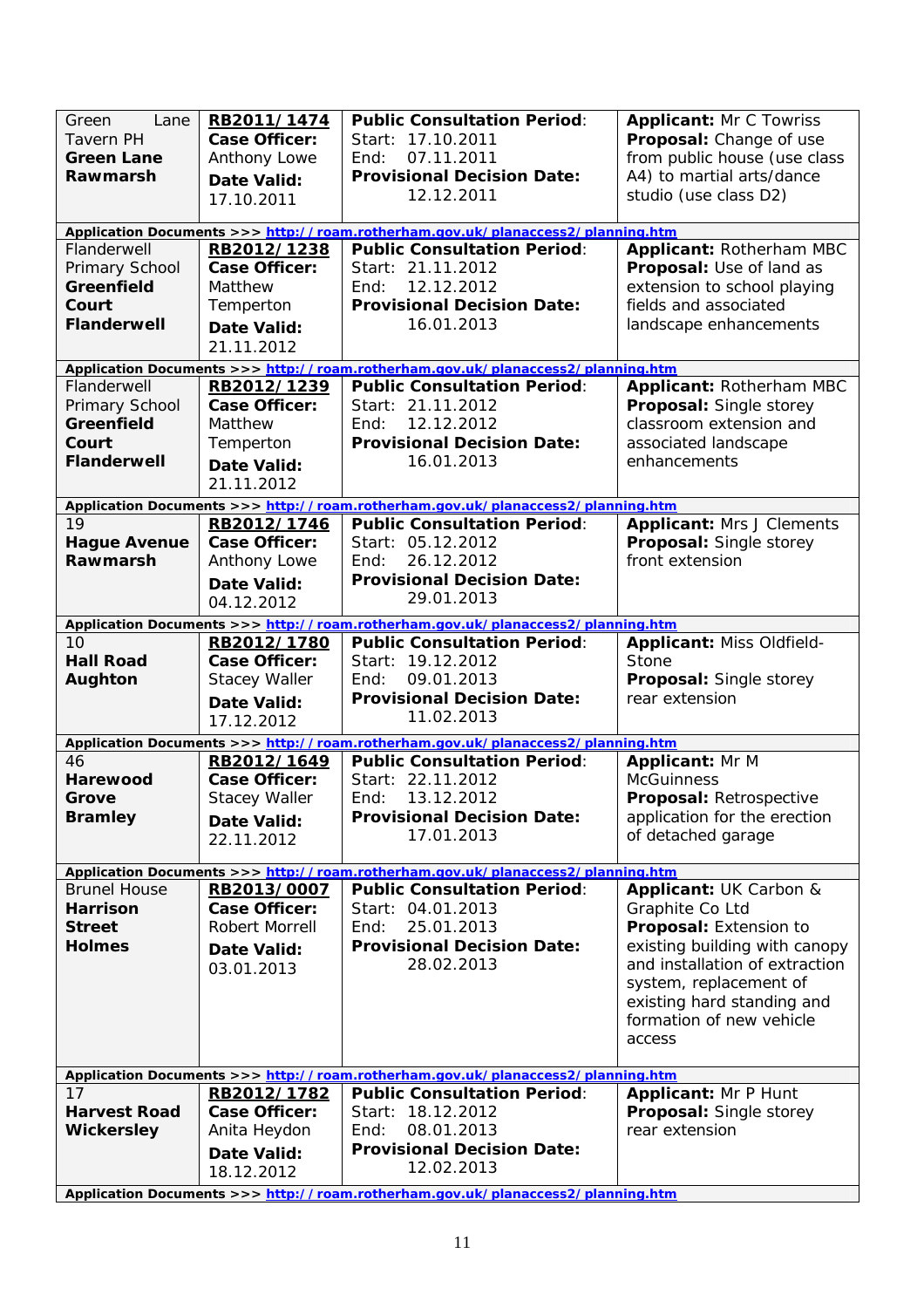| 82<br><b>Haugh Road</b><br>Rawmarsh<br>The Truck Stop<br><b>Hellaby Lane</b><br>Hellaby | RB2012/1757<br><b>Case Officer:</b><br>Anthony Lowe<br>Date Valid:<br>17.12.2012<br>RB2012/1020<br>Case Officer:<br>Matthew<br>Temperton<br><b>Date Valid:</b><br>03.08.2012 | <b>Public Consultation Period:</b><br>Start: 17.12.2012<br>07.01.2013<br>End:<br><b>Provisional Decision Date:</b><br>11.02.2013<br>Application Documents >>> http://roam.rotherham.gov.uk/planaccess2/planning.htm<br><b>Public Consultation Period:</b><br>Start: 03.08.2012<br>24.08.2012<br>End:<br><b>Provisional Decision Date:</b><br>28.09.2012 | <b>Applicant: Mr P Hawkins</b><br>Proposal: Conservatory to<br>rear (amendment to<br>RB2012/1440)<br><b>Applicant: Trevor Potts</b><br>Waste Disposal<br>Proposal: Change of use<br>from industrial unit (use<br>class B2) to motel (use class<br>C1) with first floor side and                    |
|-----------------------------------------------------------------------------------------|------------------------------------------------------------------------------------------------------------------------------------------------------------------------------|---------------------------------------------------------------------------------------------------------------------------------------------------------------------------------------------------------------------------------------------------------------------------------------------------------------------------------------------------------|----------------------------------------------------------------------------------------------------------------------------------------------------------------------------------------------------------------------------------------------------------------------------------------------------|
|                                                                                         |                                                                                                                                                                              |                                                                                                                                                                                                                                                                                                                                                         | two storey & single storey<br>front extensions                                                                                                                                                                                                                                                     |
|                                                                                         |                                                                                                                                                                              | Application Documents >>> http://roam.rotherham.gov.uk/planaccess2/planning.htm                                                                                                                                                                                                                                                                         |                                                                                                                                                                                                                                                                                                    |
| 12<br><b>High Hazel</b><br>Court<br><b>Treeton</b>                                      | RB2012/1739<br><b>Case Officer:</b><br><b>Andrew West</b><br><b>Date Valid:</b><br>04.01.2013                                                                                | <b>Public Consultation Period:</b><br>Start: 07.01.2013<br>28.01.2013<br>End:<br><b>Provisional Decision Date:</b><br>01.03.2013                                                                                                                                                                                                                        | Applicant: Mr N I Bramah<br>Proposal: Two storey side<br>& rear extension                                                                                                                                                                                                                          |
|                                                                                         |                                                                                                                                                                              | Application Documents >>> http://roam.rotherham.gov.uk/planaccess2/planning.htm                                                                                                                                                                                                                                                                         |                                                                                                                                                                                                                                                                                                    |
| 40<br><b>High Street</b><br>Laughton-en-<br>le-Morthen                                  | RB2012/1708<br><b>Case Officer:</b><br><b>Matthew Peck</b><br>Date Valid:<br>21.11.2012                                                                                      | <b>Public Consultation Period:</b><br>Start: 26.11.2012<br>17.12.2012<br>End:<br><b>Provisional Decision Date:</b><br>16.01.2013                                                                                                                                                                                                                        | <b>Applicant: Mrs Peat</b><br>Proposal: Demolition of<br>outbuildings and erection of<br>two storey dwellinghouse                                                                                                                                                                                  |
|                                                                                         |                                                                                                                                                                              | Application Documents >>> http://roam.rotherham.gov.uk/planaccess2/planning.htm                                                                                                                                                                                                                                                                         |                                                                                                                                                                                                                                                                                                    |
| 29<br><b>High Street</b><br>Rotherham<br><b>Town Centre</b>                             | RB2012/1681<br><b>Case Officer:</b><br><b>Matthew Peck</b><br>Date Valid:<br>26.11.2012                                                                                      | <b>Public Consultation Period:</b><br>Start: 10.12.2012<br>31.12.2012<br>End:<br><b>Provisional Decision Date:</b><br>21.01.2013                                                                                                                                                                                                                        | Applicant: Mr C Hamby<br>Proposal: Listed Building<br>Consent for demolition of<br>existing rear extension,<br>external repairs to include<br>rebuilding of structure to<br>rear, new doors & windows<br>and new roof, installation of<br>Doric door surround, stone<br>chimney and new shop front |
|                                                                                         |                                                                                                                                                                              | Application Documents >>> http://roam.rotherham.gov.uk/planaccess2/planning.htm                                                                                                                                                                                                                                                                         |                                                                                                                                                                                                                                                                                                    |
| 9<br><b>High Street</b><br><b>Swallownest</b>                                           | RB2012/1676<br><b>Case Officer:</b><br><b>Andrew West</b><br>Date Valid:<br>03.01.2013                                                                                       | <b>Public Consultation Period:</b><br>Start: 03.01.2013<br>24.01.2013<br>End:<br><b>Provisional Decision Date:</b><br>28.02.2013                                                                                                                                                                                                                        | <b>Applicant: Pejis 2</b><br>Proposal: Change of use to<br>hot food takeaway (use class<br>A5)                                                                                                                                                                                                     |
|                                                                                         |                                                                                                                                                                              | Application Documents >>> http://roam.rotherham.gov.uk/planaccess2/planning.htm                                                                                                                                                                                                                                                                         |                                                                                                                                                                                                                                                                                                    |
| 27<br><b>High Street</b><br>Wath-upon-<br><b>Dearne</b>                                 | RB2012/1703<br><b>Case Officer:</b><br>Debbie Morris<br>Date Valid:<br>21.11.2012                                                                                            | <b>Public Consultation Period:</b><br>Start: 23.11.2012<br>14.12.2012<br>End:<br><b>Provisional Decision Date:</b><br>16.01.2013                                                                                                                                                                                                                        | Applicant: Infocash<br>Proposal: Installation of<br>ATM machine                                                                                                                                                                                                                                    |
|                                                                                         |                                                                                                                                                                              | Application Documents >>> http://roam.rotherham.gov.uk/planaccess2/planning.htm                                                                                                                                                                                                                                                                         |                                                                                                                                                                                                                                                                                                    |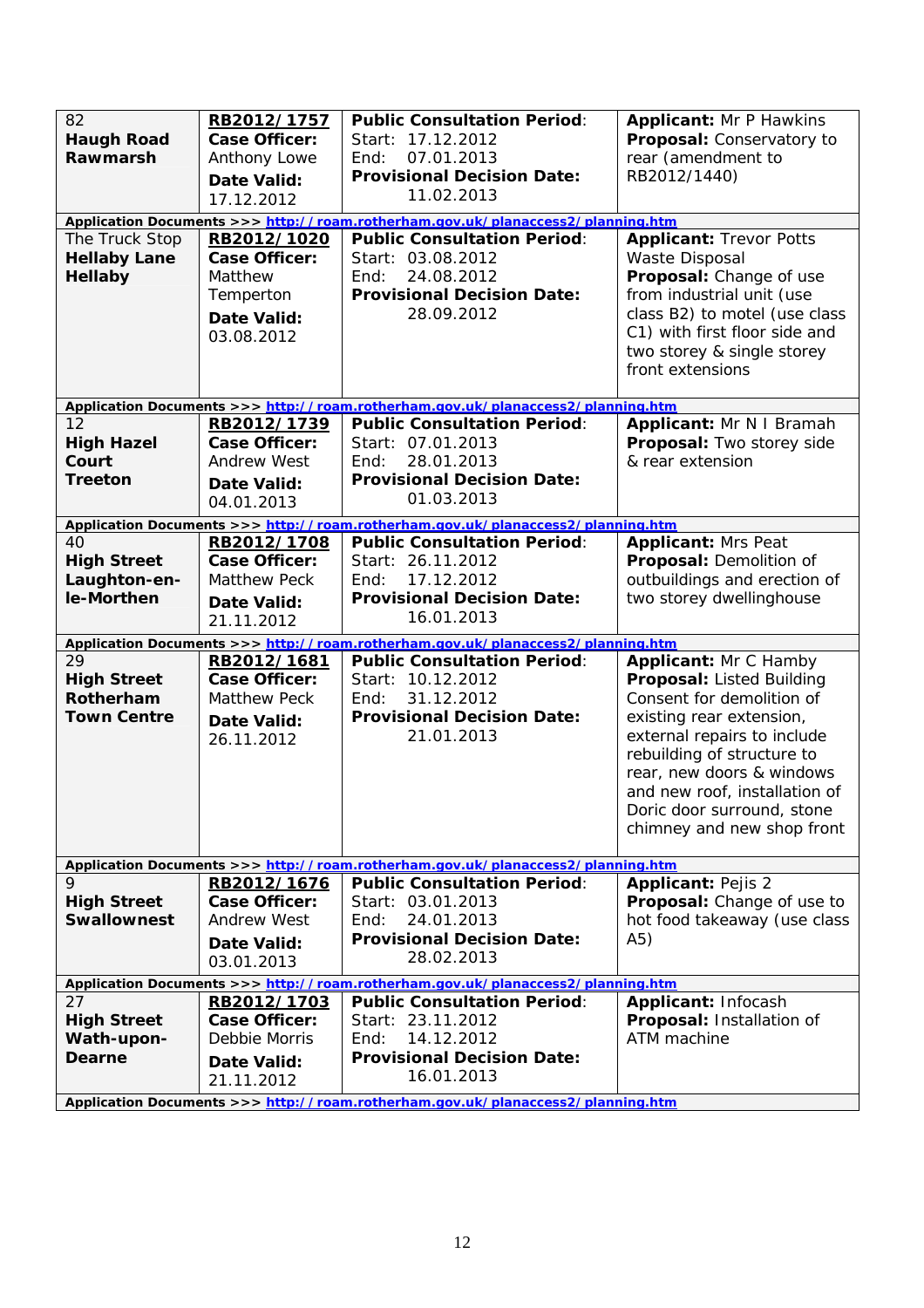| 25<br><b>Highfield</b><br><b>Road</b><br><b>Swinton</b><br>17<br><b>Hill View Road</b><br>Kimberworth        | RB2012/1745<br><b>Case Officer:</b><br>Pauline Allen<br>Date Valid:<br>05.12.2012<br>RB2012/1722<br><b>Case Officer:</b><br>Robert Morrell<br>Date Valid:<br>28.11.2012 | <b>Public Consultation Period:</b><br>Start: 05.12.2012<br>26.12.2012<br>End:<br><b>Provisional Decision Date:</b><br>30.01.2013<br>Application Documents >>> http://roam.rotherham.gov.uk/planaccess2/planning.htm<br><b>Public Consultation Period:</b><br>Start: 30.11.2012<br>21.12.2012<br>End:<br><b>Provisional Decision Date:</b><br>23.01.2013 | <b>Applicant: Mr Harper</b><br>Proposal: Demolition of<br>existing garage and erection<br>of new outbuilding, single<br>storey rear extension and<br>access ramp<br><b>Applicant: Mr W Scrivens</b><br>Proposal: Demolition of<br>existing side extension and<br>erection of a two storey side<br>& single storey front<br>extension |
|--------------------------------------------------------------------------------------------------------------|-------------------------------------------------------------------------------------------------------------------------------------------------------------------------|---------------------------------------------------------------------------------------------------------------------------------------------------------------------------------------------------------------------------------------------------------------------------------------------------------------------------------------------------------|--------------------------------------------------------------------------------------------------------------------------------------------------------------------------------------------------------------------------------------------------------------------------------------------------------------------------------------|
|                                                                                                              |                                                                                                                                                                         | Application Documents >>> http://roam.rotherham.gov.uk/planaccess2/planning.htm                                                                                                                                                                                                                                                                         |                                                                                                                                                                                                                                                                                                                                      |
| land<br>at<br>entrance<br>to<br>former<br>Silverwood<br>Colliery<br><b>Hollings Lane</b><br><b>Thrybergh</b> | RB2012/1718<br><b>Case Officer:</b><br>Anita Heydon<br><b>Date Valid:</b><br>21.12.2012                                                                                 | <b>Public Consultation Period:</b><br>Start: 24.12.2012<br>14.01.2013<br>End:<br><b>Provisional Decision Date:</b><br>15.02.2013                                                                                                                                                                                                                        | Applicant: Thrybergh<br>Parish Council<br>Proposal: Siting of former<br>colliery wheel mounted on a<br>platform                                                                                                                                                                                                                      |
|                                                                                                              |                                                                                                                                                                         | Application Documents >>> http://roam.rotherham.gov.uk/planaccess2/planning.htm                                                                                                                                                                                                                                                                         |                                                                                                                                                                                                                                                                                                                                      |
| The Bungalow<br>Hollowgate<br><b>Avenue</b><br>Wath-upon-<br>Dearne                                          | RB2011/0096<br><b>Case Officer:</b><br>Emma Jackson<br>Date Valid:<br>26.01.2011                                                                                        | <b>Public Consultation Period:</b><br>Start: 28.01.2011<br>18.02.2011<br>End:<br><b>Provisional Decision Date:</b><br>23.03.2011                                                                                                                                                                                                                        | <b>Applicant: Wath Natural</b><br>Stone Ltd<br>Proposal: Outline<br>application for residential<br>development (renewal of<br>outline permission<br>RB2006/0402)                                                                                                                                                                     |
|                                                                                                              |                                                                                                                                                                         | Application Documents >>> http://roam.rotherham.gov.uk/planaccess2/planning.htm                                                                                                                                                                                                                                                                         |                                                                                                                                                                                                                                                                                                                                      |
| Whiston<br>Supermarket, 7<br><b>Hunger Hill</b><br>Lane<br><b>Whiston</b>                                    | RB2012/1727<br><b>Case Officer:</b><br>Robert Morrell<br>Date Valid:<br>21.11.2012                                                                                      | <b>Public Consultation Period:</b><br>Start: 29.11.2012<br>20.12.2012<br>End:<br><b>Provisional Decision Date:</b><br>16.01.2013                                                                                                                                                                                                                        | Applicant: Messrs Singh,<br>Sahota & Hothi<br><b>Proposal:</b> Extensions &<br>alterations to existing<br>building to form 8 No. flats<br>including two storey side &<br>rear extensions, single<br>storey side extension,<br>increase in roof height &<br>dormer windows to front &<br>rear                                         |
|                                                                                                              |                                                                                                                                                                         | Application Documents >>> http://roam.rotherham.gov.uk/planaccess2/planning.htm                                                                                                                                                                                                                                                                         |                                                                                                                                                                                                                                                                                                                                      |
| 101<br><b>James Street</b><br>Masbrough                                                                      | RB2012/1691<br><b>Case Officer:</b><br>Robert Morrell<br>Date Valid:<br>22.11.2012                                                                                      | <b>Public Consultation Period:</b><br>Start: 22.11.2012<br>13.12.2012<br>End:<br><b>Provisional Decision Date:</b><br>17.01.2013                                                                                                                                                                                                                        | <b>Applicant: Mr Ashraf</b><br><b>Proposal:</b> Two storey &<br>single storey rear extension                                                                                                                                                                                                                                         |
|                                                                                                              |                                                                                                                                                                         | Application Documents >>> http://roam.rotherham.gov.uk/planaccess2/planning.htm                                                                                                                                                                                                                                                                         |                                                                                                                                                                                                                                                                                                                                      |
| Farm<br>Haven<br>Cottage<br>Lamb Lane<br><b>Firbeck</b>                                                      | RB2012/1788<br>Case Officer:<br><b>Stacey Waller</b><br>Date Valid:<br>19.12.2012                                                                                       | <b>Public Consultation Period:</b><br>Start: 19.12.2012<br>09.01.2013<br>End:<br><b>Provisional Decision Date:</b><br>13.02.2013<br>Application Documents >>> http://roam.rotherham.gov.uk/planaccess2/planning.htm                                                                                                                                     | <b>Applicant: Mrs A Fisher</b><br>Proposal: Alterations to<br>roof, two storey side & single<br>storey rear extensions and<br>canopy to front                                                                                                                                                                                        |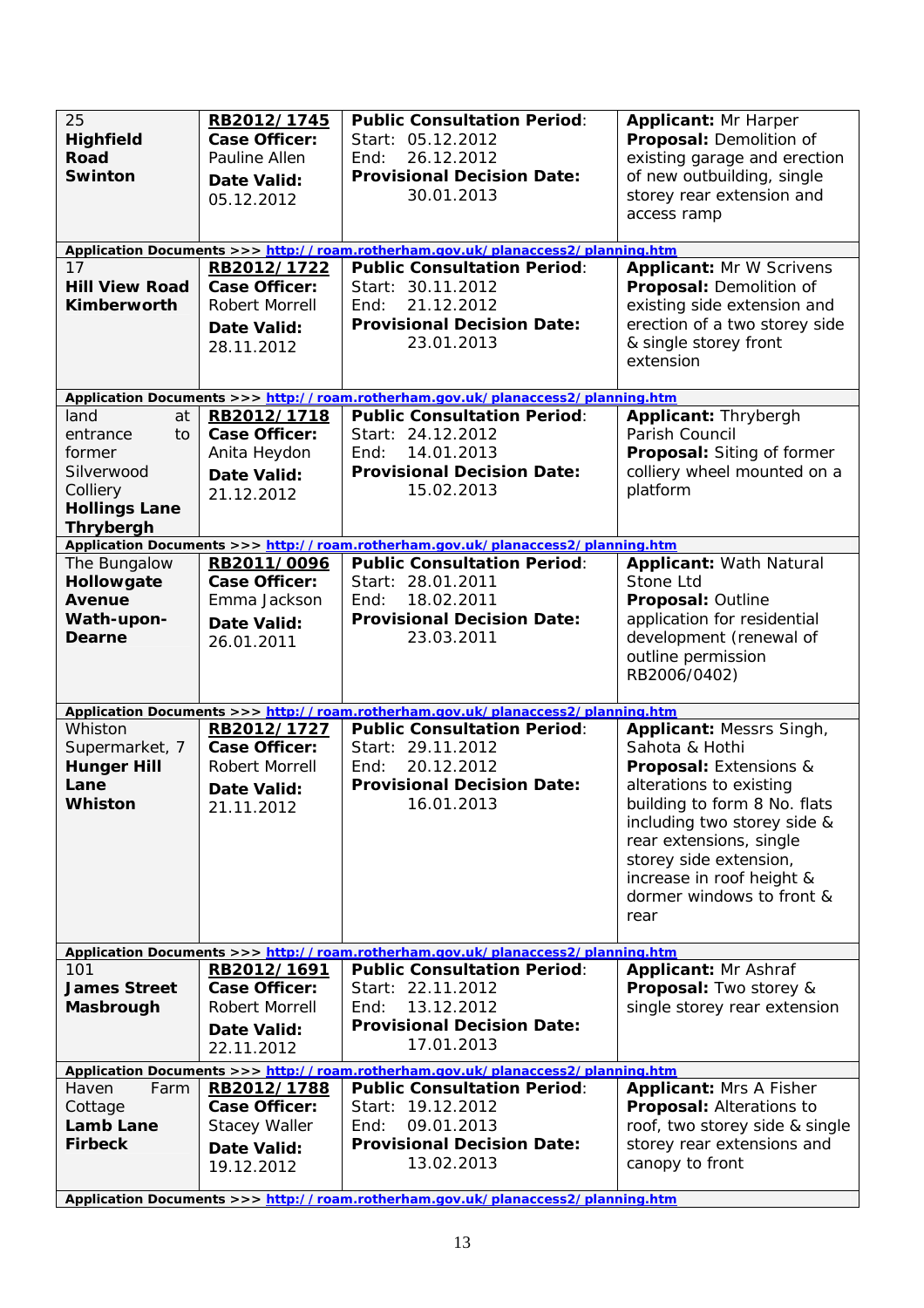| 21<br>Lansdowne<br><b>Crescent</b><br><b>Swinton</b><br>25<br>Larkspur<br><b>Close</b><br>Swinton | RB2012/1786<br><b>Case Officer:</b><br>Debbie Morris<br>Date Valid:<br>18.12.2012<br>RB2012/1756<br><b>Case Officer:</b><br>Debbie Morris<br>Date Valid:<br>13.12.2012 | <b>Public Consultation Period:</b><br>Start: 20.12.2012<br>10.01.2013<br>End:<br><b>Provisional Decision Date:</b><br>12.02.2013<br>Application Documents >>> http://roam.rotherham.gov.uk/planaccess2/planning.htm<br><b>Public Consultation Period:</b><br>Start: 14.12.2012<br>04.01.2013<br>End:<br><b>Provisional Decision Date:</b><br>07.02.2013 | <b>Applicant: Miss J Allen</b><br>Proposal: Single storey<br>front extension<br><b>Applicant: Mrs L Knight</b><br>Proposal: Demolition of<br>existing conservatory and<br>erection of a single storey<br>side & rear extension                                                                      |
|---------------------------------------------------------------------------------------------------|------------------------------------------------------------------------------------------------------------------------------------------------------------------------|---------------------------------------------------------------------------------------------------------------------------------------------------------------------------------------------------------------------------------------------------------------------------------------------------------------------------------------------------------|-----------------------------------------------------------------------------------------------------------------------------------------------------------------------------------------------------------------------------------------------------------------------------------------------------|
|                                                                                                   |                                                                                                                                                                        |                                                                                                                                                                                                                                                                                                                                                         |                                                                                                                                                                                                                                                                                                     |
| Natwest 13<br>Laughton<br><b>Road</b><br><b>Dinnington</b>                                        | RB2012/1418<br><b>Case Officer:</b><br><b>Stacey Waller</b><br><b>Date Valid:</b><br>19.11.2012                                                                        | Application Documents >>> http://roam.rotherham.gov.uk/planaccess2/planning.htm<br><b>Public Consultation Period:</b><br>Start: 20.11.2012<br>11.12.2012<br>End:<br><b>Provisional Decision Date:</b><br>14.01.2013                                                                                                                                     | <b>Applicant: Natwest Plc</b><br>Proposal: Display 1 No.<br>internally illuminated ATM<br>surround                                                                                                                                                                                                  |
|                                                                                                   |                                                                                                                                                                        | Application Documents >>> http://roam.rotherham.gov.uk/planaccess2/planning.htm                                                                                                                                                                                                                                                                         |                                                                                                                                                                                                                                                                                                     |
| Police<br>Station<br>149-151<br>Laughton<br><b>Road</b><br><b>Dinnington</b>                      | RB2012/1753<br><b>Case Officer:</b><br><b>Stacey Waller</b><br>Date Valid:<br>04.12.2012                                                                               | <b>Public Consultation Period:</b><br>Start: 06.12.2012<br>27.12.2012<br>End:<br><b>Provisional Decision Date:</b><br>29.01.2013                                                                                                                                                                                                                        | Applicant: South Yorkshire<br>Police Authority<br>Proposal: Siting of a<br>storage container and<br>associated fencing                                                                                                                                                                              |
|                                                                                                   |                                                                                                                                                                        | Application Documents >>> http://roam.rotherham.gov.uk/planaccess2/planning.htm                                                                                                                                                                                                                                                                         |                                                                                                                                                                                                                                                                                                     |
| <b>9A</b><br>Laughton<br><b>Road</b><br><b>Thurcroft</b>                                          | RB2012/1674<br><b>Case Officer:</b><br><b>Stacey Waller</b><br><b>Date Valid:</b><br>16.11.2012                                                                        | <b>Public Consultation Period:</b><br>Start: 26.11.2012<br>17.12.2012<br>End:<br><b>Provisional Decision Date:</b><br>11.01.2013                                                                                                                                                                                                                        | <b>Applicant: Mr &amp; Mrs</b><br>Blackwell<br>Proposal: Formation of<br>means of access and<br>hardstanding                                                                                                                                                                                        |
|                                                                                                   |                                                                                                                                                                        | Application Documents >>> http://roam.rotherham.gov.uk/planaccess2/planning.htm                                                                                                                                                                                                                                                                         |                                                                                                                                                                                                                                                                                                     |
| Gorsefield Farm<br><b>Lidget Lane</b><br><b>Bramley</b>                                           | RB2010/0861<br><b>Case Officer:</b><br>Matthew<br>Temperton<br><b>Date Valid:</b><br>02.07.2010                                                                        | <b>Public Consultation Period:</b><br>Start: 08.07.2010<br>29.07.2010<br>End:<br><b>Provisional Decision Date:</b><br>27.08.2010                                                                                                                                                                                                                        | Applicant: H Jones & Son<br>Proposal: Application for<br>variation to Condition 8<br>(operations to be inside<br>barn), Condition 10 (hours of<br>deliveries), Condition 11<br>(Number of deliveries) and<br>Condition14 (materials<br>produced shall not be<br>exported) imposed by<br>RB2007/2080 |
| Rock Mount                                                                                        | RB2012/1800                                                                                                                                                            | Application Documents >>> http://roam.rotherham.gov.uk/planaccess2/planning.htm<br><b>Public Consultation Period:</b>                                                                                                                                                                                                                                   | <b>Applicant: Mr D Nos</b>                                                                                                                                                                                                                                                                          |
| <b>Lindrick Dale</b><br><b>Lindrick</b><br>Annlication Documents                                  | <b>Case Officer:</b><br>Matthew Peck<br>Date Valid:<br>20.12.2012                                                                                                      | Start: 21.12.2012<br>11.01.2013<br>End:<br><b>Provisional Decision Date:</b><br>14.02.2013<br>http://roam.rothorham.gov.uk/planaceose3/planning.htm                                                                                                                                                                                                     | Proposal: Erection of<br>dwellinghouse (amendment<br>to previously approved<br>permission RB2010/1437)                                                                                                                                                                                              |

**Application Documents >**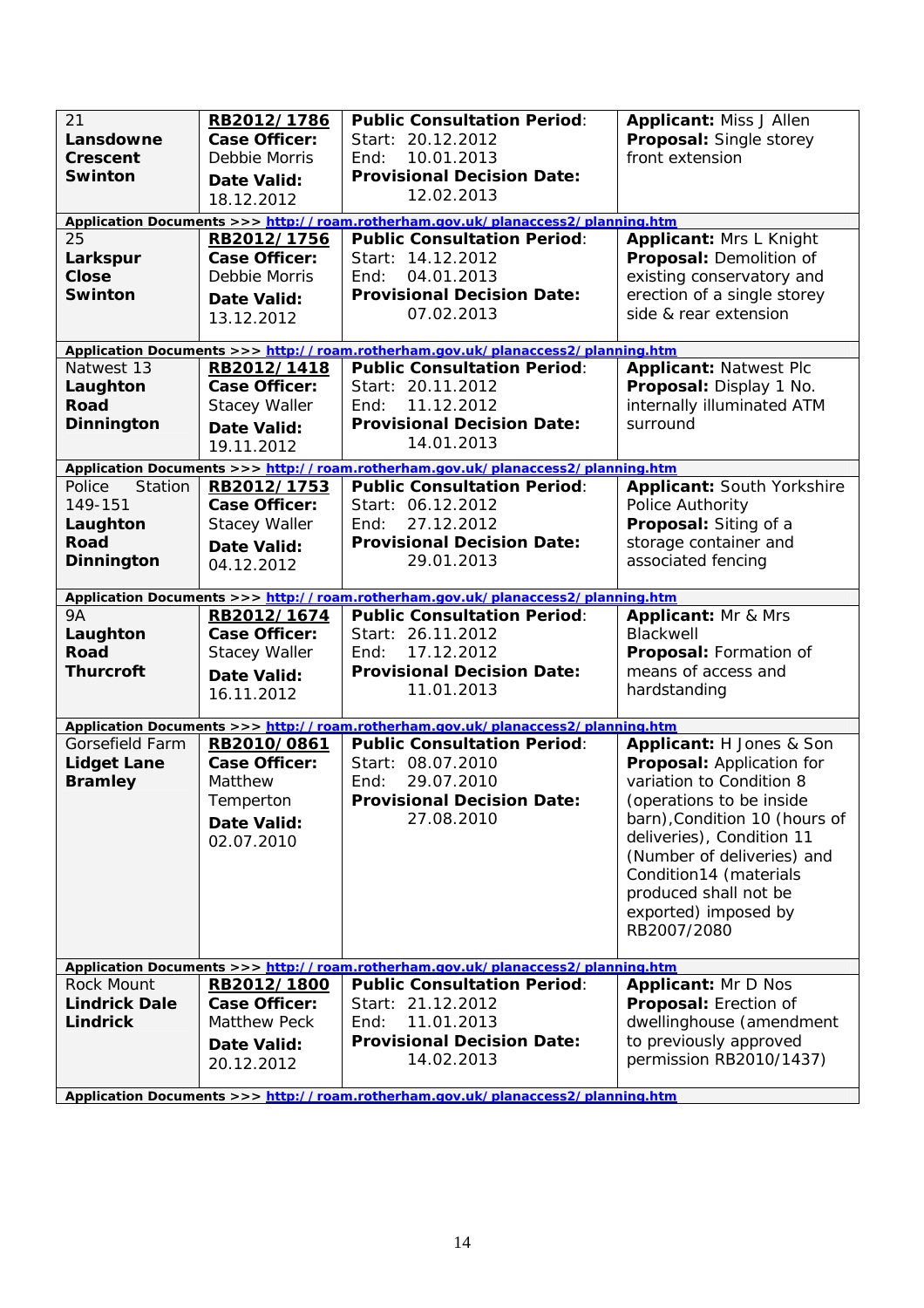| off<br>Hall<br>land<br>Croft/<br><b>Lindum Drive</b><br><b>Wickersley</b> | RB2012/0607<br><b>Case Officer:</b><br>Matthew<br>Temperton<br><b>Date Valid:</b><br>14.06.2012 | <b>Public Consultation Period:</b><br>Start: 14.06.2012<br>05.07.2012<br>End:<br><b>Provisional Decision Date:</b><br>09.08.2012<br>Application Documents >>> http://roam.rotherham.gov.uk/planaccess2/planning.htm | Applicant: R, J & R Hibberd<br>& S French<br>Proposal: Outline<br>application including details<br>of access for up to 24 No.<br>dwellings |
|---------------------------------------------------------------------------|-------------------------------------------------------------------------------------------------|---------------------------------------------------------------------------------------------------------------------------------------------------------------------------------------------------------------------|--------------------------------------------------------------------------------------------------------------------------------------------|
| Bargain Booze                                                             | RB2012/1671                                                                                     | <b>Public Consultation Period:</b>                                                                                                                                                                                  | <b>Applicant: Mr P Samra</b>                                                                                                               |
| <b>Lordens Hill</b>                                                       | <b>Case Officer:</b>                                                                            | Start:                                                                                                                                                                                                              | Proposal: Non material                                                                                                                     |
| Dinnington                                                                | <b>Matthew Peck</b>                                                                             | End:                                                                                                                                                                                                                | amendment to application                                                                                                                   |
|                                                                           | Date Valid:                                                                                     | <b>Provisional Decision Date:</b>                                                                                                                                                                                   | RB2010/1421 to include                                                                                                                     |
|                                                                           | 19.11.2012                                                                                      | 17.12.2012                                                                                                                                                                                                          | alterations to front of<br>building, window & door                                                                                         |
|                                                                           |                                                                                                 |                                                                                                                                                                                                                     | details, ground floor layout,                                                                                                              |
|                                                                           |                                                                                                 |                                                                                                                                                                                                                     | security fencing, car park                                                                                                                 |
|                                                                           |                                                                                                 |                                                                                                                                                                                                                     | layout & opening hours                                                                                                                     |
|                                                                           |                                                                                                 | Application Documents >>> http://roam.rotherham.gov.uk/planaccess2/planning.htm                                                                                                                                     |                                                                                                                                            |
| Bargain Booze                                                             | RB2012/1672                                                                                     | <b>Public Consultation Period:</b>                                                                                                                                                                                  | Applicant: Mr P Samra                                                                                                                      |
| <b>Lordens Hill</b>                                                       | <b>Case Officer:</b>                                                                            | Start: 07.12.2012                                                                                                                                                                                                   | Proposal: Installation of                                                                                                                  |
| Dinnington                                                                | <b>Matthew Peck</b>                                                                             | 28.12.2012<br>Fnd:<br><b>Provisional Decision Date:</b>                                                                                                                                                             | security shutters to ground<br>floor windows and doors                                                                                     |
|                                                                           | Date Valid:<br>27.11.2012                                                                       | 22.01.2013                                                                                                                                                                                                          |                                                                                                                                            |
|                                                                           |                                                                                                 | Application Documents >>> http://roam.rotherham.gov.uk/planaccess2/planning.htm                                                                                                                                     |                                                                                                                                            |
| Bargain Booze                                                             | RB2012/1673                                                                                     | <b>Public Consultation Period:</b>                                                                                                                                                                                  | <b>Applicant: Mr P Samra</b>                                                                                                               |
| <b>Lordens Hill</b>                                                       | <b>Case Officer:</b>                                                                            | Start: 23.11.2012                                                                                                                                                                                                   | Proposal: Display 1 No.                                                                                                                    |
| Dinnington                                                                | <b>Stacey Waller</b>                                                                            | 14.12.2012<br>End:                                                                                                                                                                                                  | non-illuminated fascia sign                                                                                                                |
|                                                                           | Date Valid:                                                                                     | <b>Provisional Decision Date:</b>                                                                                                                                                                                   | and 1 No. non-illuminated                                                                                                                  |
|                                                                           | 26.11.2012                                                                                      | 21.01.2013                                                                                                                                                                                                          | free-standing sign                                                                                                                         |
|                                                                           |                                                                                                 | Application Documents >>> http://roam.rotherham.gov.uk/planaccess2/planning.htm                                                                                                                                     |                                                                                                                                            |
| Manor Farm                                                                | RB2012/1590                                                                                     | <b>Public Consultation Period:</b>                                                                                                                                                                                  | Applicant: Mr & Mrs Bell                                                                                                                   |
| Low Lane                                                                  | <b>Case Officer:</b>                                                                            | Start: 19.11.2012                                                                                                                                                                                                   | Proposal: Demolition of                                                                                                                    |
| Carr                                                                      | Matthew<br>Temperton                                                                            | 10.12.2012<br>End:<br><b>Provisional Decision Date:</b>                                                                                                                                                             | various farm buildings,<br>conversion of existing                                                                                          |
|                                                                           | Date Valid:                                                                                     | 10.01.2013                                                                                                                                                                                                          | outbuilding to                                                                                                                             |
|                                                                           | 15.11.2012                                                                                      |                                                                                                                                                                                                                     | dwellinghouse, erection of 2                                                                                                               |
|                                                                           |                                                                                                 |                                                                                                                                                                                                                     | No. stable blocks, viewing                                                                                                                 |
|                                                                           |                                                                                                 |                                                                                                                                                                                                                     | building and rehabilitation                                                                                                                |
|                                                                           |                                                                                                 |                                                                                                                                                                                                                     | unit and formation of<br>manege, walking circle and                                                                                        |
|                                                                           |                                                                                                 |                                                                                                                                                                                                                     | lunge pen and use of land                                                                                                                  |
|                                                                           |                                                                                                 |                                                                                                                                                                                                                     | for keeping of horse                                                                                                                       |
|                                                                           |                                                                                                 | Application Documents >>> http://roam.rotherham.gov.uk/planaccess2/planning.htm                                                                                                                                     |                                                                                                                                            |
| land at 113                                                               | RB2012/1679                                                                                     | <b>Public Consultation Period:</b>                                                                                                                                                                                  | Applicant: Mr T Connolly                                                                                                                   |
| <b>Main Street</b>                                                        | <b>Case Officer:</b>                                                                            | Start: 03.12.2012                                                                                                                                                                                                   | Proposal: Outline                                                                                                                          |
| Aughton                                                                   | <b>Andrew West</b>                                                                              | 24.12.2012<br>End:                                                                                                                                                                                                  | application for the erection                                                                                                               |
|                                                                           | Date Valid:                                                                                     | <b>Provisional Decision Date:</b>                                                                                                                                                                                   | of a dwelling including                                                                                                                    |
|                                                                           | 19.11.2012                                                                                      | 14.01.2013                                                                                                                                                                                                          | details of access, layout and                                                                                                              |
|                                                                           |                                                                                                 |                                                                                                                                                                                                                     | scale (renewal of permission<br>RB2009/1282)                                                                                               |
|                                                                           |                                                                                                 |                                                                                                                                                                                                                     |                                                                                                                                            |
|                                                                           |                                                                                                 |                                                                                                                                                                                                                     |                                                                                                                                            |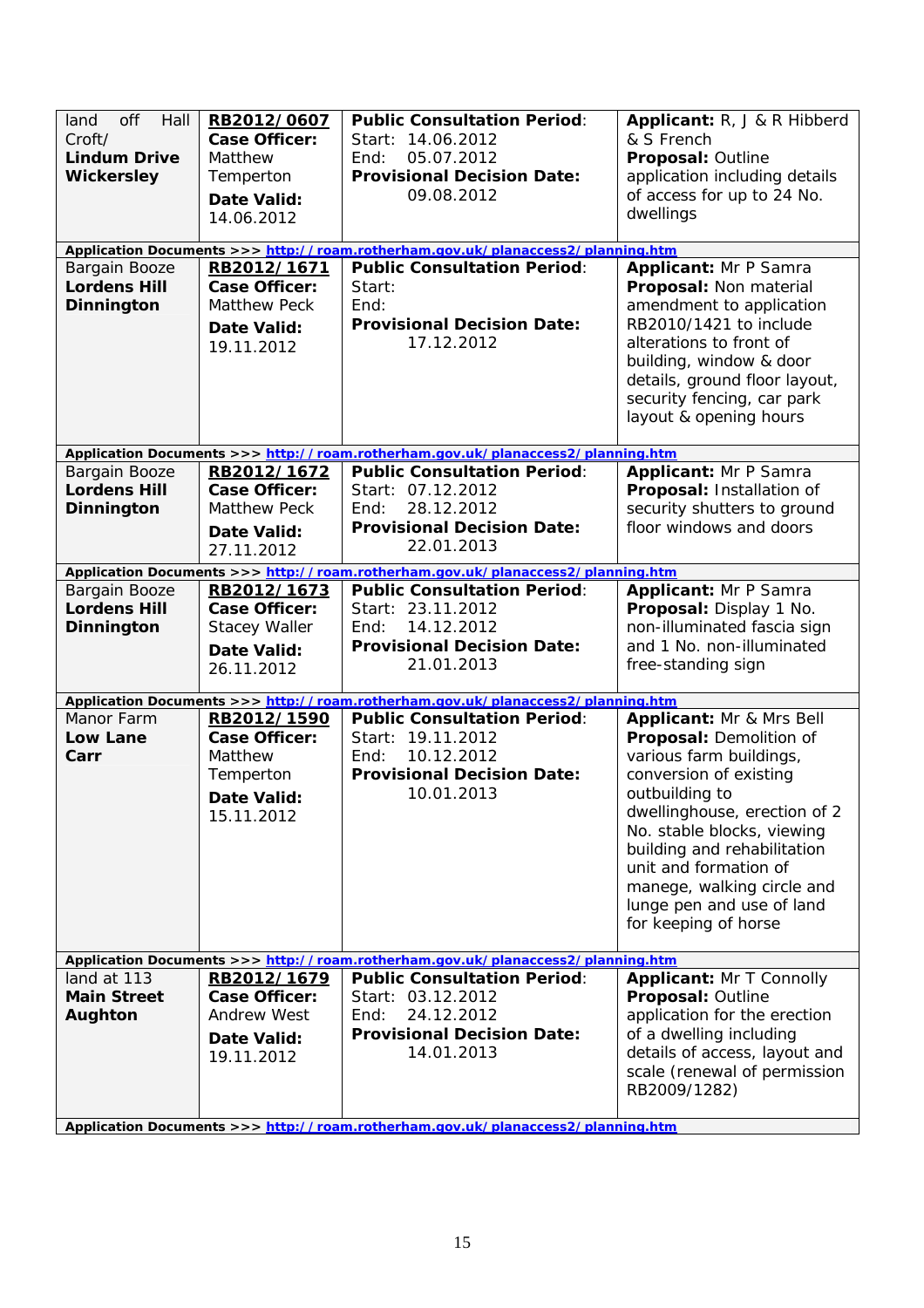| <b>Sceptre Point</b><br>Mangham<br>Road<br>Parkgate<br>33<br><b>Manor Road</b><br><b>Brampton</b><br><b>Bierlow</b> | RB2012/1670<br><b>Case Officer:</b><br>Anthony Lowe<br><b>Date Valid:</b><br>28.11.2012<br>RB2012/1747<br><b>Case Officer:</b><br>Debbie Morris<br><b>Date Valid:</b><br>07.12.2012 | <b>Public Consultation Period:</b><br>Start: 18.12.2012<br>08.01.2013<br>End:<br><b>Provisional Decision Date:</b><br>23.01.2013<br>Application Documents >>> http://roam.rotherham.gov.uk/planaccess2/planning.htm<br><b>Public Consultation Period:</b><br>Start: 11.12.2012<br>01.01.2013<br>Fnd:<br><b>Provisional Decision Date:</b><br>01.02.2013 | <b>Applicant: Principal</b><br><b>Building Products Ltd</b><br>Proposal: Alterations to<br>front elevation to form office<br>space<br>Applicant: Mr C Breedon<br>Proposal: Single storey<br>front extension                                                                                 |
|---------------------------------------------------------------------------------------------------------------------|-------------------------------------------------------------------------------------------------------------------------------------------------------------------------------------|---------------------------------------------------------------------------------------------------------------------------------------------------------------------------------------------------------------------------------------------------------------------------------------------------------------------------------------------------------|---------------------------------------------------------------------------------------------------------------------------------------------------------------------------------------------------------------------------------------------------------------------------------------------|
|                                                                                                                     |                                                                                                                                                                                     | Application Documents >>> http://roam.rotherham.gov.uk/planaccess2/planning.htm                                                                                                                                                                                                                                                                         |                                                                                                                                                                                                                                                                                             |
| 60<br><b>Manor Road</b><br><b>Maltby</b>                                                                            | RB2012/1659<br><b>Case Officer:</b><br>Anita Heydon<br><b>Date Valid:</b><br>30.11.2012                                                                                             | <b>Public Consultation Period:</b><br>Start: 30.11.2012<br>21.12.2012<br>End:<br><b>Provisional Decision Date:</b><br>25.01.2013                                                                                                                                                                                                                        | Applicant: Mr D Skidmore<br>Proposal: Demolition of<br>existing conservatory and<br>erection of a single storey<br>rear extension                                                                                                                                                           |
|                                                                                                                     |                                                                                                                                                                                     | Application Documents >>> http://roam.rotherham.gov.uk/planaccess2/planning.htm                                                                                                                                                                                                                                                                         |                                                                                                                                                                                                                                                                                             |
| land<br>at<br>Fiddleneck Lane<br>off<br><b>Mansfield</b><br>Road<br><b>Aston</b>                                    | RB2012/1555<br><b>Case Officer:</b><br><b>Andrew West</b><br><b>Date Valid:</b><br>05.11.2012                                                                                       | <b>Public Consultation Period:</b><br>Start: 05.11.2012<br>26.11.2012<br>End:<br><b>Provisional Decision Date:</b><br>31.12.2012                                                                                                                                                                                                                        | Applicant: Mr K Swain<br>Proposal: Use of part of<br>building as café                                                                                                                                                                                                                       |
|                                                                                                                     |                                                                                                                                                                                     | Application Documents >>> http://roam.rotherham.gov.uk/planaccess2/planning.htm                                                                                                                                                                                                                                                                         |                                                                                                                                                                                                                                                                                             |
| Wales<br>Former<br>Sewage<br>Bar<br>Treatment<br>Works<br><b>Mansfield</b><br>Road<br>Wales                         | RB2012/0559<br><b>Case Officer:</b><br>David Temple<br><b>Date Valid:</b><br>12.04.2012                                                                                             | <b>Public Consultation Period:</b><br>Start: 25.04.2012<br>16.05.2012<br>End:<br><b>Provisional Decision Date:</b><br>07.06.2012                                                                                                                                                                                                                        | <b>Applicant: Mr J Price</b><br>Proposal: Use of land as<br>residential caravan site for<br>siting of 4 caravans and 4<br>portable toilets with<br>associated hardstanding<br>area for use by 3 gypsy<br>families and formation of<br>new access track                                      |
|                                                                                                                     |                                                                                                                                                                                     | Application Documents >>> http://roam.rotherham.gov.uk/planaccess2/planning.htm                                                                                                                                                                                                                                                                         |                                                                                                                                                                                                                                                                                             |
| Valley<br>Dearne<br>College<br>Manvers Centre<br><b>Manvers Park</b><br><b>Manvers</b>                              | RB2012/1475<br><b>Case Officer:</b><br>Debbie Morris<br>Date Valid:<br>13.12.2012                                                                                                   | <b>Public Consultation Period:</b><br>Start: 10.10.2012<br>31.10.2012<br>End:<br><b>Provisional Decision Date:</b><br>07.02.2013                                                                                                                                                                                                                        | <b>Applicant: Dearne Valley</b><br>College<br>Proposal: Erection of<br>galvanised steel workshop                                                                                                                                                                                            |
| Fitzwilliam                                                                                                         | RB2010/1389                                                                                                                                                                         | Application Documents >>> http://roam.rotherham.gov.uk/planaccess2/planning.htm<br><b>Public Consultation Period:</b>                                                                                                                                                                                                                                   | <b>Applicant: Ben Bailey</b>                                                                                                                                                                                                                                                                |
| Fields<br><b>Manvers Way</b><br><b>Manvers</b>                                                                      | <b>Case Officer:</b><br>Emma Jackson<br>Date Valid:<br>18.10.2010                                                                                                                   | Start: 20.10.2010<br>10.11.2010<br>End:<br><b>Provisional Decision Date:</b><br>17.01.2011                                                                                                                                                                                                                                                              | Homes<br>Proposal: Erection of<br>residential development<br>comprising 48no. two storey<br>dwellinghouses, 45no. two<br>storey dwellinghouses with<br>rooms in the roofspace,<br>17no. three storey<br>dwellinghouses and 1no.<br>three storey apartment block<br>to form 12no. Apartments |
|                                                                                                                     |                                                                                                                                                                                     | Application Documents >>> http://roam.rotherham.gov.uk/planaccess2/planning.htm                                                                                                                                                                                                                                                                         |                                                                                                                                                                                                                                                                                             |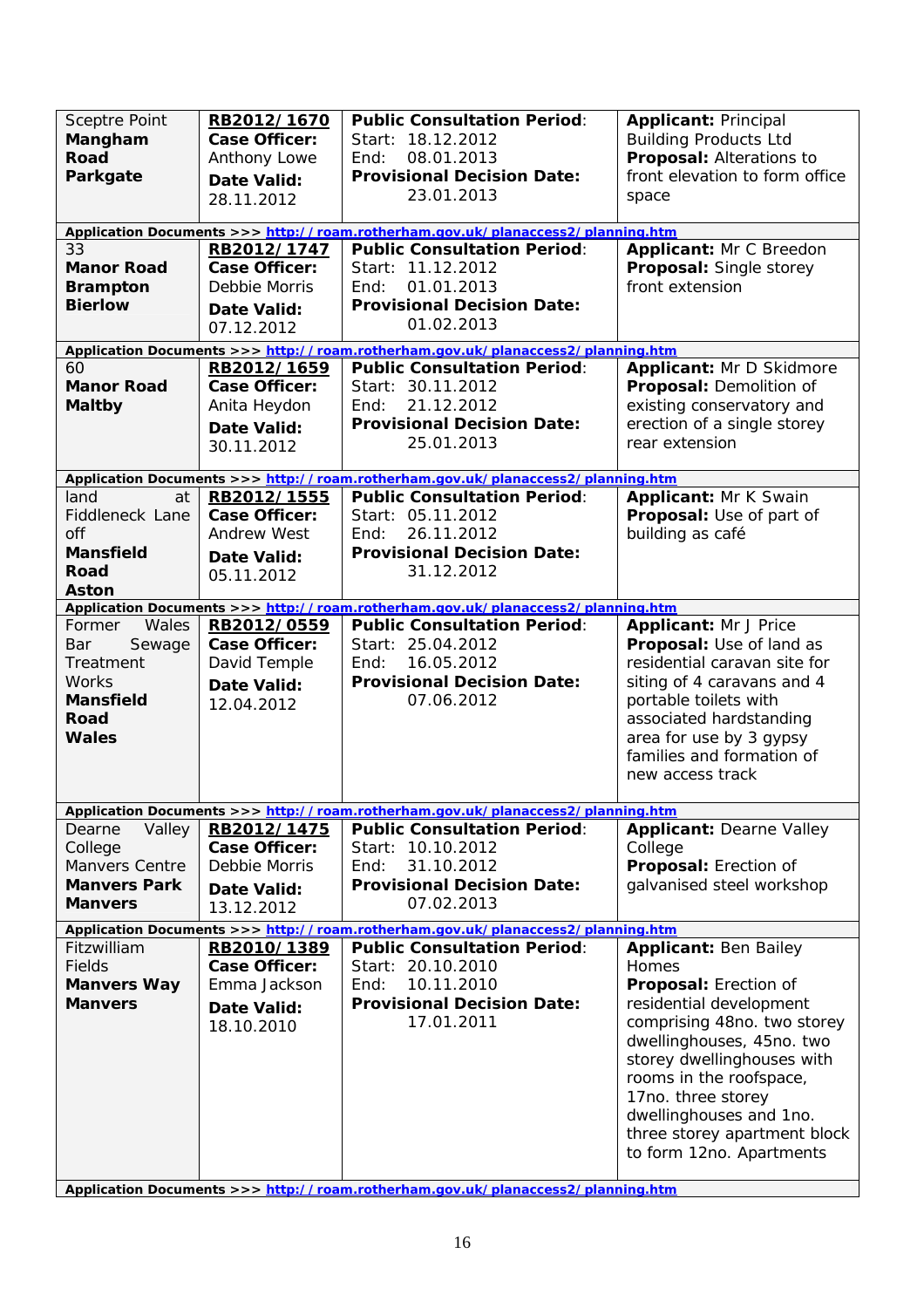| land at<br><b>Manvers Way</b><br><b>Manvers</b>                                      | RB2012/1797<br><b>Case Officer:</b><br>Anthony Lowe<br><b>Date Valid:</b><br>19.12.2012 | <b>Public Consultation Period:</b><br>Start: 24.12.2012<br>14.01.2013<br>End:<br><b>Provisional Decision Date:</b><br>16.01.2013                                                                                    | <b>Applicant: Strata Homes</b><br>Ltd<br>Proposal: Non material<br>amendment to application<br>RB2011/1605 to include<br>substitution of 6 No. plots<br>and alterations to private<br>drives          |
|--------------------------------------------------------------------------------------|-----------------------------------------------------------------------------------------|---------------------------------------------------------------------------------------------------------------------------------------------------------------------------------------------------------------------|-------------------------------------------------------------------------------------------------------------------------------------------------------------------------------------------------------|
|                                                                                      |                                                                                         | Application Documents >>> http://roam.rotherham.gov.uk/planaccess2/planning.htm                                                                                                                                     |                                                                                                                                                                                                       |
| 56<br><b>Marlowe Road</b><br>Herringthorpe                                           | RB2012/1665<br><b>Case Officer:</b><br>Winsze Lam<br>Date Valid:<br>26.11.2012          | <b>Public Consultation Period:</b><br>Start: 26.11.2012<br>17.12.2012<br>End:<br><b>Provisional Decision Date:</b><br>21.01.2013                                                                                    | Applicant: Mr M Khan<br>Proposal: Two storey side<br>& rear extension with rooms<br>in the roofspace, single<br>storey front & rear<br>extensions and dormer<br>window to rear                        |
|                                                                                      |                                                                                         | Application Documents >>> http://roam.rotherham.gov.uk/planaccess2/planning.htm                                                                                                                                     |                                                                                                                                                                                                       |
| Meadowbank<br>Works<br><b>Meadowbank</b><br><b>Road</b><br>Kimberworth               | RB2012/1606<br><b>Case Officer:</b><br>Lisa Brooks<br><b>Date Valid:</b><br>05.11.2012  | <b>Public Consultation Period:</b><br>Start: 07.11.2012<br>28.11.2012<br>End:<br><b>Provisional Decision Date:</b><br>31.12.2012                                                                                    | Applicant: Stankerr 200<br>Ltd<br>Proposal: Use of land as an<br>open storage area for<br>portable accommodation<br>buildings and<br>caravans/motorhomes/cars<br>for a temporary period of 5<br>years |
|                                                                                      |                                                                                         | Application Documents >>> http://roam.rotherham.gov.uk/planaccess2/planning.htm                                                                                                                                     |                                                                                                                                                                                                       |
| Glass Solutions                                                                      | RB2012/1754                                                                             | <b>Public Consultation Period:</b>                                                                                                                                                                                  | <b>Applicant: Saint Gobain</b>                                                                                                                                                                        |
| Gobain<br>Saint<br>Ltd<br><b>Meadows</b><br><b>Road</b><br><b>Manvers</b>            | <b>Case Officer:</b><br>Debbie Morris<br>Date Valid:<br>12.12.2012                      | Start: 13.12.2012<br>03.01.2013<br>End:<br><b>Provisional Decision Date:</b><br>06.02.2013                                                                                                                          | <b>Building Distribution</b><br>Proposal: Increase width of<br>vehicle access from 7m to<br>9.25m and installation of<br>security gate                                                                |
|                                                                                      |                                                                                         | Application Documents >>> http://roam.rotherham.gov.uk/planaccess2/planning.htm                                                                                                                                     |                                                                                                                                                                                                       |
| 49<br><b>Melton Green</b><br>Wath-upon-<br>Dearne                                    | RB2012/1731<br><b>Case Officer:</b><br>Debbie Morris<br>Date Valid:<br>21.12.2012       | <b>Public Consultation Period:</b><br>Start: 24.12.2012<br>14.01.2013<br>End:<br><b>Provisional Decision Date:</b><br>15.02.2013                                                                                    | <b>Applicant: Mrs D Heald</b><br><b>Proposal:</b> Single storey<br>rear extension                                                                                                                     |
|                                                                                      |                                                                                         | Application Documents >>> http://roam.rotherham.gov.uk/planaccess2/planning.htm                                                                                                                                     |                                                                                                                                                                                                       |
| land<br>adjacent<br>34<br><b>Melton Green</b><br>Wath-upon-<br>Dearne                | RB2013/0008<br>Case Officer:<br>Emma Jackson<br>Date Valid:<br>03.01.2013               | <b>Public Consultation Period:</b><br>Start: 04.01.2013<br>25.01.2013<br>End:<br><b>Provisional Decision Date:</b><br>28.02.2013                                                                                    | <b>Applicant: Mr Gray</b><br>Proposal: Erection of two<br>storey dwellinghouse and<br>outbuildings                                                                                                    |
|                                                                                      |                                                                                         | Application Documents >>> http://roam.rotherham.gov.uk/planaccess2/planning.htm                                                                                                                                     |                                                                                                                                                                                                       |
| <b>Highfield Farm</b><br><b>Melton High</b><br><b>Street</b><br>Wath-upon-<br>Dearne | RB2010/0970<br>Case Officer:<br>Emma Jackson<br>Date Valid:<br>23.07.2010               | <b>Public Consultation Period:</b><br>Start: 27.07.2010<br>17.08.2010<br>End:<br><b>Provisional Decision Date:</b><br>22.10.2010<br>Application Documents >>> http://roam.rotherham.gov.uk/planaccess2/planning.htm | <b>Applicant: Fitzwilliam</b><br>(Wentworth) Estates<br>Proposal: Outline<br>application for the erection<br>of 51 No. dwellings including<br>details of access                                       |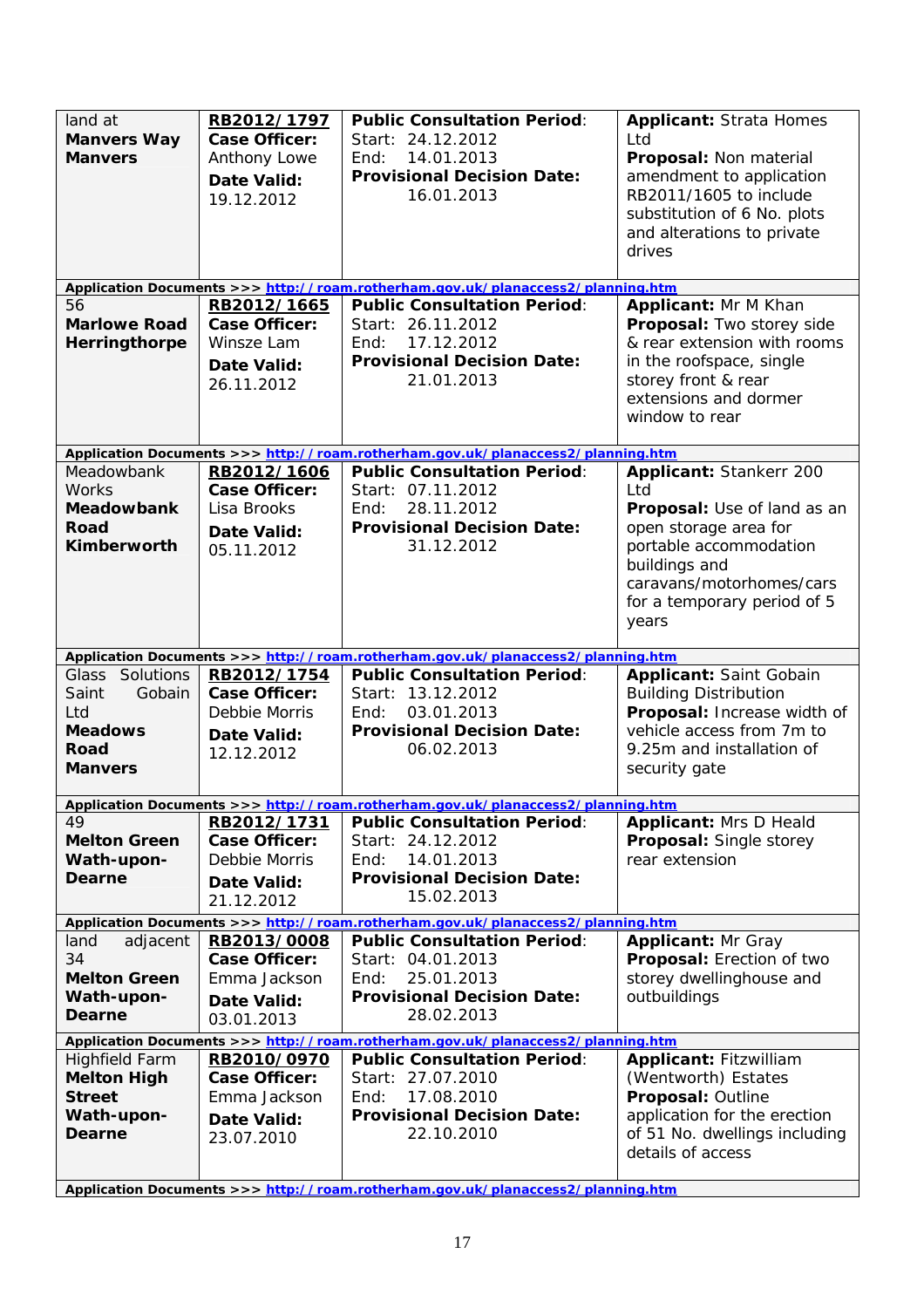| <b>Highfield Farm</b><br><b>Melton High</b><br><b>Street</b><br>Wath-upon-<br><b>Dearne</b> | RB2010/1427<br><b>Case Officer:</b><br>Emma Jackson<br><b>Date Valid:</b><br>01.11.2010 | <b>Public Consultation Period:</b><br>Start: 05.11.2010<br>26.11.2010<br>End:<br><b>Provisional Decision Date:</b><br>31.01.2011 | <b>Applicant: Fitzwilliam</b><br>(Wentworth) Estates<br>Proposal: Erection of 19<br>No. two storey<br>dwellinghouses (amendment<br>to RB2010/0965)                                                                           |
|---------------------------------------------------------------------------------------------|-----------------------------------------------------------------------------------------|----------------------------------------------------------------------------------------------------------------------------------|------------------------------------------------------------------------------------------------------------------------------------------------------------------------------------------------------------------------------|
| land at Highfield                                                                           |                                                                                         | Application Documents >>> http://roam.rotherham.gov.uk/planaccess2/planning.htm<br><b>Public Consultation Period:</b>            |                                                                                                                                                                                                                              |
| Farm<br><b>Melton High</b><br><b>Street</b><br>Wath-upon-<br>Dearne                         | RB2012/1640<br><b>Case Officer:</b><br>Emma Jackson<br>Date Valid:<br>19.12.2012        | Start: 05.12.2012<br>End:<br>26.12.2012<br><b>Provisional Decision Date:</b><br>13.02.2013                                       | <b>Applicant: Milton</b><br>(Peterborough) Estates<br>Proposal: Outline<br>application for the demolition<br>of existing redundant farm<br>buildings & creation of<br>residential development<br>including details of access |
| Templeborough                                                                               | RB2012/1591                                                                             | Application Documents >>> http://roam.rotherham.gov.uk/planaccess2/planning.htm<br><b>Public Consultation Period:</b>            | <b>Applicant: Aesseal PLC</b>                                                                                                                                                                                                |
| House<br><b>Mill Close</b>                                                                  | <b>Case Officer:</b><br><b>Robert Morrell</b>                                           | Start:<br>End:                                                                                                                   | Proposal: Application to<br>determine whether prior                                                                                                                                                                          |
| Templeboroug                                                                                | <b>Date Valid:</b>                                                                      | <b>Provisional Decision Date:</b>                                                                                                | approval is required of the                                                                                                                                                                                                  |
| h                                                                                           | 03.01.2013                                                                              | 30.01.2013                                                                                                                       | method of demolition and<br>restoration of the site re:<br>demolition of two storey and<br>single storey laboratory<br>buildings                                                                                             |
|                                                                                             |                                                                                         | Application Documents >>> http://roam.rotherham.gov.uk/planaccess2/planning.htm                                                  |                                                                                                                                                                                                                              |
|                                                                                             |                                                                                         |                                                                                                                                  |                                                                                                                                                                                                                              |
| Mill House                                                                                  | RB2012/1117                                                                             | <b>Public Consultation Period:</b>                                                                                               | Applicant: Mr S Morgan                                                                                                                                                                                                       |
| <b>Mill Road</b>                                                                            | <b>Case Officer:</b>                                                                    | Start: 01.08.2012<br>End:                                                                                                        | Proposal: Demolition of                                                                                                                                                                                                      |
| <b>Treeton</b>                                                                              | <b>Andrew West</b><br>Date Valid:                                                       | 22.08.2012<br><b>Provisional Decision Date:</b>                                                                                  | existing building and<br>erection of two semi-                                                                                                                                                                               |
|                                                                                             | 26.07.2012                                                                              | 20.09.2012                                                                                                                       | detached dwellings                                                                                                                                                                                                           |
|                                                                                             |                                                                                         |                                                                                                                                  | (amendment to<br>RB2011/1734)                                                                                                                                                                                                |
|                                                                                             |                                                                                         | Application Documents >>> http://roam.rotherham.gov.uk/planaccess2/planning.htm                                                  |                                                                                                                                                                                                                              |
| Mill House                                                                                  | RB2012/1118                                                                             | <b>Public Consultation Period:</b>                                                                                               | <b>Applicant: Mr S Morgan</b>                                                                                                                                                                                                |
| <b>Mill Road</b>                                                                            | <b>Case Officer:</b>                                                                    | Start: 01.08.2012                                                                                                                | Proposal: Listed Building                                                                                                                                                                                                    |
| <b>Treeton</b>                                                                              | <b>Matthew Peck</b>                                                                     | 22.08.2012<br>End:<br><b>Provisional Decision Date:</b>                                                                          | Consent for demolition of                                                                                                                                                                                                    |
|                                                                                             | Date Valid:<br>26.07.2012                                                               | 20.09.2012                                                                                                                       | existing building                                                                                                                                                                                                            |
|                                                                                             |                                                                                         | Application Documents >>> http://roam.rotherham.gov.uk/planaccess2/planning.htm                                                  |                                                                                                                                                                                                                              |
| land off                                                                                    | RB2012/1548                                                                             | <b>Public Consultation Period:</b>                                                                                               | <b>Applicant: Aggregate</b>                                                                                                                                                                                                  |
| Monksbridge                                                                                 | <b>Case Officer:</b>                                                                    | Start: 24.10.2012                                                                                                                | Industries                                                                                                                                                                                                                   |
| Road                                                                                        | <b>Matthew Peck</b>                                                                     | End:<br>14.11.2012<br><b>Provisional Decision Date:</b>                                                                          | Proposal: Outline                                                                                                                                                                                                            |
| Dinnington                                                                                  | Date Valid:<br>22.10.2012                                                               | 17.12.2012                                                                                                                       | application for demolition of<br>existing building and                                                                                                                                                                       |
|                                                                                             |                                                                                         |                                                                                                                                  | redevelopment of land for                                                                                                                                                                                                    |
|                                                                                             |                                                                                         |                                                                                                                                  | the erection of up to 49 No.                                                                                                                                                                                                 |
|                                                                                             |                                                                                         |                                                                                                                                  | dwellinghouses and B1 (Use<br>Class B1), including details                                                                                                                                                                   |
|                                                                                             |                                                                                         |                                                                                                                                  | of access                                                                                                                                                                                                                    |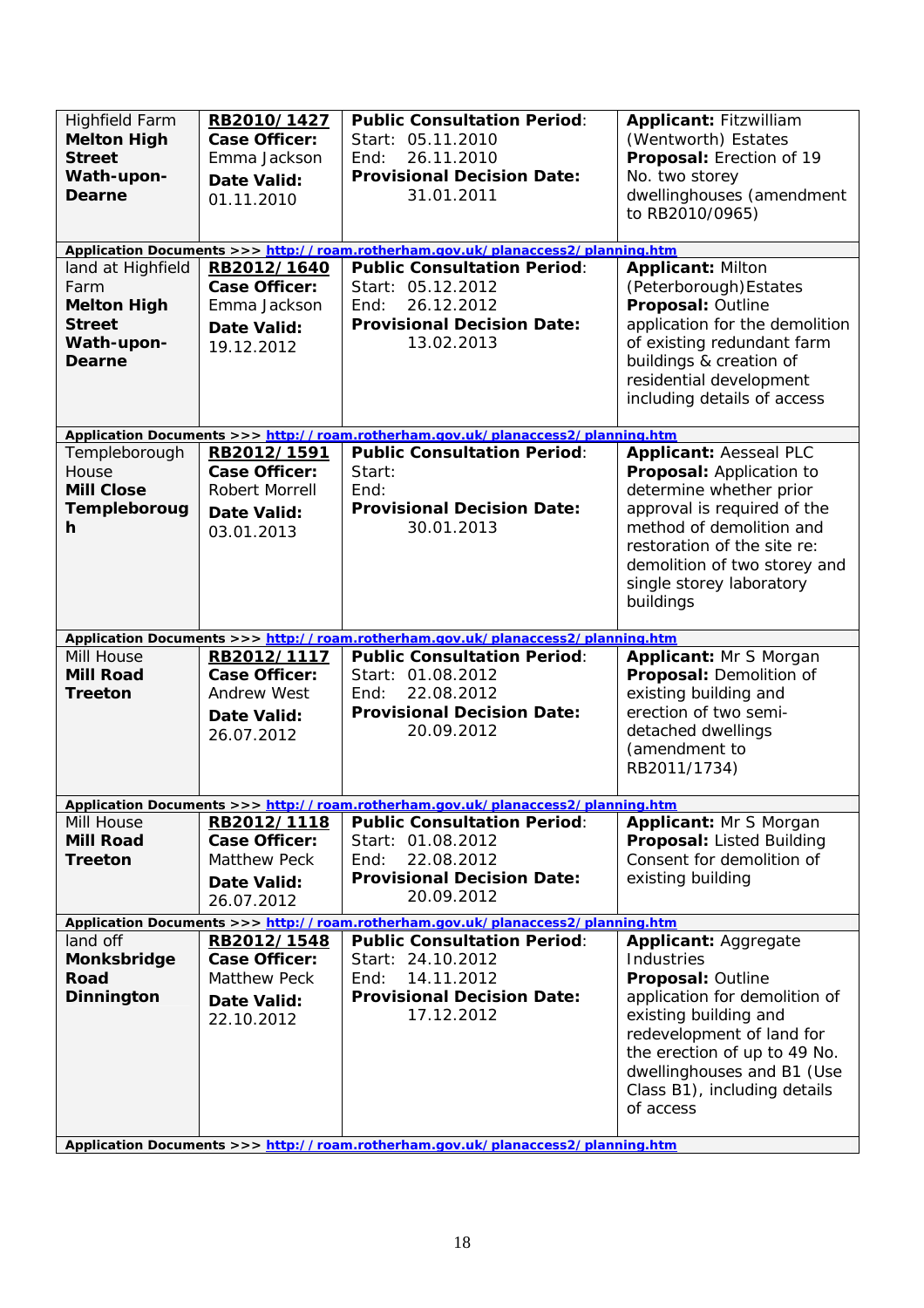| Monkwood<br>Primary School                                                      | RB2012/1733<br><b>Case Officer:</b> | <b>Public Consultation Period:</b><br>Start: 03.12.2012                                       | Applicant: Monkwood<br>Primary School |  |  |
|---------------------------------------------------------------------------------|-------------------------------------|-----------------------------------------------------------------------------------------------|---------------------------------------|--|--|
| Monkwood                                                                        | Anthony Lowe                        | 24.12.2012<br>End:                                                                            | Proposal: Erection of a               |  |  |
| <b>Road</b>                                                                     | Date Valid:                         | <b>Provisional Decision Date:</b>                                                             | canopy                                |  |  |
| Rawmarsh                                                                        | 30.11.2012                          | 25.01.2013                                                                                    |                                       |  |  |
|                                                                                 |                                     | Application Documents >>> http://roam.rotherham.gov.uk/planaccess2/planning.htm               |                                       |  |  |
| Valley Childrens                                                                | RB2012/1702                         | <b>Public Consultation Period:</b>                                                            | <b>Applicant: Broom Valley</b>        |  |  |
| Centre                                                                          | Case Officer:                       | Start: 30.11.2012                                                                             | School & Valley Childrens             |  |  |
| Moorgate<br>Grove                                                               | Luke Herring                        | 21.12.2012<br>End:<br><b>Provisional Decision Date:</b>                                       | Centre<br>Proposal: Formation of car  |  |  |
| Moorgate                                                                        | Date Valid:                         | 24.01.2013                                                                                    | park                                  |  |  |
|                                                                                 | 29.11.2012                          |                                                                                               |                                       |  |  |
|                                                                                 |                                     | Application Documents >>> http://roam.rotherham.gov.uk/planaccess2/planning.htm               |                                       |  |  |
| Rotherham                                                                       | RB2009/0455                         | <b>Public Consultation Period:</b>                                                            | <b>Applicant: Rotherham NHS</b>       |  |  |
| General                                                                         | <b>Case Officer:</b>                | Start: 20.04.2009                                                                             | <b>Foundation Trust</b>               |  |  |
| Hospital                                                                        | Emma Jackson                        | End:<br>11.05.2009                                                                            | Proposal: Outline                     |  |  |
| Moorgate                                                                        | Date Valid:                         | <b>Provisional Decision Date:</b>                                                             | application for multi-storey          |  |  |
| Road                                                                            | 01.10.2009                          | 26.11.2009                                                                                    | car park                              |  |  |
| Moorgate                                                                        |                                     | Application Documents >>> http://roam.rotherham.gov.uk/planaccess2/planning.htm               |                                       |  |  |
| Union<br>House                                                                  | RB2012/1567                         | <b>Public Consultation Period:</b>                                                            | Applicant: Mr M Fisher                |  |  |
| 42B                                                                             | <b>Case Officer:</b>                | Start: 13.11.2012                                                                             | Proposal: Change of use               |  |  |
| Moorgate                                                                        | Anthony Lowe                        | 04.12.2012<br>End:                                                                            | from commercial (use class            |  |  |
| Road                                                                            | <b>Date Valid:</b>                  | <b>Provisional Decision Date:</b>                                                             | B1) to residential (use class         |  |  |
| Moorgate                                                                        | 12.11.2012                          | 07.01.2013                                                                                    | C3) and installation of               |  |  |
|                                                                                 |                                     |                                                                                               | additional windows and door           |  |  |
|                                                                                 |                                     |                                                                                               | to rear                               |  |  |
|                                                                                 |                                     | Application Documents >>> http://roam.rotherham.gov.uk/planaccess2/planning.htm               |                                       |  |  |
| 35                                                                              | RB2012/1806                         | <b>Public Consultation Period:</b>                                                            | <b>Applicant: Mr R Ashton</b>         |  |  |
| <b>Moorlands</b>                                                                | <b>Case Officer:</b>                | Start: 04.01.2013                                                                             | Proposal: Loft conversion             |  |  |
| <b>Wickersley</b>                                                               | Anita Heydon                        | End:<br>25.01.2013                                                                            | including installation of front       |  |  |
|                                                                                 | Date Valid:                         | <b>Provisional Decision Date:</b>                                                             | & rear dormer windows                 |  |  |
|                                                                                 | 24.12.2012                          | 18.02.2013                                                                                    |                                       |  |  |
|                                                                                 |                                     | Application Documents >>> http://roam.rotherham.gov.uk/planaccess2/planning.htm               |                                       |  |  |
| Haven Cottage                                                                   | RB2012/1667                         | <b>Public Consultation Period:</b>                                                            | <b>Applicant: Mr Walker</b>           |  |  |
| <b>Morthen Hall</b>                                                             | <b>Case Officer:</b>                | Start: 23.11.2012                                                                             | Proposal: Single storey               |  |  |
| Lane                                                                            | <b>Stacey Waller</b>                | 14.12.2012<br>End:                                                                            | front extension                       |  |  |
| <b>Morthen</b>                                                                  | Date Valid:                         | <b>Provisional Decision Date:</b>                                                             |                                       |  |  |
|                                                                                 | 19.11.2012                          | 14.01.2013                                                                                    |                                       |  |  |
| Application Documents >>> http://roam.rotherham.gov.uk/planaccess2/planning.htm |                                     |                                                                                               |                                       |  |  |
|                                                                                 |                                     |                                                                                               |                                       |  |  |
| 22                                                                              | RB2011/0828                         | <b>Public Consultation Period:</b>                                                            | <b>Applicant: Mr &amp; Mrs M</b>      |  |  |
| Munsbrough                                                                      | Case Officer:                       | Start: 13.06.2011                                                                             | Whyte                                 |  |  |
| Lane                                                                            | Debbie Morris                       | 04.07.2011<br>End:                                                                            | Proposal: Single storey               |  |  |
| Greasbrough                                                                     | Date Valid:                         | <b>Provisional Decision Date:</b>                                                             | rear extension and loft               |  |  |
|                                                                                 | 13.06.2011                          | 08.08.2011                                                                                    | conversion                            |  |  |
|                                                                                 |                                     | Application Documents >>> http://roam.rotherham.gov.uk/planaccess2/planning.htm               |                                       |  |  |
| 10                                                                              | RB2012/1804                         | <b>Public Consultation Period:</b>                                                            | <b>Applicant: Mr K Stones</b>         |  |  |
| <b>Navigation</b>                                                               | Case Officer:                       | Start: 03.01.2013                                                                             | <b>Proposal: Single storey</b>        |  |  |
| <b>Way</b>                                                                      | Debbie Morris                       | 24.01.2013<br>End:                                                                            | rear extension                        |  |  |
| <b>Brampton</b>                                                                 | Date Valid:                         | <b>Provisional Decision Date:</b>                                                             |                                       |  |  |
| <b>Bierlow</b>                                                                  | 21.12.2012                          | 15.02.2013<br>Application Documents >>> http://roam.rotherham.gov.uk/planaccess?/planning.htm |                                       |  |  |

**Application Documents >>> |**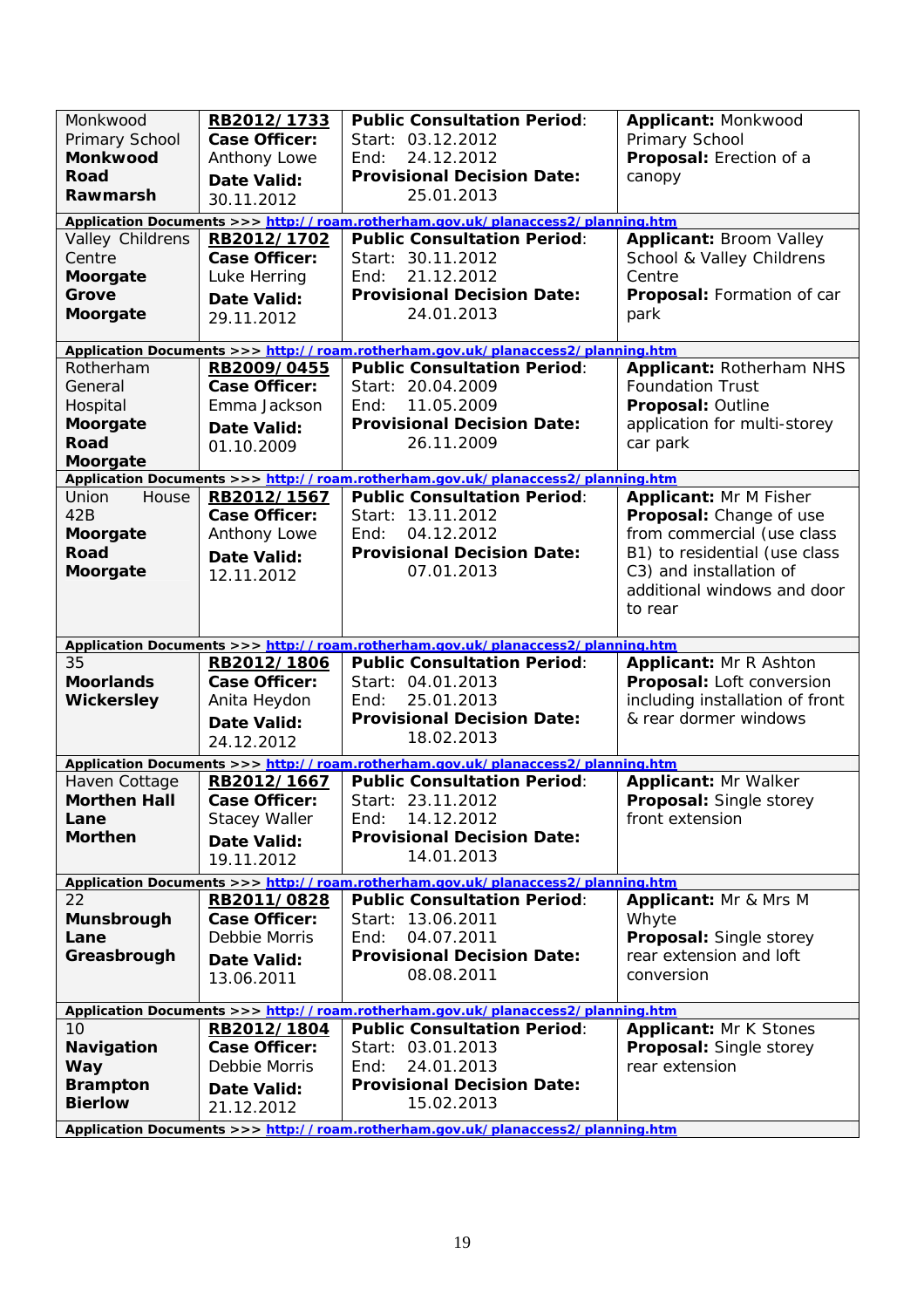| 22<br><b>Newhall</b><br>Avenue<br><b>Wickersley</b><br>80<br><b>Newsam Road</b><br><b>Kilnhurst</b> | RB2012/1694<br><b>Case Officer:</b><br>Anita Heydon<br><b>Date Valid:</b><br>04.12.2012<br>RB2012/1625<br><b>Case Officer:</b><br>Anthony Lowe<br>Date Valid:<br>14.12.2012 | <b>Public Consultation Period:</b><br>Start: 04.12.2012<br>End:<br>25.12.2012<br><b>Provisional Decision Date:</b><br>29.01.2013<br>Application Documents >>> http://roam.rotherham.gov.uk/planaccess2/planning.htm<br><b>Public Consultation Period:</b><br>Start: 17.12.2012<br>07.01.2013<br>End:<br><b>Provisional Decision Date:</b><br>08.02.2013 | <b>Applicant: Mrs P Thompson</b><br>Proposal: First floor side<br>extension, formation of<br>rooms in roofspace &<br>conservatory to rear<br>Applicant: Mrs K Smith<br>Proposal: Demolition of<br>existing garage and erection<br>of a two storey side & rear<br>extension and a single                                                                    |
|-----------------------------------------------------------------------------------------------------|-----------------------------------------------------------------------------------------------------------------------------------------------------------------------------|---------------------------------------------------------------------------------------------------------------------------------------------------------------------------------------------------------------------------------------------------------------------------------------------------------------------------------------------------------|------------------------------------------------------------------------------------------------------------------------------------------------------------------------------------------------------------------------------------------------------------------------------------------------------------------------------------------------------------|
|                                                                                                     |                                                                                                                                                                             |                                                                                                                                                                                                                                                                                                                                                         | storey rear extension                                                                                                                                                                                                                                                                                                                                      |
|                                                                                                     |                                                                                                                                                                             | Application Documents >>> http://roam.rotherham.gov.uk/planaccess2/planning.htm                                                                                                                                                                                                                                                                         |                                                                                                                                                                                                                                                                                                                                                            |
| 65<br><b>Northfield</b><br>Lane<br><b>Wickersley</b>                                                | RB2012/1728<br><b>Case Officer:</b><br>Anita Heydon<br><b>Date Valid:</b><br>29.11.2012                                                                                     | <b>Public Consultation Period:</b><br>Start: 30.11.2012<br>21.12.2012<br>Find:<br><b>Provisional Decision Date:</b><br>24.01.2013                                                                                                                                                                                                                       | <b>Applicant: Mr &amp; Mrs</b><br>Richardson<br>Proposal: Single storey side<br>extension with rooms in<br>roofspace (amendment to<br>RB2012/1511)                                                                                                                                                                                                         |
|                                                                                                     |                                                                                                                                                                             | Application Documents >>> http://roam.rotherham.gov.uk/planaccess2/planning.htm                                                                                                                                                                                                                                                                         |                                                                                                                                                                                                                                                                                                                                                            |
| Rotherham Tyre<br>and Autocentre<br><b>Old Sheffield</b><br>Road<br>Rotherham<br><b>Town Centre</b> | RB2012/1713<br><b>Case Officer:</b><br>Winsze Lam<br>Date Valid:<br>22.11.2012                                                                                              | <b>Public Consultation Period:</b><br>Start: 27.11.2012<br>18.12.2012<br>End:<br><b>Provisional Decision Date:</b><br>17.01.2013                                                                                                                                                                                                                        | Applicant: Rotherham Tyre<br>and Autocentre<br>Proposal: Extension to<br>front                                                                                                                                                                                                                                                                             |
|                                                                                                     |                                                                                                                                                                             | Application Documents >>> http://roam.rotherham.gov.uk/planaccess2/planning.htm                                                                                                                                                                                                                                                                         |                                                                                                                                                                                                                                                                                                                                                            |
| UK.<br>Coal<br>Mining(UK)Ltd<br>Orgreave<br><b>Road</b><br>Catcliffe                                | RB2012/1428<br><b>Case Officer:</b><br>Lisa Brooks<br>Date Valid:<br>24.09.2012                                                                                             | <b>Public Consultation Period:</b><br>Start: 27.09.2012<br>18.10.2012<br>End:<br><b>Provisional Decision Date:</b><br>19.11.2012                                                                                                                                                                                                                        | <b>Applicant: Harworth</b><br><b>Estates Ltd</b><br>Proposal: Continuation of<br>outline application with all<br>matters reserved except for<br>the means of access for a<br>new community comprising<br>residential (3890) units<br>commercial<br>development (including<br>office, live/work, retail,<br>financial and professional<br>services, restaur |
| land at                                                                                             | RB2012/1643                                                                                                                                                                 | Application Documents >>> http://roam.rotherham.gov.uk/planaccess2/planning.htm<br><b>Public Consultation Period:</b>                                                                                                                                                                                                                                   | Applicant: K D Estates Ltd                                                                                                                                                                                                                                                                                                                                 |
| <b>Outgang Lane</b><br><b>Dinnington</b>                                                            | Case Officer:<br>David Temple<br>Date Valid:<br>23.11.2012                                                                                                                  | Start: 27.11.2012<br>18.12.2012<br>End:<br><b>Provisional Decision Date:</b><br>18.01.2013<br>Application Documents >>> http://roam.rotherham.gov.uk/planaccess2/planning.htm                                                                                                                                                                           | Proposal: Details of the<br>erection of 271<br>dwellinghouses (reserved by<br>outline RB2008/0220)                                                                                                                                                                                                                                                         |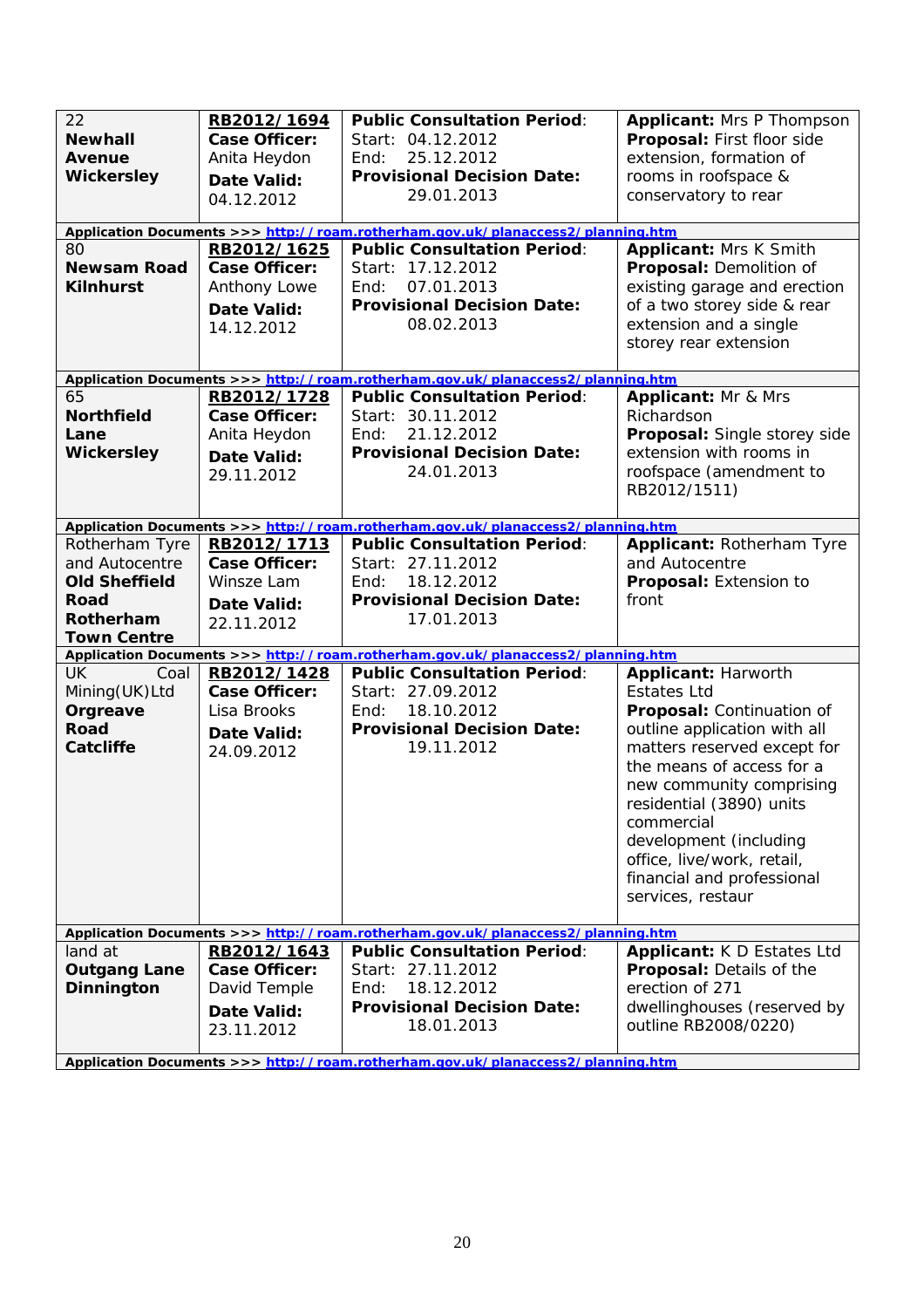| Woodsetts<br>Poultry Farm<br><b>Owday Lane</b><br><b>Woodsetts</b> | RB2012/0639<br><b>Case Officer:</b><br><b>Matthew Peck</b><br>Date Valid:<br>30.04.2012 | <b>Public Consultation Period:</b><br>Start: 04.05.2012<br>25.05.2012<br>End:<br><b>Provisional Decision Date:</b><br>25.06.2012 | <b>Applicant: W Potter &amp; Sons</b><br>(Holdings) Ltd<br>Proposal: Continuation of<br>temporary siting of mobile<br>home for use as agricultural<br>workers dwelling in<br>connection with pullet<br>rearing business with<br>variation to Condition 1 (This<br>permission shall be valid for<br>3 years only) imposed by<br>RB2008/1254 |
|--------------------------------------------------------------------|-----------------------------------------------------------------------------------------|----------------------------------------------------------------------------------------------------------------------------------|--------------------------------------------------------------------------------------------------------------------------------------------------------------------------------------------------------------------------------------------------------------------------------------------------------------------------------------------|
|                                                                    |                                                                                         | Application Documents >>> http://roam.rotherham.gov.uk/planaccess2/planning.htm                                                  |                                                                                                                                                                                                                                                                                                                                            |
| 44                                                                 | RB2012/1755                                                                             | <b>Public Consultation Period:</b>                                                                                               | Applicant: Mr J Brown                                                                                                                                                                                                                                                                                                                      |
| <b>Park Drive</b>                                                  | <b>Case Officer:</b>                                                                    | Start: 04.01.2013                                                                                                                | Proposal: Two storey side                                                                                                                                                                                                                                                                                                                  |
| <b>Swallownest</b>                                                 | <b>Andrew West</b>                                                                      | 25.01.2013<br>End:<br><b>Provisional Decision Date:</b>                                                                          | and rear extensions                                                                                                                                                                                                                                                                                                                        |
|                                                                    | Date Valid:                                                                             | 01.03.2013                                                                                                                       |                                                                                                                                                                                                                                                                                                                                            |
|                                                                    | 04.01.2013                                                                              |                                                                                                                                  |                                                                                                                                                                                                                                                                                                                                            |
|                                                                    |                                                                                         | Application Documents >>> http://roam.rotherham.gov.uk/planaccess2/planning.htm                                                  |                                                                                                                                                                                                                                                                                                                                            |
| land at                                                            | RB2012/1636                                                                             | <b>Public Consultation Period:</b>                                                                                               | <b>Applicant: Yorkshire</b>                                                                                                                                                                                                                                                                                                                |
| <b>Penny Hill</b><br>Lane                                          | <b>Case Officer:</b><br>David Temple                                                    | Start: 14.11.2012<br>05.12.2012<br>End:                                                                                          | Electricity Distribution plc<br>Proposal: Application to                                                                                                                                                                                                                                                                                   |
| <b>Ulley</b>                                                       |                                                                                         | <b>Provisional Decision Date:</b>                                                                                                | reposition H poles 16 & 17                                                                                                                                                                                                                                                                                                                 |
|                                                                    | Date Valid:<br>07.11.2012                                                               | 02.01.2013                                                                                                                       | and add a stay to poles 15 &                                                                                                                                                                                                                                                                                                               |
|                                                                    |                                                                                         |                                                                                                                                  | 18 (Application under                                                                                                                                                                                                                                                                                                                      |
|                                                                    |                                                                                         |                                                                                                                                  | Overhead Lines (Exemption)                                                                                                                                                                                                                                                                                                                 |
|                                                                    |                                                                                         |                                                                                                                                  | (England and Wales) 2009)                                                                                                                                                                                                                                                                                                                  |
|                                                                    |                                                                                         | Application Documents >>> http://roam.rotherham.gov.uk/planaccess2/planning.htm                                                  |                                                                                                                                                                                                                                                                                                                                            |
| 59                                                                 | RB2012/1609                                                                             | <b>Public Consultation Period:</b>                                                                                               | Applicant: Mr W Lynn                                                                                                                                                                                                                                                                                                                       |
| Pennyholme                                                         | <b>Case Officer:</b>                                                                    | Start: 07.11.2012                                                                                                                | Proposal: Continuation of                                                                                                                                                                                                                                                                                                                  |
| <b>Close</b>                                                       | David Temple                                                                            | 28.11.2012<br>End:                                                                                                               | use (Retrospective                                                                                                                                                                                                                                                                                                                         |
| <b>Kiveton Park</b>                                                | <b>Date Valid:</b>                                                                      | <b>Provisional Decision Date:</b>                                                                                                | application for the erection                                                                                                                                                                                                                                                                                                               |
|                                                                    | 27.11.2012                                                                              | 22.01.2013                                                                                                                       | of four dwellinghouses                                                                                                                                                                                                                                                                                                                     |
|                                                                    |                                                                                         |                                                                                                                                  | (amendment to types                                                                                                                                                                                                                                                                                                                        |
|                                                                    |                                                                                         |                                                                                                                                  | previously approved under                                                                                                                                                                                                                                                                                                                  |
|                                                                    |                                                                                         |                                                                                                                                  | RB2004/2025) and provision                                                                                                                                                                                                                                                                                                                 |
|                                                                    |                                                                                         |                                                                                                                                  | of landscape boundary                                                                                                                                                                                                                                                                                                                      |
|                                                                    |                                                                                         |                                                                                                                                  | treatment) with variation to                                                                                                                                                                                                                                                                                                               |
|                                                                    |                                                                                         |                                                                                                                                  | Condition 02 (The instant                                                                                                                                                                                                                                                                                                                  |
|                                                                    |                                                                                         |                                                                                                                                  | evergreen hedging                                                                                                                                                                                                                                                                                                                          |
|                                                                    |                                                                                         | Application Documents >>> http://roam.rotherham.gov.uk/planaccess2/planning.htm                                                  |                                                                                                                                                                                                                                                                                                                                            |
| <b>Stenton House</b>                                               | RB2012/1710                                                                             | <b>Public Consultation Period:</b>                                                                                               | <b>Applicant: Mr A Davis</b>                                                                                                                                                                                                                                                                                                               |
| <b>Rectory Court</b>                                               | <b>Case Officer:</b>                                                                    | Start: 11.12.2012                                                                                                                | Proposal: Single storey side                                                                                                                                                                                                                                                                                                               |
| Laughton-en-                                                       | <b>Stacey Waller</b>                                                                    | 01.01.2013<br>End:                                                                                                               | extension to existing garage                                                                                                                                                                                                                                                                                                               |
| le-Morthen                                                         | Date Valid:                                                                             | <b>Provisional Decision Date:</b>                                                                                                |                                                                                                                                                                                                                                                                                                                                            |
|                                                                    | 10.12.2012                                                                              | 04.02.2013                                                                                                                       |                                                                                                                                                                                                                                                                                                                                            |
|                                                                    |                                                                                         | Application Documents >>> http://roam.rotherham.gov.uk/planaccess2/planning.htm                                                  |                                                                                                                                                                                                                                                                                                                                            |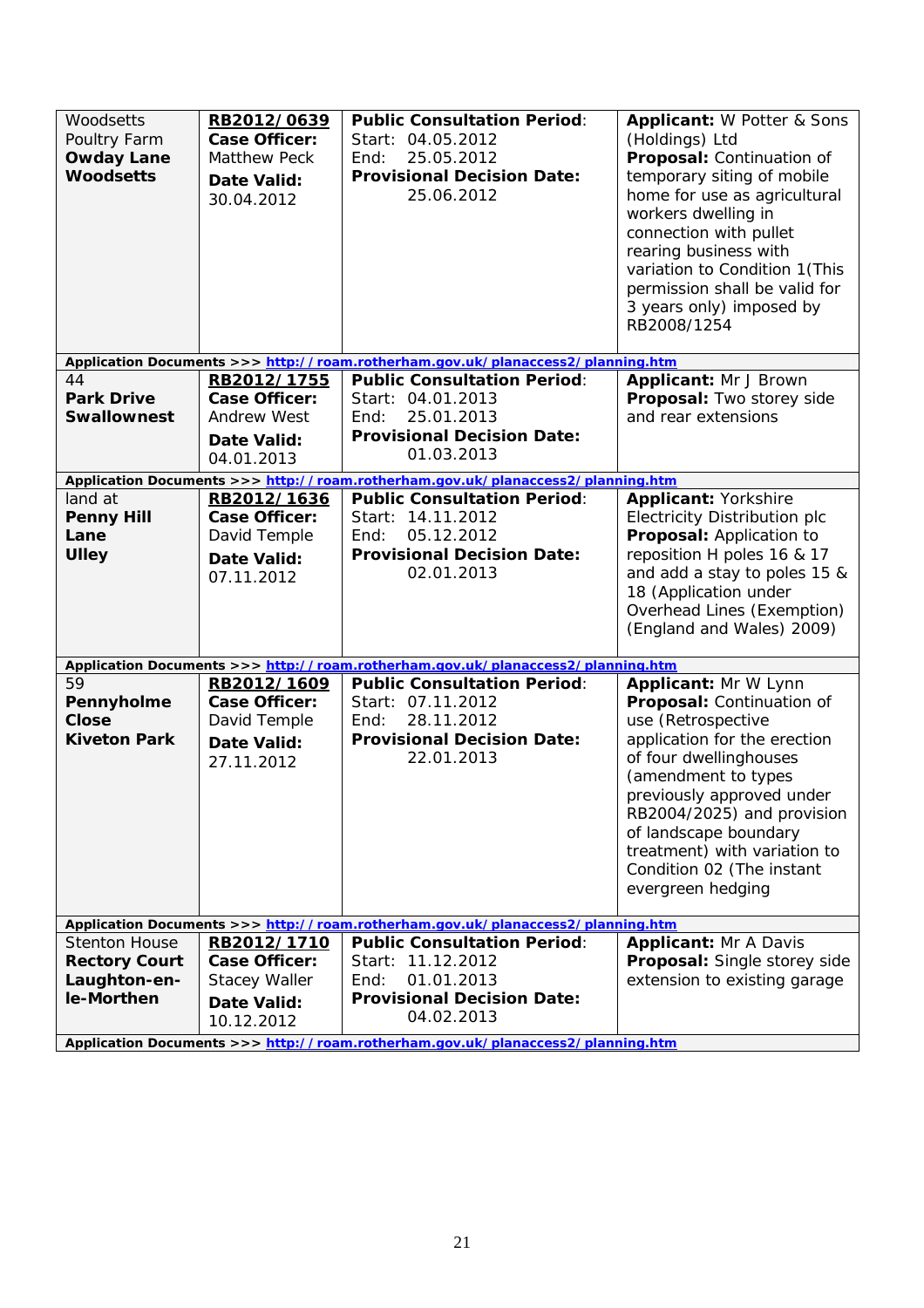| <b>Redwall House</b><br><b>Redwall Close</b><br>Laughton<br>Common | RB2012/1801<br><b>Case Officer:</b><br><b>Matthew Peck</b><br>Date Valid:<br>19.12.2012 | <b>Public Consultation Period:</b><br>Start: 24.12.2012<br>14.01.2013<br>End:<br><b>Provisional Decision Date:</b><br>13.02.2013 | <b>Applicant: Horizon Care</b><br><b>Homes Ltd</b><br><b>Proposal:</b> First floor front &<br>side extensions, alterations<br>to roof to form rooms in<br>roofspace and change of use<br>to form special needs<br>accommodation (use class<br>C2) |
|--------------------------------------------------------------------|-----------------------------------------------------------------------------------------|----------------------------------------------------------------------------------------------------------------------------------|---------------------------------------------------------------------------------------------------------------------------------------------------------------------------------------------------------------------------------------------------|
|                                                                    |                                                                                         | Application Documents >>> http://roam.rotherham.gov.uk/planaccess2/planning.htm                                                  |                                                                                                                                                                                                                                                   |
| 55                                                                 | RB2012/1697                                                                             | <b>Public Consultation Period:</b>                                                                                               | Applicant: Mr J Richardson                                                                                                                                                                                                                        |
| <b>Reresby</b>                                                     | Case Officer:                                                                           | Start: 11.12.2012                                                                                                                | Proposal: Two storey side                                                                                                                                                                                                                         |
| Crescent                                                           | Luke Herring                                                                            | 01.01.2013<br>End:                                                                                                               | extension and single storey                                                                                                                                                                                                                       |
| <b>Whiston</b>                                                     | Date Valid:                                                                             | <b>Provisional Decision Date:</b>                                                                                                | front & rear extensions                                                                                                                                                                                                                           |
|                                                                    | 07.12.2012                                                                              | 01.02.2013                                                                                                                       |                                                                                                                                                                                                                                                   |
|                                                                    |                                                                                         | Application Documents >>> http://roam.rotherham.gov.uk/planaccess2/planning.htm                                                  |                                                                                                                                                                                                                                                   |
| 63                                                                 | RB2012/1687                                                                             | <b>Public Consultation Period:</b>                                                                                               | Applicant: Mrs C                                                                                                                                                                                                                                  |
| <b>Rig Drive</b>                                                   | Case Officer:                                                                           | Start: 23.11.2012                                                                                                                | Humphries                                                                                                                                                                                                                                         |
| <b>Swinton</b>                                                     | Debbie Morris                                                                           | 14.12.2012<br>End:                                                                                                               | Proposal: Two storey side                                                                                                                                                                                                                         |
|                                                                    | <b>Date Valid:</b>                                                                      | <b>Provisional Decision Date:</b>                                                                                                | and single storey front                                                                                                                                                                                                                           |
|                                                                    | 21.11.2012                                                                              | 16.01.2013                                                                                                                       | extension                                                                                                                                                                                                                                         |
|                                                                    |                                                                                         |                                                                                                                                  |                                                                                                                                                                                                                                                   |
|                                                                    |                                                                                         | Application Documents >>> http://roam.rotherham.gov.uk/planaccess2/planning.htm                                                  |                                                                                                                                                                                                                                                   |
| 1                                                                  | RB2012/1743                                                                             | <b>Public Consultation Period:</b>                                                                                               | <b>Applicant: Mr &amp; Mrs</b>                                                                                                                                                                                                                    |
| Roehampton                                                         | <b>Case Officer:</b>                                                                    | Start: 07.12.2012                                                                                                                | hibbert                                                                                                                                                                                                                                           |
| <b>Rise</b>                                                        | Robert Morrell                                                                          | 28.12.2012<br>End:                                                                                                               | Proposal: Demolition of                                                                                                                                                                                                                           |
| <b>Brinsworth</b>                                                  | Date Valid:                                                                             | <b>Provisional Decision Date:</b>                                                                                                | existing garage and erection                                                                                                                                                                                                                      |
|                                                                    | 04.12.2012                                                                              | 29.01.2013                                                                                                                       | of a two storey side                                                                                                                                                                                                                              |
|                                                                    |                                                                                         |                                                                                                                                  | extension                                                                                                                                                                                                                                         |
|                                                                    |                                                                                         |                                                                                                                                  |                                                                                                                                                                                                                                                   |
| 58                                                                 | RB2012/1752                                                                             | Application Documents >>> http://roam.rotherham.gov.uk/planaccess2/planning.htm<br><b>Public Consultation Period:</b>            |                                                                                                                                                                                                                                                   |
| Rotherham                                                          | <b>Case Officer:</b>                                                                    | Start: 06.12.2012                                                                                                                | <b>Applicant: Mr&amp; Mrs</b><br>Marshall                                                                                                                                                                                                         |
| Road                                                               | Debbie Morris                                                                           | 27.12.2012<br>End:                                                                                                               | Proposal: Conversion of                                                                                                                                                                                                                           |
| Wath-upon-                                                         |                                                                                         | <b>Provisional Decision Date:</b>                                                                                                | bungalow to two storey                                                                                                                                                                                                                            |
| Dearne                                                             | Date Valid:                                                                             | 31.01.2013                                                                                                                       | dwellinghouse with rooms in                                                                                                                                                                                                                       |
|                                                                    | 06.12.2012                                                                              |                                                                                                                                  | the roofspace                                                                                                                                                                                                                                     |
|                                                                    |                                                                                         |                                                                                                                                  |                                                                                                                                                                                                                                                   |
|                                                                    |                                                                                         | Application Documents >>> http://roam.rotherham.gov.uk/planaccess2/planning.htm                                                  |                                                                                                                                                                                                                                                   |
| 63                                                                 | RB2012/1793                                                                             | <b>Public Consultation Period:</b>                                                                                               | <b>Applicant: Miss C Baggott</b>                                                                                                                                                                                                                  |
| <b>Ryton Road</b>                                                  | <b>Case Officer:</b>                                                                    | Start: 20.12.2012                                                                                                                | Proposal: Demolition of                                                                                                                                                                                                                           |
| <b>North Anston</b>                                                | <b>Stacey Waller</b>                                                                    | 10.01.2013<br>End:                                                                                                               | existing porch and erection                                                                                                                                                                                                                       |
|                                                                    | Date Valid:                                                                             | <b>Provisional Decision Date:</b>                                                                                                | of conservatory to front                                                                                                                                                                                                                          |
|                                                                    | 19.12.2012                                                                              | 13.02.2013                                                                                                                       |                                                                                                                                                                                                                                                   |
|                                                                    |                                                                                         | Application Documents >>> http://roam.rotherham.gov.uk/planaccess2/planning.htm                                                  |                                                                                                                                                                                                                                                   |
| 7                                                                  | RB2012/1796                                                                             | <b>Public Consultation Period:</b>                                                                                               | Applicant: Mr & Mrs Page                                                                                                                                                                                                                          |
| Sandbergh                                                          | Case Officer:                                                                           | Start: 24.12.2012                                                                                                                | Proposal: Bay window to                                                                                                                                                                                                                           |
| Road                                                               | Robert Morrell                                                                          | 14.01.2013<br>End:                                                                                                               | front                                                                                                                                                                                                                                             |
| Kimberworth                                                        | Date Valid:                                                                             | <b>Provisional Decision Date:</b>                                                                                                |                                                                                                                                                                                                                                                   |
| Park                                                               | 19.12.2012                                                                              | 13.02.2013                                                                                                                       |                                                                                                                                                                                                                                                   |
|                                                                    |                                                                                         | Application Documents >>> http://roam.rotherham.gov.uk/planaccess2/planning.htm                                                  |                                                                                                                                                                                                                                                   |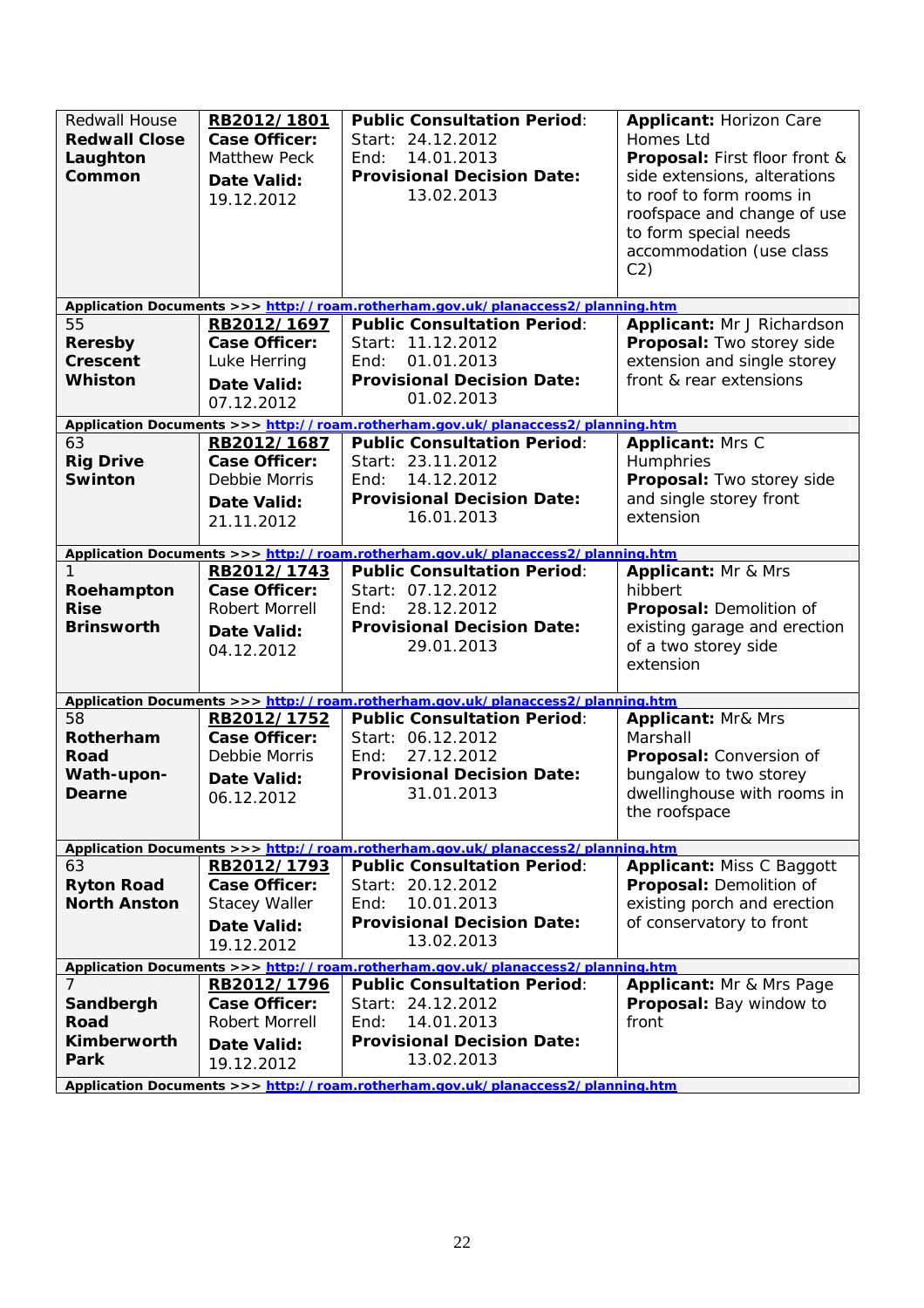| land<br>off<br>Laughton Road/<br><b>Sawn Moor</b><br>Road<br><b>Thurcroft</b> | RB2012/1662<br><b>Case Officer:</b><br><b>Matthew Peck</b><br>Date Valid:<br>16.11.2012 | <b>Public Consultation Period:</b><br>Start:<br>End:<br><b>Provisional Decision Date:</b><br>14.12.2012               | <b>Applicant: Barratt David</b><br>Wilson Homes Yorkshire<br>West<br>Proposal: Non-material<br>amendment to application<br>RB2011/1244 to include<br>alterations to condition 04<br>(Energy consumption) |
|-------------------------------------------------------------------------------|-----------------------------------------------------------------------------------------|-----------------------------------------------------------------------------------------------------------------------|----------------------------------------------------------------------------------------------------------------------------------------------------------------------------------------------------------|
|                                                                               |                                                                                         | Application Documents >>> http://roam.rotherham.gov.uk/planaccess2/planning.htm                                       |                                                                                                                                                                                                          |
| land adjacent to                                                              | RB2012/1630                                                                             | <b>Public Consultation Period:</b>                                                                                    | <b>Applicant: Mr Wragg</b>                                                                                                                                                                               |
| 85                                                                            | <b>Case Officer:</b>                                                                    | Start: 03.01.2013                                                                                                     | Proposal: Erection of                                                                                                                                                                                    |
| <b>Scholes Lane</b>                                                           | <b>Robert Morrell</b>                                                                   | 24.01.2013<br>End:                                                                                                    | detached dwelling                                                                                                                                                                                        |
| <b>Scholes</b>                                                                | Date Valid:                                                                             | <b>Provisional Decision Date:</b>                                                                                     |                                                                                                                                                                                                          |
|                                                                               | 02.01.2013                                                                              | 27.02.2013                                                                                                            |                                                                                                                                                                                                          |
|                                                                               |                                                                                         | Application Documents >>> http://roam.rotherham.gov.uk/planaccess2/planning.htm                                       |                                                                                                                                                                                                          |
| 5                                                                             | RB2013/0012                                                                             | <b>Public Consultation Period:</b>                                                                                    | <b>Applicant: Mr P Joynes</b>                                                                                                                                                                            |
| <b>Serlby Lane</b>                                                            | <b>Case Officer:</b>                                                                    | Start: 07.01.2013                                                                                                     | Proposal: Erection of first                                                                                                                                                                              |
| <b>Harthill</b>                                                               | <b>Andrew West</b>                                                                      | 28.01.2013<br>End:                                                                                                    | floor balcony to front                                                                                                                                                                                   |
|                                                                               | Date Valid:                                                                             | <b>Provisional Decision Date:</b>                                                                                     | elevation                                                                                                                                                                                                |
|                                                                               | 04.01.2013                                                                              | 01.03.2013                                                                                                            |                                                                                                                                                                                                          |
|                                                                               |                                                                                         | Application Documents >>> http://roam.rotherham.gov.uk/planaccess2/planning.htm                                       |                                                                                                                                                                                                          |
| 179                                                                           | RB2012/1584                                                                             | <b>Public Consultation Period:</b>                                                                                    | <b>Applicant: Mrs T Hobson</b>                                                                                                                                                                           |
| <b>Sheffield Road</b>                                                         | <b>Case Officer:</b>                                                                    | Start: 15.11.2012                                                                                                     | Proposal: Demolition of                                                                                                                                                                                  |
|                                                                               | <b>Andrew West</b>                                                                      | 06.12.2012<br>End:                                                                                                    | rear conservatory and                                                                                                                                                                                    |
| Fence                                                                         | <b>Date Valid:</b>                                                                      | <b>Provisional Decision Date:</b>                                                                                     | erection of single storey rear                                                                                                                                                                           |
|                                                                               | 15.11.2012                                                                              | 10.01.2013                                                                                                            | extension                                                                                                                                                                                                |
|                                                                               |                                                                                         |                                                                                                                       |                                                                                                                                                                                                          |
|                                                                               |                                                                                         | Application Documents >>> http://roam.rotherham.gov.uk/planaccess2/planning.htm                                       |                                                                                                                                                                                                          |
|                                                                               |                                                                                         |                                                                                                                       |                                                                                                                                                                                                          |
| <b>The</b><br>Loyal                                                           | RB2012/1593                                                                             | <b>Public Consultation Period:</b>                                                                                    | <b>Applicant: Punch Taverns</b>                                                                                                                                                                          |
| Trooper                                                                       | <b>Case Officer:</b>                                                                    | Start: 20.11.2012                                                                                                     | Proposal: Display various                                                                                                                                                                                |
| <b>Sheffield Road</b>                                                         | <b>Stacey Waller</b>                                                                    | 11.12.2012<br>End:                                                                                                    | illuminated and non-                                                                                                                                                                                     |
|                                                                               | <b>Date Valid:</b>                                                                      | <b>Provisional Decision Date:</b>                                                                                     | illuminated signs                                                                                                                                                                                        |
| <b>South Anston</b>                                                           | 20.11.2012                                                                              | 15.01.2013                                                                                                            |                                                                                                                                                                                                          |
|                                                                               |                                                                                         |                                                                                                                       |                                                                                                                                                                                                          |
| Alternative                                                                   | RB2012/1725                                                                             | Application Documents >>> http://roam.rotherham.gov.uk/planaccess2/planning.htm<br><b>Public Consultation Period:</b> | <b>Applicant: Alternative</b>                                                                                                                                                                            |
| <b>Access Logistics</b>                                                       | <b>Case Officer:</b>                                                                    | Start: 28.11.2012                                                                                                     | <b>Access Logistics</b>                                                                                                                                                                                  |
| 296                                                                           | Robert Morrell                                                                          | 19.12.2012<br>End:                                                                                                    | Proposal: Use of land for                                                                                                                                                                                |
| <b>Sheffield Road</b>                                                         | Date Valid:                                                                             | <b>Provisional Decision Date:</b>                                                                                     | siting of 4 No. storage                                                                                                                                                                                  |
|                                                                               | 22.11.2012                                                                              | 17.01.2013                                                                                                            | containers to create show                                                                                                                                                                                |
| Templeboroug                                                                  |                                                                                         |                                                                                                                       | office and show home                                                                                                                                                                                     |
| h                                                                             |                                                                                         |                                                                                                                       |                                                                                                                                                                                                          |
|                                                                               |                                                                                         | Application Documents >>> http://roam.rotherham.gov.uk/planaccess2/planning.htm                                       |                                                                                                                                                                                                          |
| <b>Burne Farm</b>                                                             | RB2012/1695                                                                             | <b>Public Consultation Period:</b>                                                                                    | <b>Applicant: Mrs P Teasdale</b>                                                                                                                                                                         |
| <b>Sheffield Road</b>                                                         | Case Officer:                                                                           | Start: 27.11.2012                                                                                                     | <b>Proposal:</b> Single storey side                                                                                                                                                                      |
|                                                                               | <b>Stacey Waller</b>                                                                    | 18.12.2012<br>End:                                                                                                    | extension                                                                                                                                                                                                |
| <b>Todwick</b>                                                                | Date Valid:                                                                             | <b>Provisional Decision Date:</b>                                                                                     |                                                                                                                                                                                                          |
|                                                                               | 22.11.2012                                                                              | 17.01.2013                                                                                                            |                                                                                                                                                                                                          |
|                                                                               |                                                                                         | Application Documents >>> http://roam.rotherham.gov.uk/planaccess2/planning.htm                                       |                                                                                                                                                                                                          |
| Morethyng<br>Ltd                                                              | RB2012/1621                                                                             | <b>Public Consultation Period:</b>                                                                                    | Applicant: Everything,                                                                                                                                                                                   |
| $14 - 16$                                                                     | Case Officer:                                                                           | Start: 20.11.2012                                                                                                     | Everywhere & H3G UK LTD                                                                                                                                                                                  |
| <b>Ship Hill</b>                                                              | Winsze Lam                                                                              | 11.12.2012<br>End:                                                                                                    | Proposal: Installation of                                                                                                                                                                                |
| Rotherham                                                                     | Date Valid:                                                                             | <b>Provisional Decision Date:</b>                                                                                     | cabinet and replace 3 No.                                                                                                                                                                                |
| <b>Town Centre</b>                                                            | 18.11.2012                                                                              | 13.01.2013                                                                                                            | existing antenna on roof                                                                                                                                                                                 |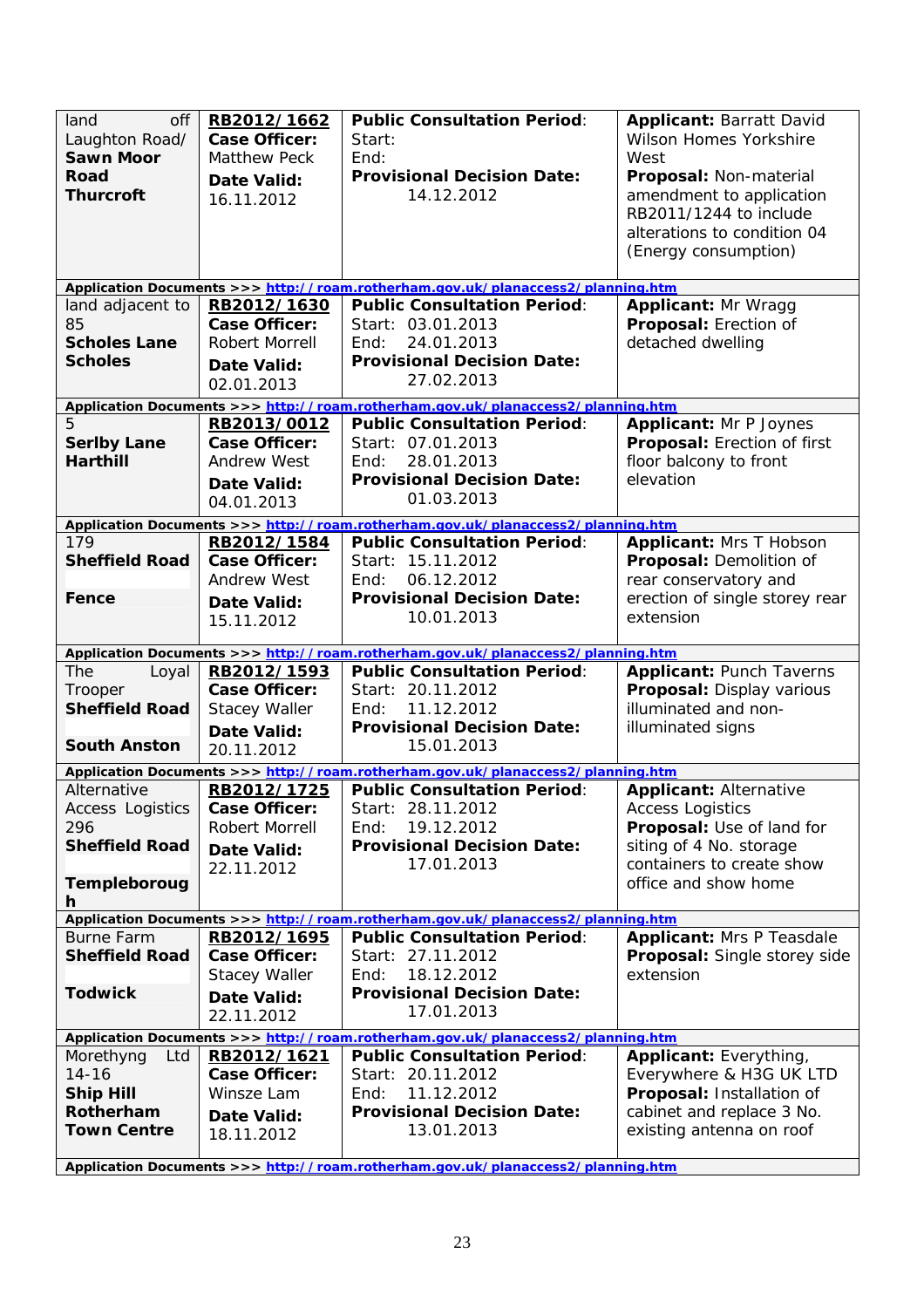| 74<br><b>Simmonite</b><br>Road<br>Kimberworth<br>Park                                                | RB2012/1685<br><b>Case Officer:</b><br>Robert Morrell<br><b>Date Valid:</b><br>21.12.2012 | <b>Public Consultation Period:</b><br>Start: 24.12.2012<br>14.01.2013<br>End:<br><b>Provisional Decision Date:</b><br>15.02.2013<br>Application Documents >>> http://roam.rotherham.gov.uk/planaccess2/planning.htm | Applicant: Mr Andrewartha<br>Proposal: Two storey side<br>and single storey front<br>extension                                                                                                                                                                                                                                    |
|------------------------------------------------------------------------------------------------------|-------------------------------------------------------------------------------------------|---------------------------------------------------------------------------------------------------------------------------------------------------------------------------------------------------------------------|-----------------------------------------------------------------------------------------------------------------------------------------------------------------------------------------------------------------------------------------------------------------------------------------------------------------------------------|
| adjacent<br>land<br><b>St</b><br>Stephens<br>Church<br><b>St Leonards</b><br><b>Road</b><br>Eastwood | RB2012/1769<br>Case Officer:<br>Winsze Lam<br><b>Date Valid:</b><br>10.12.2012            | <b>Public Consultation Period:</b><br>Start: 11.12.2012<br>01.01.2013<br>End:<br><b>Provisional Decision Date:</b><br>03.02.2013                                                                                    | Applicant: Openreach<br>Proposal: Application for<br>prior approval of the siting<br>and appearance re:<br>installation of 1 No.<br>telecommunication cabinet                                                                                                                                                                     |
|                                                                                                      |                                                                                           | Application Documents >>> http://roam.rotherham.gov.uk/planaccess2/planning.htm                                                                                                                                     |                                                                                                                                                                                                                                                                                                                                   |
| <b>St</b><br>Anns<br>J&I<br>School<br><b>St Leonards</b><br>Road<br>Eastwood                         | RB2012/1790<br><b>Case Officer:</b><br>Winsze Lam<br>Date Valid:<br>17.12.2012            | <b>Public Consultation Period:</b><br>Start: 19.12.2012<br>09.01.2013<br>End:<br><b>Provisional Decision Date:</b><br>11.02.2013                                                                                    | Applicant: Rotherham MBC<br>- Transportation & Highway<br>Projects<br>Proposal: Erection of cycle<br>shelter                                                                                                                                                                                                                      |
|                                                                                                      |                                                                                           | Application Documents >>> http://roam.rotherham.gov.uk/planaccess2/planning.htm                                                                                                                                     |                                                                                                                                                                                                                                                                                                                                   |
| Unit 1A<br><b>Stadium Way</b><br>Parkgate                                                            | RB2012/1690<br><b>Case Officer:</b><br>Anthony Lowe<br><b>Date Valid:</b><br>20.11.2012   | <b>Public Consultation Period:</b><br>Start: 22.11.2012<br>13.12.2012<br>End:<br><b>Provisional Decision Date:</b><br>15.01.2013                                                                                    | <b>Applicant: Companion Care</b><br>(Services) Ltd<br>Proposal: Application for<br>Lawful Development<br>Certificate re: use of part of<br>retail warehouse as an<br>ancillary pet care and<br>treatment facility                                                                                                                 |
|                                                                                                      |                                                                                           | Application Documents >>> http://roam.rotherham.gov.uk/planaccess2/planning.htm                                                                                                                                     |                                                                                                                                                                                                                                                                                                                                   |
| <b>Bowes Motors</b><br><b>Station Road</b><br>Masbrough                                              | RB2012/1763<br><b>Case Officer:</b><br><b>Robert Morrell</b><br>Date Valid:<br>24.12.2012 | <b>Public Consultation Period:</b><br>Start: 03.01.2013<br>24.01.2013<br>End:<br><b>Provisional Decision Date:</b><br>18.02.2013                                                                                    | <b>Applicant: Bowes Motors</b><br>Proposal: Extension to<br>existing service garage                                                                                                                                                                                                                                               |
|                                                                                                      |                                                                                           | Application Documents >>> http://roam.rotherham.gov.uk/planaccess2/planning.htm                                                                                                                                     |                                                                                                                                                                                                                                                                                                                                   |
| land west of<br><b>Station Road</b><br>Mexborough                                                    | RB2011/1627<br><b>Case Officer:</b><br>Anthony Lowe<br>Date Valid:<br>18.11.2011          | <b>Public Consultation Period:</b><br>Start: 28.11.2011<br>19.12.2011<br>End:<br><b>Provisional Decision Date:</b><br>17.02.2012<br>Application Documents >>> http://roam.rotherham.gov.uk/planaccess2/planning.htm | <b>Applicant: Kier Property</b><br>Development<br>Proposal: Outline<br>application for demolition of<br>existing buildings and<br>erection of superstore (use<br>class A1), petrol filling<br>station, associated car<br>parking and ancillary works<br>including details of layout<br>and access (cross boundary<br>application) |
| 18                                                                                                   | RB2012/1700                                                                               | <b>Public Consultation Period:</b>                                                                                                                                                                                  | <b>Applicant: Mrs B Wall</b>                                                                                                                                                                                                                                                                                                      |
| <b>Stone Hill</b><br><b>Drive</b><br><b>Swallownest</b>                                              | <b>Case Officer:</b><br><b>Andrew West</b><br>Date Valid:<br>27.11.2012                   | Start: 28.11.2012<br>19.12.2012<br>End:<br><b>Provisional Decision Date:</b><br>22.01.2013<br>Application Documents >>> http://roam.rotherham.gov.uk/planaccess2/planning.htm                                       | Proposal: Demolition of<br>existing conservatory and<br>erection of a single storey<br>extension with raised<br>decking to rear                                                                                                                                                                                                   |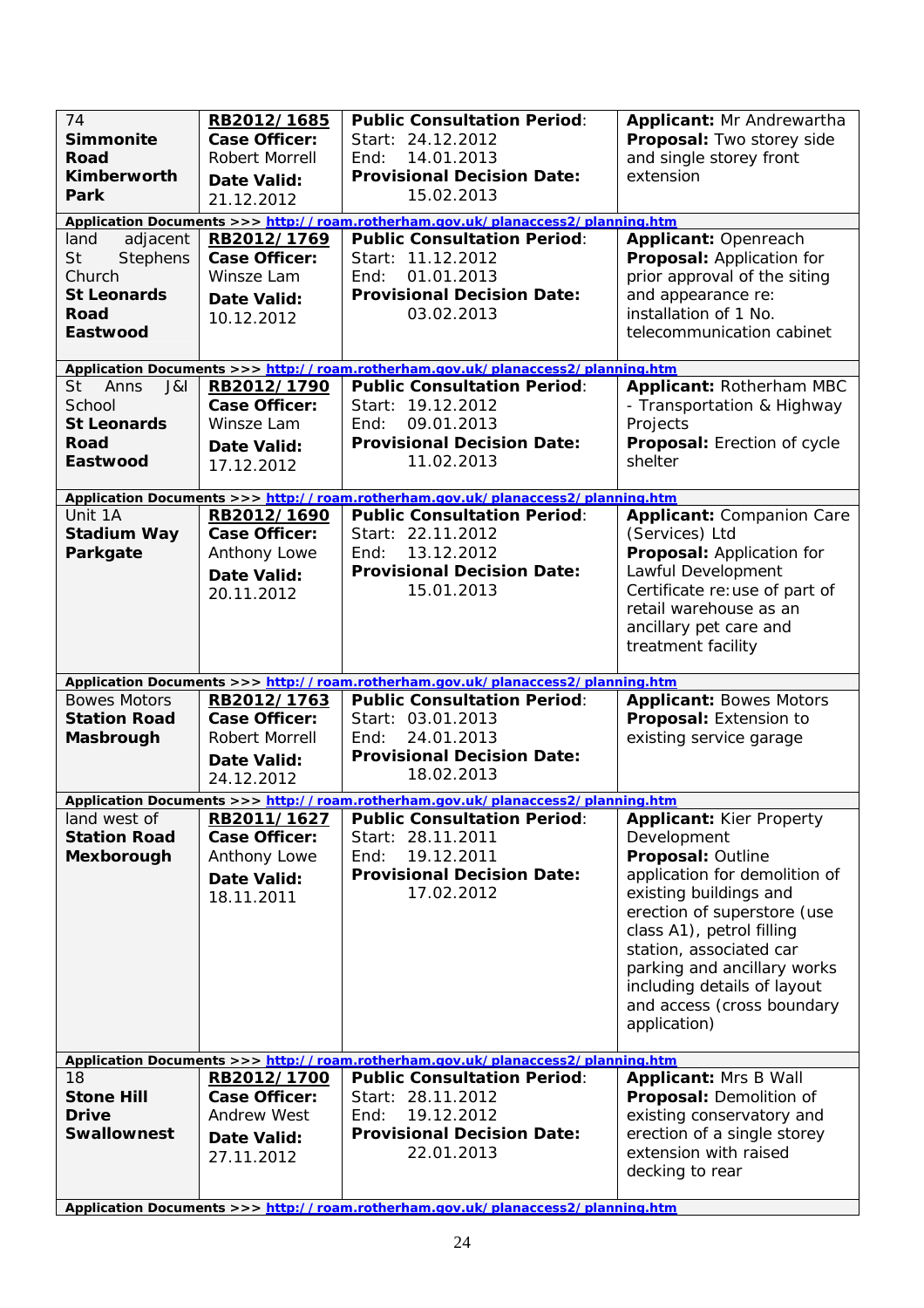| 39<br><b>Stoney Bank</b><br><b>Drive</b><br><b>Kiveton Park</b><br><b>11A</b><br><b>The Meadows</b><br><b>Todwick</b> | RB2012/1737<br><b>Case Officer:</b><br><b>Andrew West</b><br>Date Valid:<br>07.12.2012<br>RB2012/1798<br><b>Case Officer:</b><br><b>Stacey Waller</b><br><b>Date Valid:</b><br>19.12.2012 | <b>Public Consultation Period:</b><br>Start: 11.12.2012<br>01.01.2013<br>End:<br><b>Provisional Decision Date:</b><br>01.02.2013<br>Application Documents >>> http://roam.rotherham.gov.uk/planaccess2/planning.htm<br><b>Public Consultation Period:</b><br>Start: 02.01.2013<br>23.01.2013<br>End:<br><b>Provisional Decision Date:</b><br>13.02.2013 | <b>Applicant: Mr D Godfrey</b><br>Proposal: Single storey side<br>extension<br>Applicant: Mr D Clarke<br>Proposal: Single storey<br>rear extension with balcony<br>above                                                                           |
|-----------------------------------------------------------------------------------------------------------------------|-------------------------------------------------------------------------------------------------------------------------------------------------------------------------------------------|---------------------------------------------------------------------------------------------------------------------------------------------------------------------------------------------------------------------------------------------------------------------------------------------------------------------------------------------------------|----------------------------------------------------------------------------------------------------------------------------------------------------------------------------------------------------------------------------------------------------|
| North<br>Anston                                                                                                       | RB2012/1738                                                                                                                                                                               | Application Documents >>> http://roam.rotherham.gov.uk/planaccess2/planning.htm<br><b>Public Consultation Period:</b>                                                                                                                                                                                                                                   | Applicant: Mr J Hardy                                                                                                                                                                                                                              |
| Methodist<br>Church<br><b>The Wells</b><br><b>North Anston</b>                                                        | <b>Case Officer:</b><br><b>Stacey Waller</b><br><b>Date Valid:</b><br>04.12.2012                                                                                                          | Start:<br>End:<br><b>Provisional Decision Date:</b><br>15.01.2013                                                                                                                                                                                                                                                                                       | Proposal: Six Weeks Notice<br>of intent to prune various<br>trees and fell 2 No. flowering<br>cherry trees being within<br>North Anston Conservation<br>Area                                                                                       |
|                                                                                                                       |                                                                                                                                                                                           | Application Documents >>> http://roam.rotherham.gov.uk/planaccess2/planning.htm                                                                                                                                                                                                                                                                         |                                                                                                                                                                                                                                                    |
| $\mathcal{P}$<br><b>Tiverton Close</b><br><b>Swinton</b>                                                              | RB2012/1779<br><b>Case Officer:</b><br>Debbie Morris<br><b>Date Valid:</b><br>18.12.2012                                                                                                  | <b>Public Consultation Period:</b><br>Start: 18.12.2012<br>08.01.2013<br>End:<br><b>Provisional Decision Date:</b><br>12.02.2013                                                                                                                                                                                                                        | <b>Applicant: Mr B Lark</b><br>Proposal: Demolition of<br>existing garage & erection of<br>detached double garage                                                                                                                                  |
|                                                                                                                       |                                                                                                                                                                                           | Application Documents >>> http://roam.rotherham.gov.uk/planaccess2/planning.htm                                                                                                                                                                                                                                                                         |                                                                                                                                                                                                                                                    |
| land at<br><b>Todwick Road</b><br><b>North Anston</b>                                                                 | RB2012/1623<br><b>Case Officer:</b><br><b>Andrew West</b><br><b>Date Valid:</b><br>02.11.2012                                                                                             | <b>Public Consultation Period:</b><br>Start: 08.11.2012<br>29.11.2012<br>End:<br><b>Provisional Decision Date:</b><br>01.02.2013                                                                                                                                                                                                                        | <b>Applicant: Elsworth Acres</b><br>Ltd<br>Proposal: Erection of 2 No.<br>buildings to form<br>independent school,<br>convention centre and<br>gospel hall including<br>associated car parking,<br>landscaping and surface<br>water retention pond |
| The Golden Ball                                                                                                       | RB2012/1758                                                                                                                                                                               | Application Documents >>> http://roam.rotherham.gov.uk/planaccess2/planning.htm<br><b>Public Consultation Period:</b>                                                                                                                                                                                                                                   | Applicant: Mitchells &                                                                                                                                                                                                                             |
| <b>Turner Lane</b><br>Whiston                                                                                         | Case Officer:<br>Luke Herring<br>Date Valid:<br>06.12.2012                                                                                                                                | Start: 02.01.2013<br>23.01.2013<br>End:<br><b>Provisional Decision Date:</b><br>17.01.2013                                                                                                                                                                                                                                                              | <b>Butler</b><br>Proposal: Six weeks notice<br>of intent to remove a cherry<br>tree within Whiston<br><b>Conservation Area</b>                                                                                                                     |
|                                                                                                                       |                                                                                                                                                                                           | Application Documents >>> http://roam.rotherham.gov.uk/planaccess2/planning.htm                                                                                                                                                                                                                                                                         |                                                                                                                                                                                                                                                    |
| land adjacent to<br>Stonecroft<br><b>Turnerwood</b><br><b>Thorpe Salvin</b>                                           | RB2012/1764<br>Case Officer:<br>Andrew West<br>Date Valid:<br>11.12.2012                                                                                                                  | <b>Public Consultation Period:</b><br>Start: 19.12.2012<br>09.01.2013<br>End:<br><b>Provisional Decision Date:</b><br>05.02.2013<br>Application Documents >>> http://roam.rotherham.gov.uk/planaccess2/planning.htm                                                                                                                                     | Applicant: Arthur Cowley &<br>Sons Ltd<br><b>Proposal:</b> Extension to rear                                                                                                                                                                       |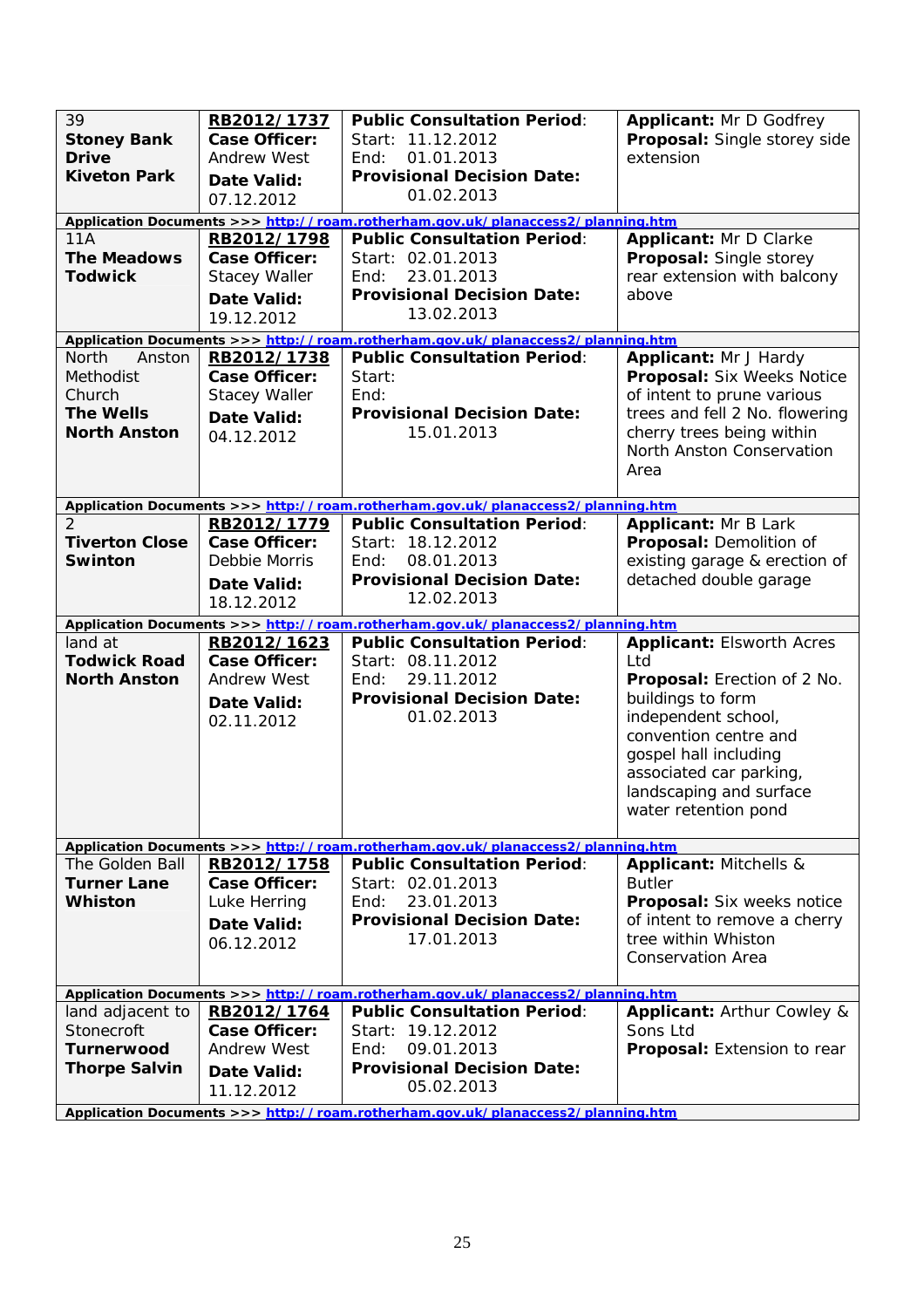| <b>The</b><br>Droppingwell<br>PH 162<br><b>Upper Wortley</b><br>Road<br><b>Kimberworth</b>               | RB2012/1688<br><b>Case Officer:</b><br>Robert Morrell<br>Date Valid:<br>19.11.2012            | <b>Public Consultation Period:</b><br>Start: 21.11.2012<br>12.12.2012<br>End:<br><b>Provisional Decision Date:</b><br>14.01.2013                                                                                    | <b>Applicant: Spirit Pub</b><br>Company<br>Proposal: Single storey side<br>extensions and formation of<br>terraced area to side<br>including relocation of<br>smoking shelter, extended<br>car park and new bin store<br>area (amendment to<br>RB2011/1676 - changes to<br>car-parking and landscape)                                                    |
|----------------------------------------------------------------------------------------------------------|-----------------------------------------------------------------------------------------------|---------------------------------------------------------------------------------------------------------------------------------------------------------------------------------------------------------------------|----------------------------------------------------------------------------------------------------------------------------------------------------------------------------------------------------------------------------------------------------------------------------------------------------------------------------------------------------------|
|                                                                                                          |                                                                                               | Application Documents >>> http://roam.rotherham.gov.uk/planaccess2/planning.htm                                                                                                                                     |                                                                                                                                                                                                                                                                                                                                                          |
| <b>Block B</b><br>Waleswood<br>Road<br><b>Wales</b>                                                      | RB2012/1519<br><b>Case Officer:</b><br><b>Andrew West</b><br>Date Valid:<br>16.10.2012        | <b>Public Consultation Period:</b><br>Start: 17.10.2012<br>07.11.2012<br>End:<br><b>Provisional Decision Date:</b><br>11.12.2012                                                                                    | <b>Applicant: Mr Bennett</b><br>Proposal: Change of use<br>from business (use class B1)<br>to assembly & leisure (use<br>class D2)                                                                                                                                                                                                                       |
|                                                                                                          |                                                                                               | Application Documents >>> http://roam.rotherham.gov.uk/planaccess2/planning.htm                                                                                                                                     |                                                                                                                                                                                                                                                                                                                                                          |
| Treeton<br>Memorial<br>Community<br>Centre<br>&<br>Playing Fields<br>Washfield<br>Lane<br><b>Treeton</b> | RB2012/1683<br><b>Case Officer:</b><br><b>Andrew West</b><br><b>Date Valid:</b><br>21.11.2012 | <b>Public Consultation Period:</b><br>Start: 28.11.2012<br>19.12.2012<br>End:<br><b>Provisional Decision Date:</b><br>16.01.2013<br>Application Documents >>> http://roam.rotherham.gov.uk/planaccess2/planning.htm | <b>Applicant: Treeton</b><br><b>Memorial Community</b><br>Centre & Playing Fields<br>Proposal: Erection of<br>storage building/scoreboard                                                                                                                                                                                                                |
| land at<br><b>Wath Road</b><br><b>Manvers</b>                                                            | RB2012/1675<br><b>Case Officer:</b><br>Emma Jackson<br><b>Date Valid:</b><br>20.11.2012       | <b>Public Consultation Period:</b><br>Start: 30.11.2012<br>21.12.2012<br>End:<br><b>Provisional Decision Date:</b><br>15.01.2013                                                                                    | <b>Applicant: Peplow Concrete</b><br>Products<br>Proposal: Continuation of<br>use (Erection of industrial<br>building (use class B2))<br>without compliance with<br>Condition 07 (The buildings<br>hereby approved shall be<br>designed to achieve BREEAM<br>Very Good rating as a<br>minimum. Prior to the<br>commencement of<br>development a BREEAM A |
|                                                                                                          |                                                                                               | Application Documents >>> http://roam.rotherham.gov.uk/planaccess2/planning.htm                                                                                                                                     |                                                                                                                                                                                                                                                                                                                                                          |
| land<br>at<br>Sandygate and<br><b>Wath Wood</b><br>Road<br>Wath-upon-<br>Dearne                          | RB2012/1655<br>Case Officer:<br>Debbie Morris<br>Date Valid:<br>15.11.2012                    | <b>Public Consultation Period:</b><br>Start: 20.11.2012<br>11.12.2012<br>End:<br><b>Provisional Decision Date:</b><br>10.01.2013                                                                                    | Applicant: Rotherham MBC<br>Streetpride<br>Proposal: Application to fell<br>10 No. trees (T1-T2 & T4-<br>T11) and prune 1 No. tree<br>(T3) protected by RMBC<br>Tree Preservation Order No.<br>1, 1952                                                                                                                                                   |
|                                                                                                          |                                                                                               | Application Documents >>> http://roam.rotherham.gov.uk/planaccess2/planning.htm                                                                                                                                     |                                                                                                                                                                                                                                                                                                                                                          |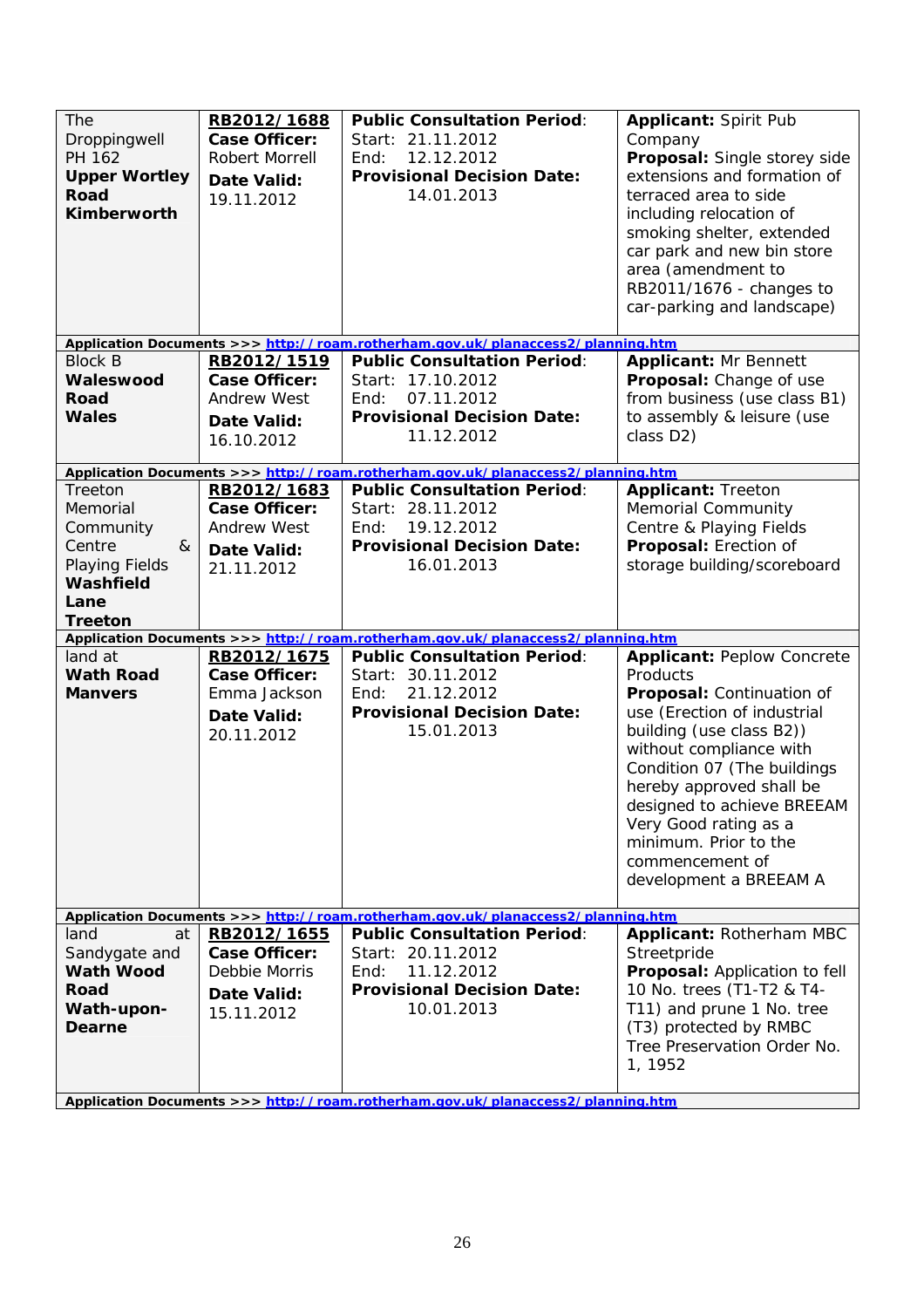| land<br>at<br>Challenger Tyre<br>& Exhaust<br>Wellgate<br>Rotherham<br><b>Town Centre</b> | RB2010/0464<br><b>Case Officer:</b><br>Emma Jackson<br>Date Valid:<br>16.04.2010                | <b>Public Consultation Period:</b><br>Start: 23.04.2010<br>14.05.2010<br>End:<br><b>Provisional Decision Date:</b><br>16.07.2010 | Applicant: Challenger Tyre<br>& Exhaust<br>Proposal: Outline<br>application for residential<br>development (renewal of<br>previously approved under<br>RB2007/0124)                                                                      |
|-------------------------------------------------------------------------------------------|-------------------------------------------------------------------------------------------------|----------------------------------------------------------------------------------------------------------------------------------|------------------------------------------------------------------------------------------------------------------------------------------------------------------------------------------------------------------------------------------|
|                                                                                           |                                                                                                 | Application Documents >>> http://roam.rotherham.gov.uk/planaccess2/planning.htm                                                  |                                                                                                                                                                                                                                          |
| Holywell Farm<br>Wentworth<br>Road<br><b>Swinton</b>                                      | RB2012/1714<br><b>Case Officer:</b><br>Anthony Lowe<br><b>Date Valid:</b><br>10.12.2012         | <b>Public Consultation Period:</b><br>Start: 10.12.2012<br>31.12.2012<br>End:<br><b>Provisional Decision Date:</b><br>04.02.2013 | <b>Applicant: Universal</b><br>Recycling Co<br>Proposal: Demolition of<br>existing farm house and<br>erection of detached<br>dwellinghouse and detached<br>garage                                                                        |
|                                                                                           |                                                                                                 | Application Documents >>> http://roam.rotherham.gov.uk/planaccess2/planning.htm                                                  |                                                                                                                                                                                                                                          |
| Bridge west of<br>Swinton Bridge<br>Ind Est<br><b>White Lee</b><br>Road<br><b>Swinton</b> | RB2012/1663<br><b>Case Officer:</b><br>Debbie Morris<br><b>Date Valid:</b><br>16.11.2012        | <b>Public Consultation Period:</b><br>Start: 22.11.2012<br>13.12.2012<br>End:<br><b>Provisional Decision Date:</b><br>11.01.2013 | <b>Applicant: Network Rail</b><br>Proposal: Infilling of bridge<br>TJC3/156 (Application for<br>Prior Approval under Part 11<br>to Schedule 2 of the Town &<br><b>Country Planning (General</b><br>Permitted Development)<br>Order 1995) |
|                                                                                           |                                                                                                 | Application Documents >>> http://roam.rotherham.gov.uk/planaccess2/planning.htm                                                  |                                                                                                                                                                                                                                          |
| 19<br>Whitehead<br><b>Close</b><br>Dinnington                                             | RB2012/1699<br><b>Case Officer:</b><br><b>Stacey Waller</b><br><b>Date Valid:</b><br>21.11.2012 | <b>Public Consultation Period:</b><br>Start: 23.11.2012<br>14.12.2012<br>End:<br><b>Provisional Decision Date:</b><br>16.01.2013 | Applicant: Mr & Mrs<br>Williams<br>Proposal: Demolition of<br>existing conservatory and<br>erection of a two storey side<br>and rear extension                                                                                           |
|                                                                                           |                                                                                                 | Application Documents >>> http://roam.rotherham.gov.uk/planaccess2/planning.htm                                                  |                                                                                                                                                                                                                                          |
| 18<br>Whitehill Lane   Case Officer:<br><b>Brinsworth</b>                                 | RB2012/1751<br>Robert Morrell<br>Date Valid:<br>04.12.2012                                      | <b>Public Consultation Period:</b><br>Start: 05.12.2012<br>26.12.2012<br>End:<br><b>Provisional Decision Date:</b><br>29.01.2013 | <b>Applicant: South Yorkshire</b><br>Police Authority<br>Proposal: Siting of storage<br>container and associated<br>fencing                                                                                                              |
|                                                                                           |                                                                                                 | Application Documents >>> http://roam.rotherham.gov.uk/planaccess2/planning.htm                                                  |                                                                                                                                                                                                                                          |
| <b>Whitehill Lane</b><br><b>Brinsworth</b>                                                | RB2012/1709<br><b>Case Officer:</b><br><b>Robert Morrell</b><br>Date Valid:<br>26.11.2012       | <b>Public Consultation Period:</b><br>Start: 30.11.2012<br>End:<br>21.12.2012<br><b>Provisional Decision Date:</b><br>21.01.2013 | <b>Applicant: Mrs Y Frwtwell</b><br>Proposal: Single storey<br>front & side extension                                                                                                                                                    |
|                                                                                           |                                                                                                 | Application Documents >>> http://roam.rotherham.gov.uk/planaccess2/planning.htm                                                  |                                                                                                                                                                                                                                          |
| 27B<br><b>Winney Hill</b><br><b>Harthill</b>                                              | RB2012/1646<br>Case Officer:<br><b>Andrew West</b><br>Date Valid:<br>19.11.2012                 | <b>Public Consultation Period:</b><br>Start: 20.11.2012<br>11.12.2012<br>End:<br><b>Provisional Decision Date:</b><br>14.01.2013 | <b>Applicant: Mr R Hill</b><br>Proposal: Two storey rear<br>extension with void at<br>ground floor level and raised<br>verandah to proposed<br>extension                                                                                 |